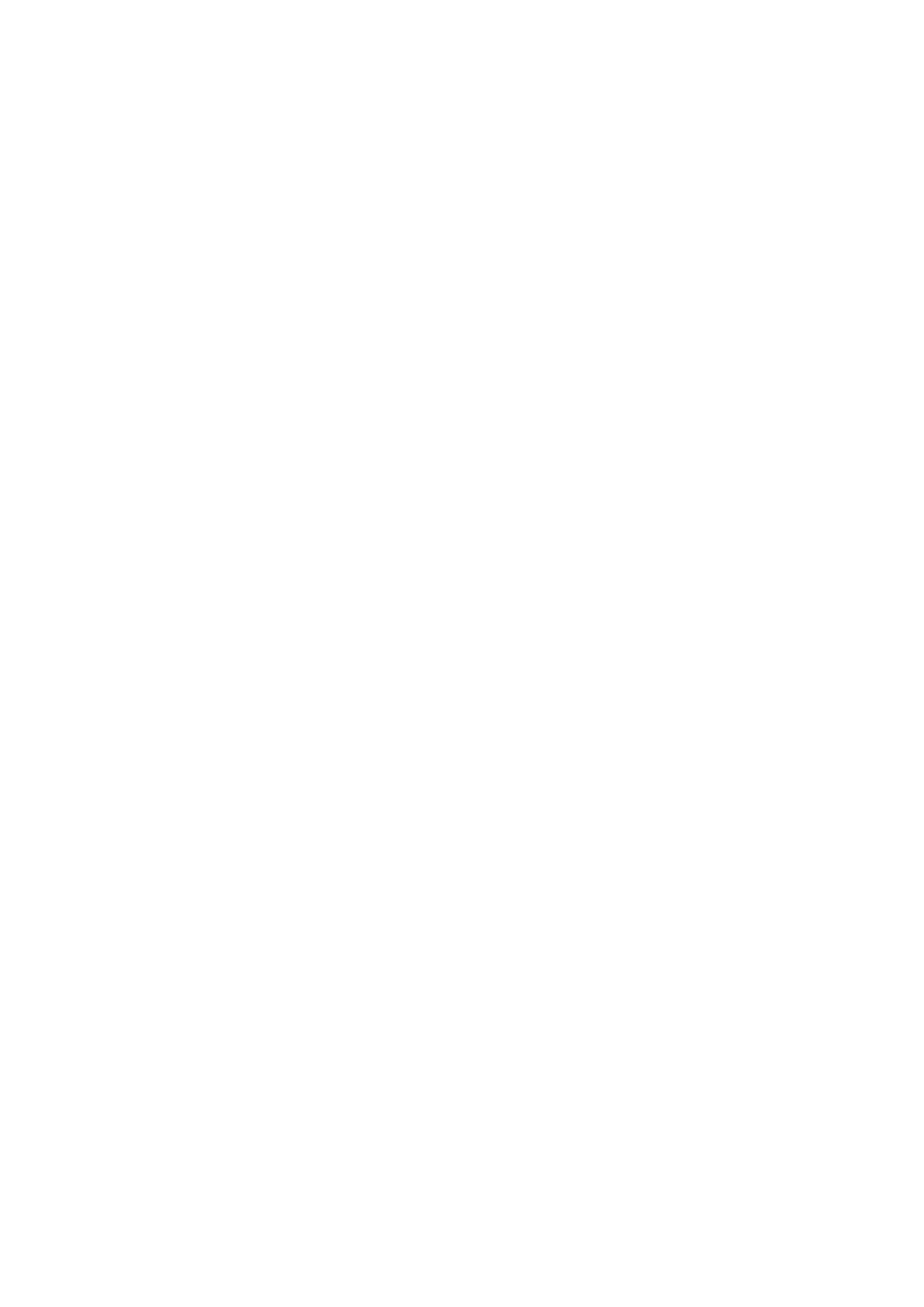### TABLE OF CONTENTS

| Article 18 - Prohibition from entering into insurance contracts on behalf of unauthorised foreign insurance |  |
|-------------------------------------------------------------------------------------------------------------|--|
|                                                                                                             |  |
|                                                                                                             |  |
|                                                                                                             |  |
|                                                                                                             |  |
|                                                                                                             |  |
|                                                                                                             |  |
|                                                                                                             |  |
|                                                                                                             |  |
|                                                                                                             |  |
|                                                                                                             |  |
|                                                                                                             |  |
|                                                                                                             |  |
|                                                                                                             |  |
|                                                                                                             |  |
|                                                                                                             |  |
|                                                                                                             |  |
|                                                                                                             |  |
|                                                                                                             |  |
|                                                                                                             |  |
|                                                                                                             |  |
|                                                                                                             |  |
|                                                                                                             |  |
|                                                                                                             |  |
|                                                                                                             |  |
|                                                                                                             |  |
|                                                                                                             |  |
|                                                                                                             |  |
|                                                                                                             |  |
|                                                                                                             |  |
|                                                                                                             |  |
|                                                                                                             |  |
|                                                                                                             |  |
|                                                                                                             |  |
|                                                                                                             |  |
|                                                                                                             |  |
|                                                                                                             |  |
|                                                                                                             |  |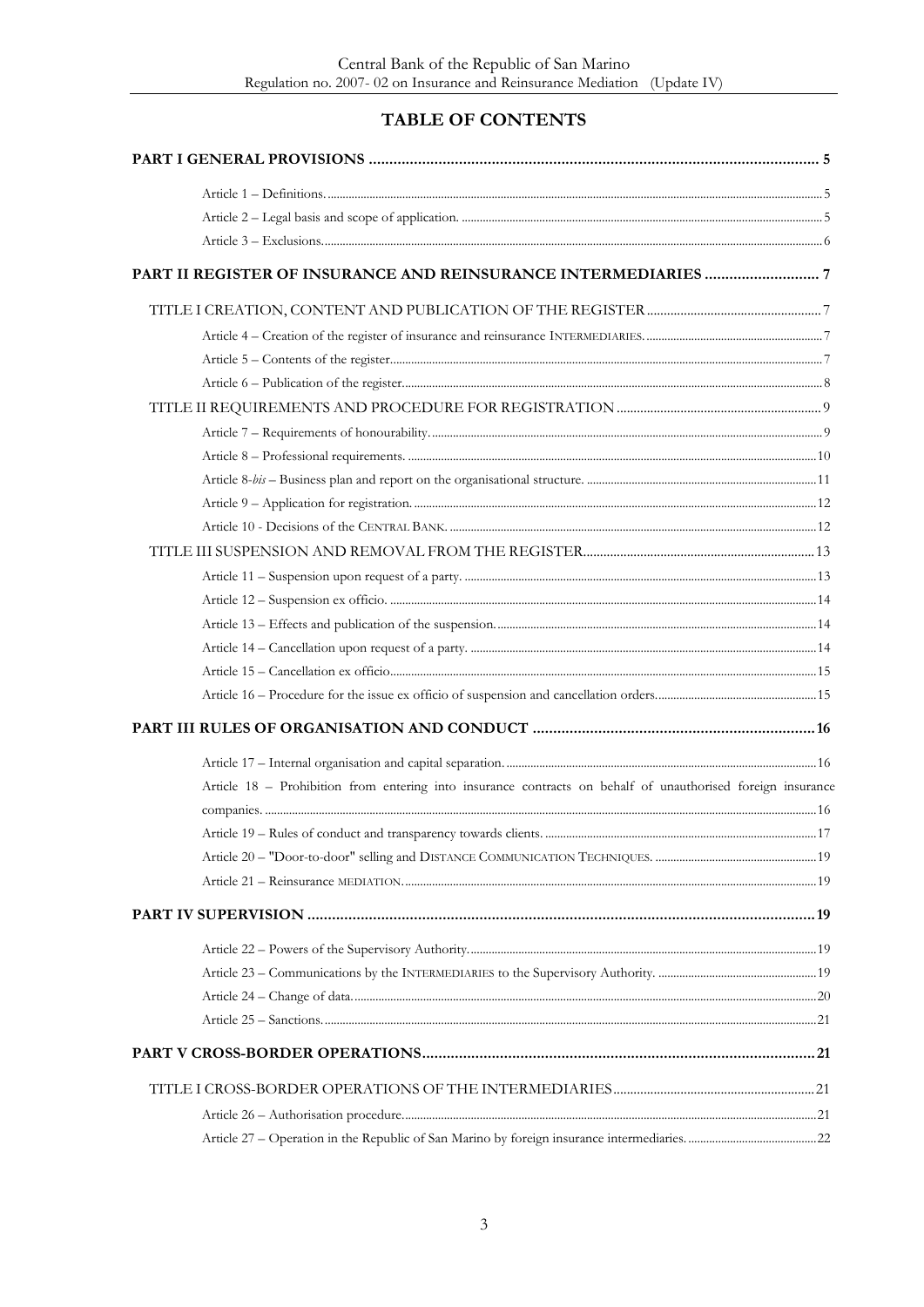| TITLE II INSURANCE ACTIVITIES CARRIED OUT IN THE REPUBLIC OF SAN MARINO BY |  |
|----------------------------------------------------------------------------|--|
| FOREIGN INSURANCE OR REINSURANCE COMPANIES THROUGH INTERMEDIARIES22        |  |
|                                                                            |  |
|                                                                            |  |
|                                                                            |  |
|                                                                            |  |
|                                                                            |  |
|                                                                            |  |
|                                                                            |  |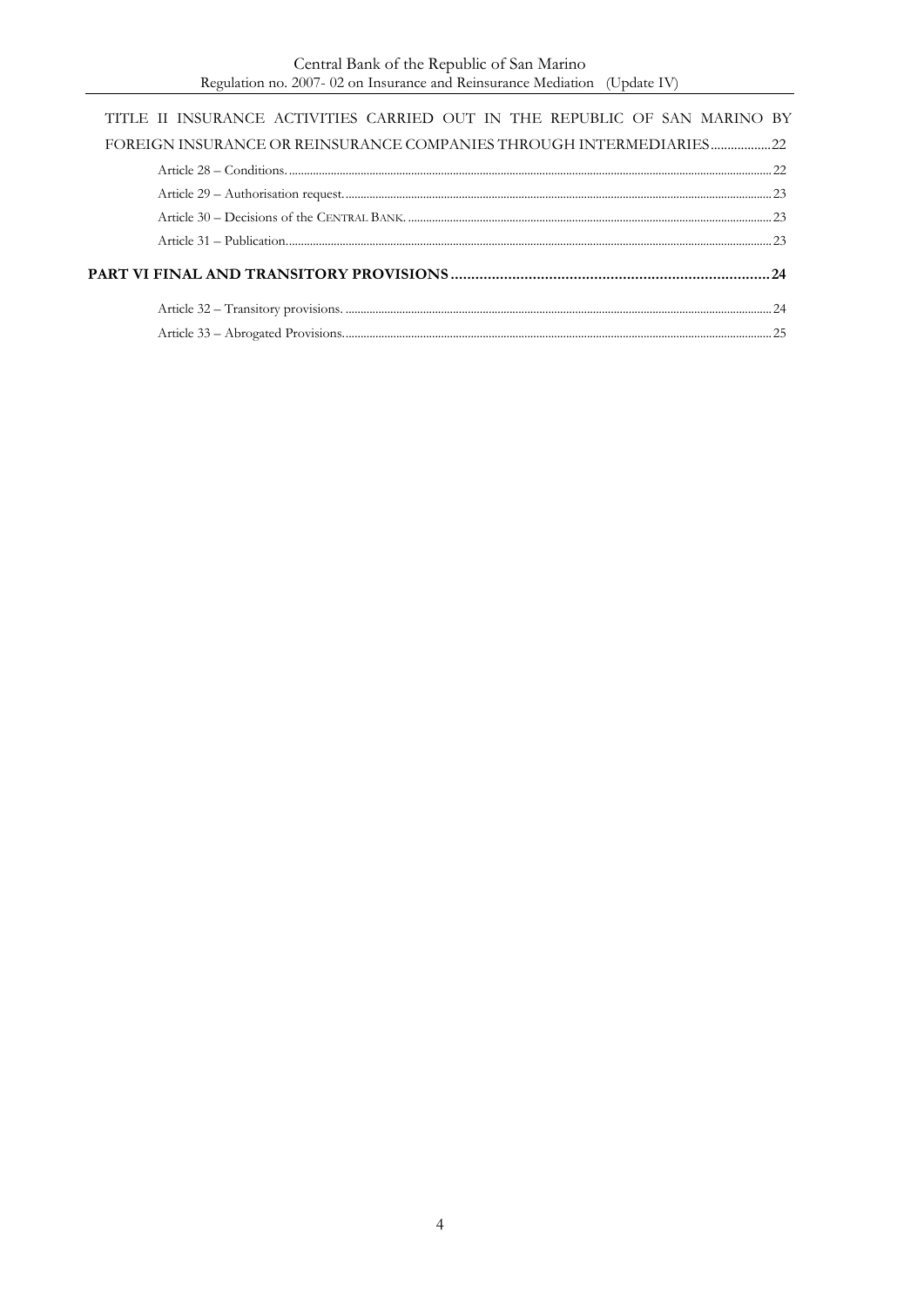#### **PART I**

#### **GENERAL PROVISIONS**

#### <span id="page-4-1"></span><span id="page-4-0"></span>**Article 1 – Definitions.**

1. For the purposes of this Regulation:

- a) **"Central Bank"**: means the Central Bank of the Republic of San Marino, in its role as supervisory authority of the banking, financial and insurance system;
- b) **"financial enterprises"**: means the entities that professionally exercise one or more of the activities specified in Annex 1 of the LISF;
- c) **"intermediary"**: means the natural person or legal entity that professionally exercises insurance or reinsurance mediation business and is registered in the relevant register governed by this Regulation;
- d) **"mediation"**: means the insurance and reinsurance business which, pursuant to article 26 of the LISF, consists in the presentation or proposal of insurance and reinsurance contracts or in the provision of assistance and consultancy aimed at such activities and, where provided for in the mediation mandate, in the execution of contracts or in the cooperation in the management or execution - specifically in case of accident claims - of the contracts entered into;
- e) **"Company Law":** means Law no. 47 dated 23 February 2006 as subsequently amended and supplemented;
- f) **"LISF"**: means Law no. 165 dated 17 November 2005 on banking, financial and insurance companies and services;
- g) **"distance communication techniques"**: means the client-contact techniques other than advertising that do not require the physical and simultaneous presence of the client and of the intermediary or one of its agents.

2. In the following articles of this Regulation, the words that correspond to these definitions are in bold characters.

3. Except as otherwise specified, for the purposes of these provisions the definitions included in the LISF shall apply.

#### <span id="page-4-2"></span>**Article 2 – Legal basis and scope of application.**

1. This Regulation is issued in compliance with the LISF and, specifically, with articles:

a) 26, par. 2, according to which THE CENTRAL BANK must regulate the cases in which the LISF is not applied as regards to the MEDIATION business;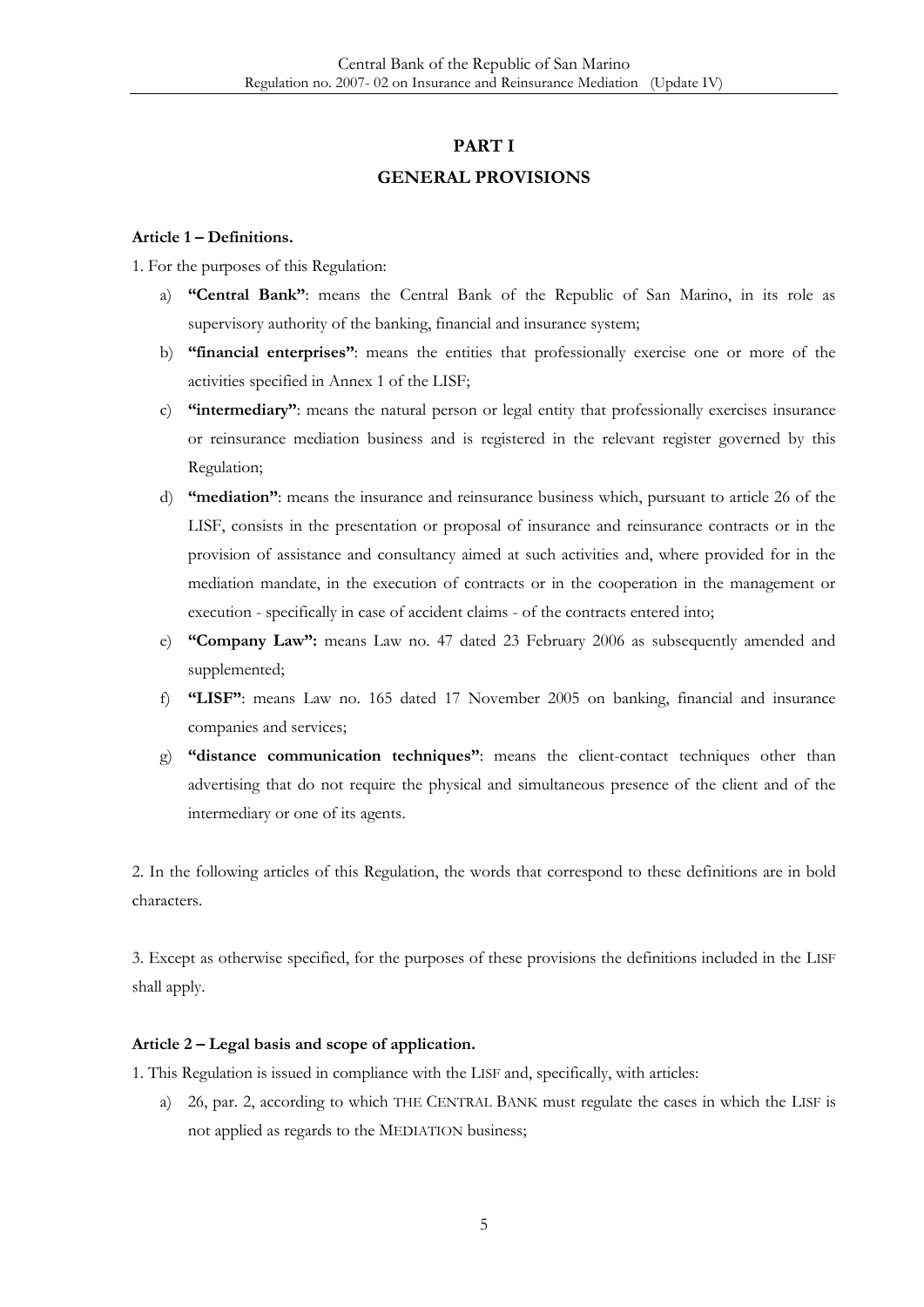- b) 27, par. 3, according to which the CENTRAL BANK must establish a register of insurance and reinsurance INTERMEDIARIES which, pursuant to article 27, par. 1 of the LISF, are authorised to professionally exercise insurance and reinsurance MEDIATION. Specifically, the CENTRAL BANK must regulate the creation and updating of the register, the forms of publication, registration procedures and requirements, and the cases for suspension and removal from the register;
- c) 69, which provides that the rules of Part II, Title I, Chapter IV of the LISF governing transparency, fairness of conduct and protection of clients, also apply, where compatible and in accordance to the procedures established by the CENTRAL BANK, to INTERMEDIARIES;
- d) 75, which lays down that, in order to exercise one or more reserved activities under the LISF in the Republic of San Marino by means of INTERMEDIARIES in accordance to the provisions of the CENTRAL BANK, foreign persons must obtain an authorisation from the CENTRAL BANK;
- e) 76, par. 3, which provides that the CENTRAL BANK may prohibit the offer in the Republic of San Marino of financial instruments, other savings collection instruments or foreign insurance contracts that do not fall in the categories envisaged by the laws of San Marino or do not have the characteristics required by the supervisory authorities.

2. This Regulation governs the professional exercise of MEDIATION business within the territory of the Republic of San Marino, and the cross border exercise of such business.

3. MEDIATION activities related to insurance contracts where the risk is assumed by foreign insurance or reinsurance companies entail, pursuant to article 75 of the LISF, the exercise of insurance or reinsurance business in the territory of the Republic of San Marino under the freedom of services. This case is subject to the provisions set forth in Part V of this Regulation.

#### <span id="page-5-0"></span>**Article 3 – Exclusions.**

1. Pursuant to article 26, par. 2, of the LISF the activities of the persons proposing services which may be related to MEDIATION business are excluded from the scope of application of this Regulation, without prejudice to the obligations provided for in article 19, paragraphs 1, 2 and 10, provided that all the following requirements are met:

- a) the activity is not an insurance contract under articles 115, 116 and 117 of the LISF;
- b) the main professional activity of the person proposing the contract is not MEDIATION business;
- c) the insurance is complementary to the product or service provided and covers risks of deterioration, loss or damage to the assets provided by the person proposing the contract, or the damage to or loss of luggage, and other risks related to the journey booked with the person proposing the contract, provided that the cover is ancillary to the main insurance covering the risks related to such journey;
- d) the amount of the premium does not exceed the amount of one hundred Euro, and the overall term of the insurance contract, including any renewals, does not exceed five years.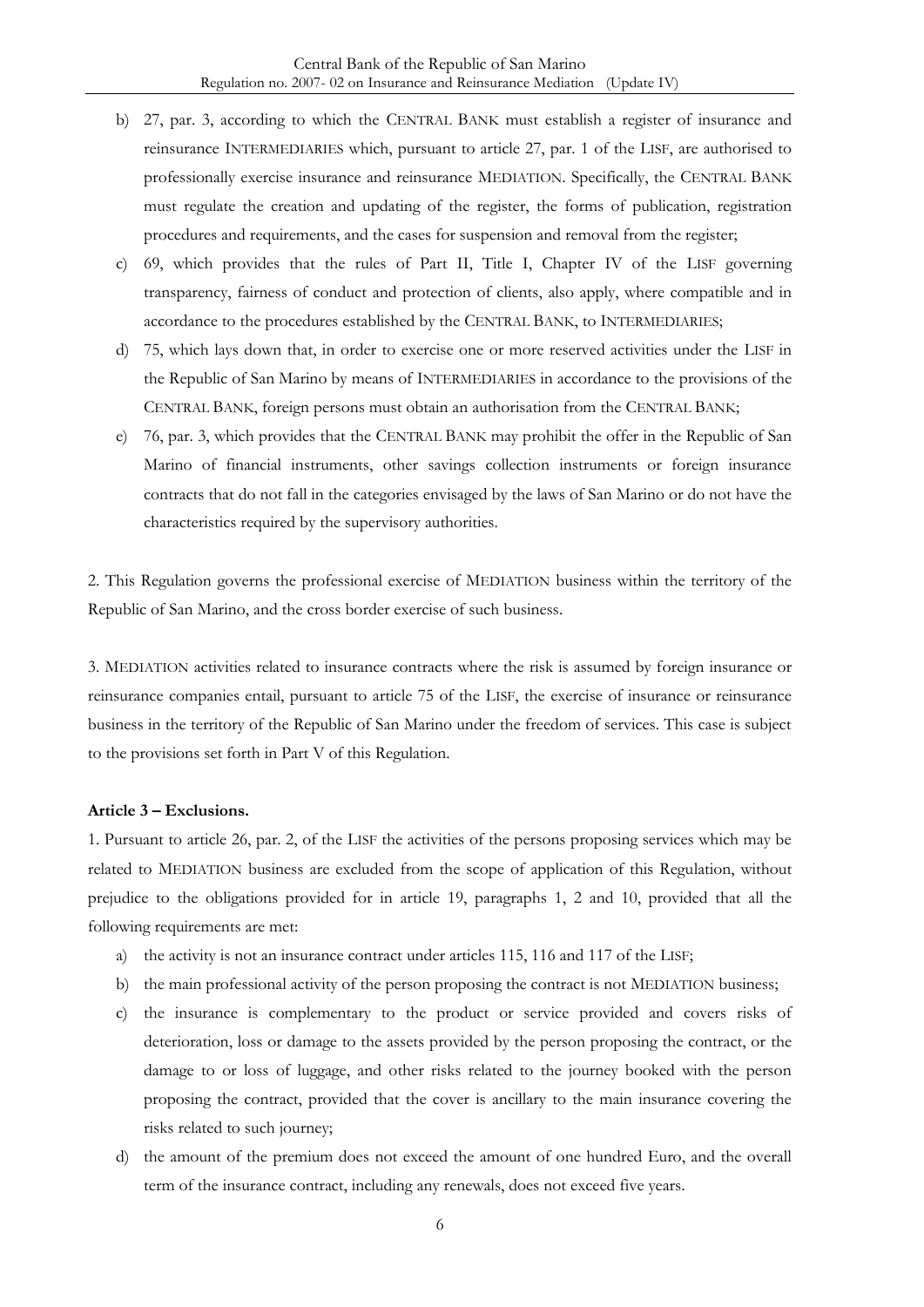2. In addition to the cases outlined in the previous paragraph and notwithstanding the obligations provided for in article 19, paragraphs 1, 2, 3, 4 and 10, the offer of insurance contracts is equally excluded from the scope of application of this Regulation when the insurance contracts are ancillary to any loan granted by persons authorised for this purpose under the LISF and the insured risk thereof refers to events that are related to assets pledged as guarantee or events that may jeopardise the capability of the client to repay a loan, provided that the execution of the insurance contract is not a condition required for granting the loan and that the amount of the annual premium does not exceed one hundred Euro.

3. The mere consultancy or support activities to the execution - specifically in the event of accident claims - of insurance or reinsurance contracts to whose MEDIATION the person conducting such activity did not participate, is also excluded from the scope of application of this Regulation.

#### **PART II**

#### <span id="page-6-1"></span><span id="page-6-0"></span>**REGISTER OF INSURANCE AND REINSURANCE INTERMEDIARIES**

#### **TITLE I**

#### **CREATION, CONTENT AND PUBLICATION OF THE REGISTER**

#### <span id="page-6-2"></span>**Article 4 – Creation of the register of insurance and reinsurance INTERMEDIARIES.**

1. The register of insurance and reinsurance INTERMEDIARIES is created, in which any private individuals resident in the Republic of San Marino and any legal entities with registered office and business office in the Republic of San Marino may be registered, subject to prior verification of the requirements provided for in this Regulation.

#### <span id="page-6-3"></span>**Article 5 – Contents of the register.**

- 1. The register is comprised of the following Sections:
	- a) Section A Individuals and sole proprietorships;
	- b) Section B Companies;
	- c) Section C Banks and FINANCIAL ENTERPRISES licensed to carry out MEDIATION activities. The licence is granted within the context of the procedure with which the CENTRAL BANK authorises the change of the corporate purpose in order to include MEDIATION activities. If the bank or the FINANCIAL ENTERPRISE intends to exercise its MEDIATION business also with reference to nonlife insurance contracts, it is required to designate a person responsible for such activity, who shall document that the entity satisfies the requirements provided for under articles 7 and 8 below. These requirements must be verified by the bank or by the financial enterprise itself, which shall send a specific communication to the central bank within 30 days from the date of appointment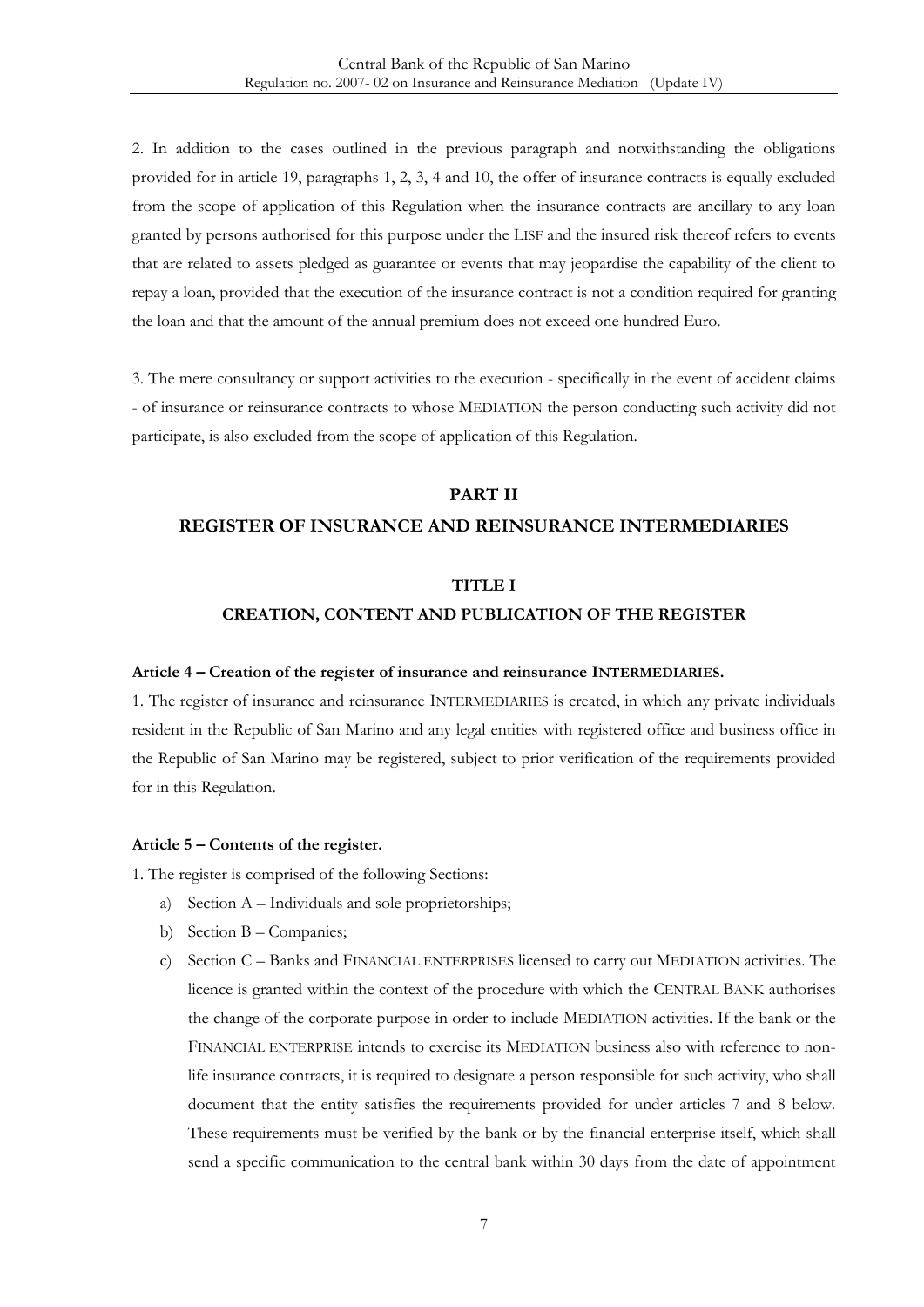of the person responsible, providing the personal details of the latter as well as notifying the bank

of the outcome of the verifications carried out on these requirements.

- 2. For each person registered under Section A, the following must be specified:
	- a) registration number;
	- b) registration date;
	- c) surname, first name or name of the sole proprietorship;
	- d) place and date of birth of the individual or of the principal of the sole proprietorship;
	- e) economic operator code;
	- f) address of the main office and of any branches;
	- g) name of the insurance companies on whose behalf the mediation activity is carried out;
	- h) any measures adopted by the CENTRAL BANK.

3. For each person registered under Section B, the following must be specified:

- a) registration number;
- b) registration date;
- c) name of the company;
- d) personal details of the legal representative, directors and of those persons who perform functions similar to those of the Chief Executive Officer;
- e) economic operator code;
- f) address of the main office and of any branches;
- g) name of the insurance companies on whose behalf the mediation activity is carried out;
- h) any measures adopted by the CENTRAL BANK.

4. For persons registered under Section C, the following must be specified:

- a) registration number;
- b) registration date;
- c) name of the company;
- d) registration number in the Register of authorised parties held with the CENTRAL BANK according to article 11 of the LISF, in which additional information is available;
- e) name of the insurance companies on whose behalf the mediation activity is carried out;
- f) any measures adopted by the CENTRAL BANK.

#### <span id="page-7-0"></span>**Article 6 – Publication of the register.**

1. The register is published on the *web* site of the CENTRAL BANK [\(www.bcsm.sm\)](http://www.bcsm.sm/).

2. Upon registration, the CENTRAL BANK issues to the INTERMEDIARIES a specific certificate. Additional certificates are issued upon request from interested INTERMEDIARIES.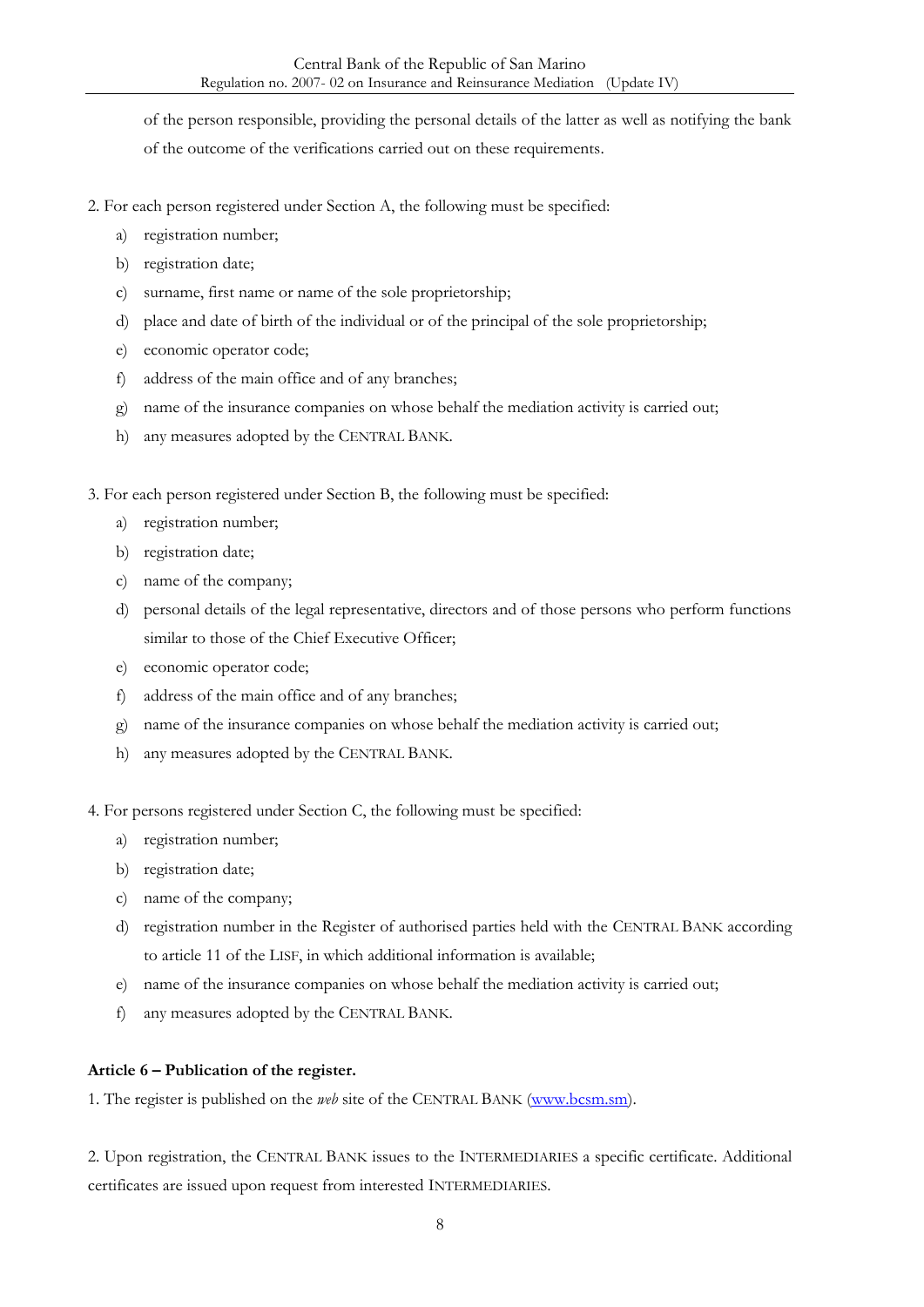### **TITLE II REQUIREMENTS AND PROCEDURE FOR REGISTRATION**

#### <span id="page-8-1"></span><span id="page-8-0"></span>**Article 7 – Requirements of honourability.**

1. Registration in Sections A and B of the register requires, as well as the suitability requirements referred to in Article 1, paragraph 1, point 9, of the COMPANIES LAW, the following honourability requirements: a) except in the event of rehabilitation, never have been definitively convicted for serious offences entailing detention for crimes against property and against the public economy, except for those subject to sanctions, and the special offences envisaged in LISF and in the legislation currently in force governing the prevention of and fight against money-laundering and terrorism financing, as well as the cross-border transport of cash and similar instruments;

b) except in the event of rehabilitation, never have been definitively convicted for offences considered to be offences against law and order, against public faith or of private persons against the public administration, for which a sentence of imprisonment for no less than one year has been issued and not suspended;

c) except in the event of rehabilitation, never have been definitively convicted for offences of any other nature for which a sentence of imprisonment for no less than two years has been issued and not suspended;

d) never have held appointments in administration, management or auditing in FINANCIAL ENTERPRISES subject, in the past five years, to any of the extraordinary proceedings referred to in Part II, Title II, Chapters I and II of LISF.

2. The above-mentioned honourability requirements must be possessed also with reference to the absence of any equivalent final convictions (letters a, b and c) or to the absence of any impediments (letter d) applied in any jurisdictions other than in San Marino.

3. The requirement referred to in paragraph 1 letter d) is deemed to be lacking when the office has been covered for at least 18 months in the period of 24 months before the adoption of the decree and the party has been subject to administrative sanctions, with reference to the same prerequisites of the decree.

4. The possession of the requirements referred to in the previous article is evidenced through:

a) submission of the general certificate of criminal records, certificate of pending proceedings, civil certificate or certificate of non-bankruptcy, issued by the competent authorities of the place where the person resided for the greatest part of the last five years, in compliance with the criteria of "substantial equivalence" referred to in article 1, paragraph 2 of the COMPANIES LAW;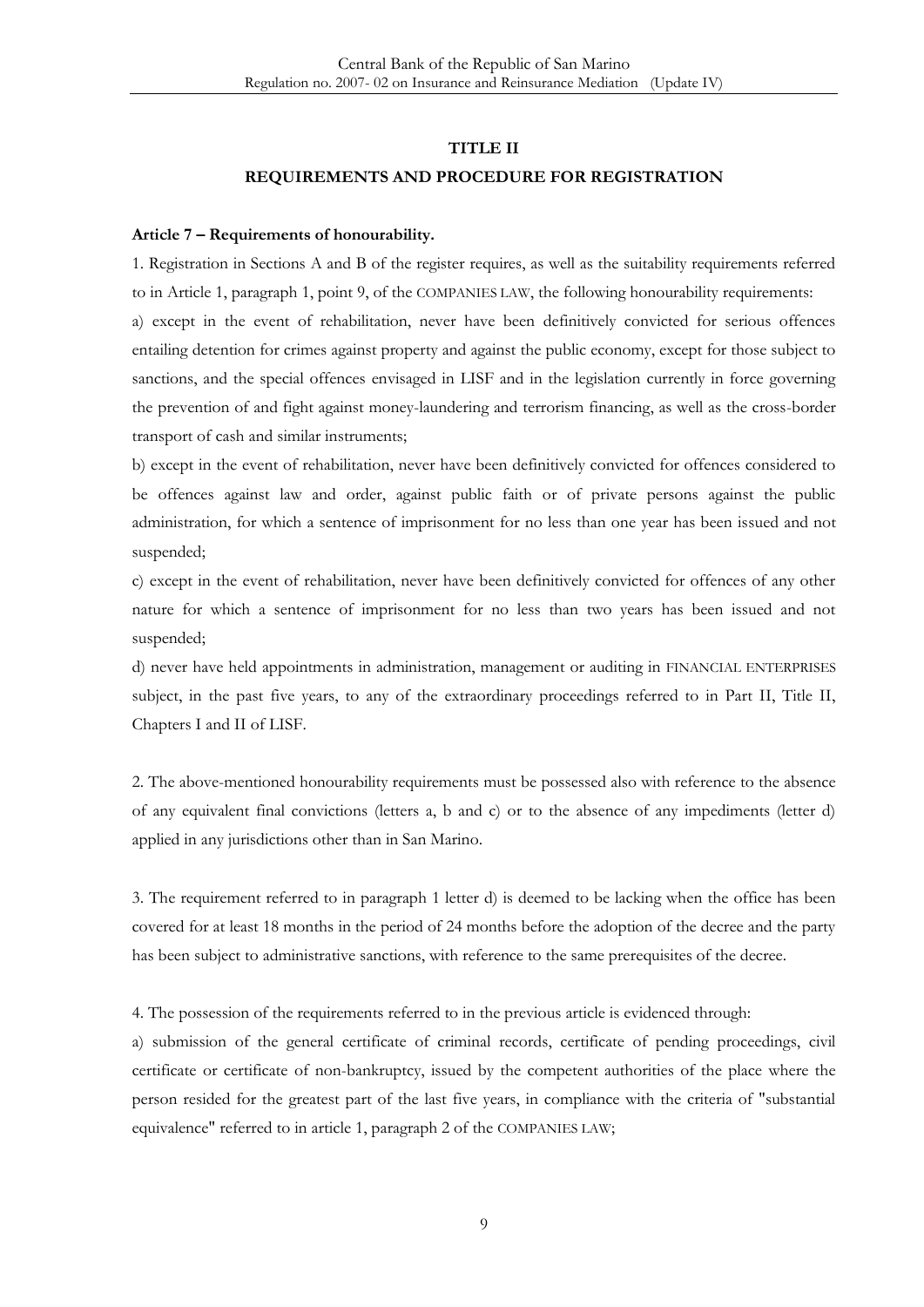b) submission, as regards to all of the remaining jurisdictions, of the self-certification of the concerned party given before a Public Notary of San Marino, using the model attached to this Regulation under letter A.

5. With a view to verifying the territorial jurisdiction of the public authorities having issued the certificates referred to in the fourth paragraph, said certificates shall be accompanied by a copy of a valid identity document.

6. The certificates referred to in the fourth paragraph, letter a), may also result from a single cumulative document and must:

a) be submitted in original or copy certified by a Notary public in San Marino;

b) be dated no more than six months prior to the date of filing;

c) be prepared in Italian or, if prepared in a foreign language, be accompanied by a sworn translation into Italian;

7. The possible absence of one or more certifications that are "substantially equivalent" in the foreign legal system where one's residence is based, for the purposes referred to in the previous paragraph 4, letter a), shall be:

- certified by a "legal opinion" compliant with the requirements referred to in the previous paragraph 6; - supplied by means of an appropriate authenticated self-certification, with the content requested by the CENTRAL BANK.

8. Should the registration be applied for by a company, the requirement outlined in the previous paragraph 1 must be held by the natural persons who, directly or indirectly, exercises the control pursuant to article 2 of LISF, by the legal representative, by all the directors and by those performing functions which, regardless of their names, are equivalent to those exercised by the director general of the company.

#### <span id="page-9-0"></span>**Article 8 – Professional requirements.**

1. In order to be registered in Sections A and B of the register, the applicant shall satisfy the following professional requirements:

- a) education qualification not lower than a high school diploma;
- b) having performed in the five years prior to the application for registration, a working activity related to the duties and responsibilities typical of MEDIATION business for an aggregate of at least two years with an INTERMEDIARY included in Section A or B of the register, or with a person included in Section C of the register, or with a foreign person authorised in its own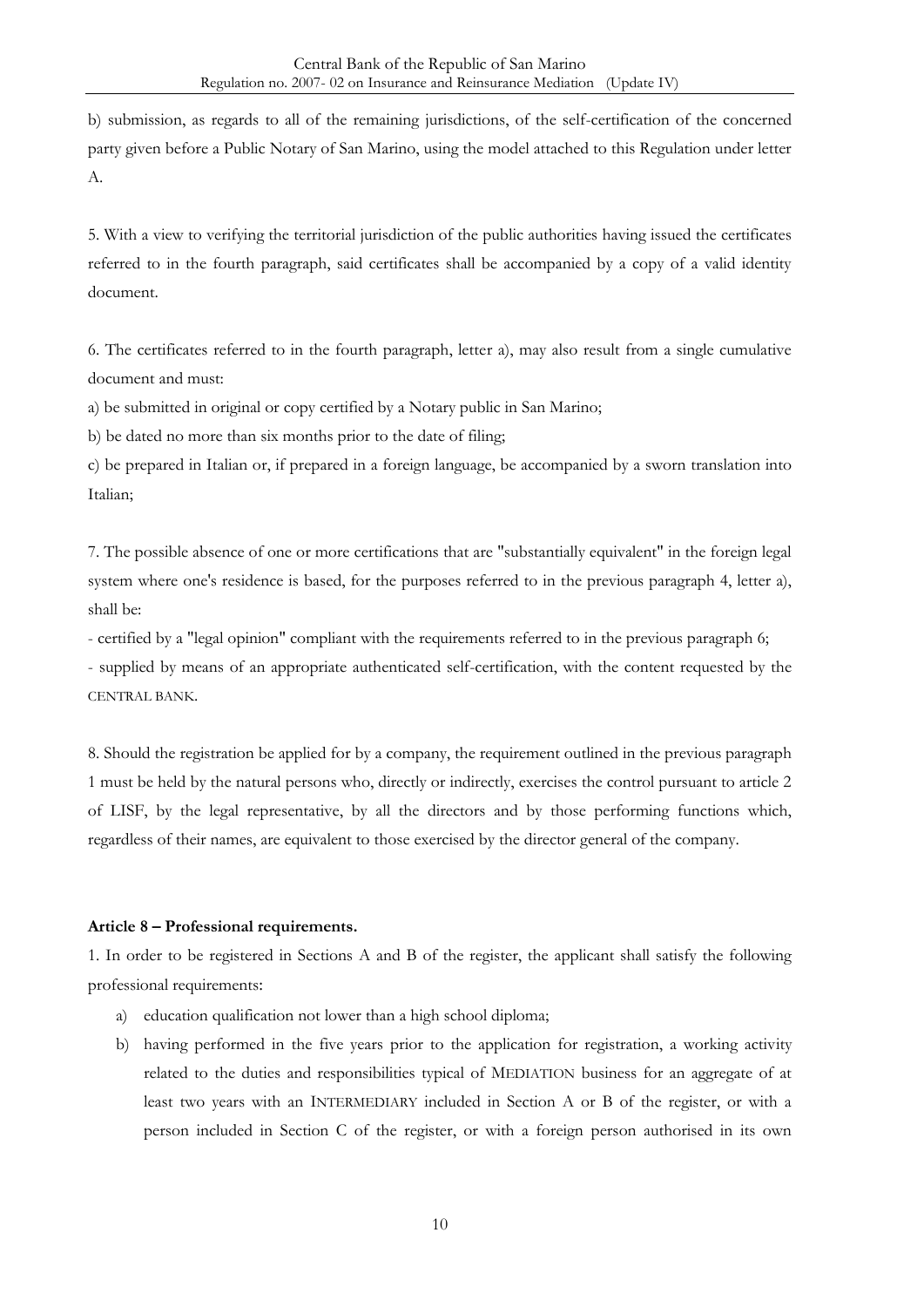Country of residence to carry out activities similar to MEDIATION business, or with an insurance company, including a foreign insurance company.

2. As an alternative to the requirement envisaged under letter b) of the previous paragraph, the license to conduct MEDIATION business in a Member State of the European Union according to a national law implementing the Directive 2002/92/EC, will also be considered as a satisfactory professional requirement.

3. Any persons registered in the register of financial advisers referred to under article 25 of the LISF, may apply for registration under Section A even if the requirements outlined in letter b) of paragraph 1 above are not satisfied. In this case, they are licensed only to carry out MEDIATION activities related to the insurance contracts referred to under articles 116 and 117 of the LISF.

4. Should the registration be applied for by a company, the requirements outlined in this article must be held, as well as by the legal representative – and, where appointed,, by the managing director and director general - by those responsible for the MEDIATION activity, meaning the natural person who, within the company for which they operate, hold managerial and decision-making position with related responsibilities and manage, coordinate and control the MEDIATION activity carried out by the company.

5. For the purposes of the verification of the requirements specified in the paragraphs above, the following documents must be submitted in addition to the *curriculum vitae*:

- a) the education qualification certificate or a certified copy thereof;
- b) a statement released by the entity where the functions envisaged in article 8, par. 1, letter b) above were performed, certifying the professional experience of the applicant, specifically with regard to the tasks actually performed and the period of time in which they were performed; the CENTRAL BANK reserves the right to assess other certificates, even if not released by the entity indicated in this letter, from which the same circumstances may be inferred;
- c) as an alternative to point b) above, documentation certifying the license to the exercise of any activities similar to MEDIATION in a Member State of the European Union, according to a national law implementing the Directive 2002/92/EC;
- d) a certified copy of the Articles of Association currently in force or of the resolution of the meeting, should the company intend to avail itself of the right provided for in the second sentence of the previous paragraph.

#### <span id="page-10-0"></span>**Article 8-bis – Business plan and report on the organisational structure.**

1. The application for the registration in Sections A and B of the register, prepared according to the model set forth in Annex B, must also contain a programme which outlines the initial activity, its lines of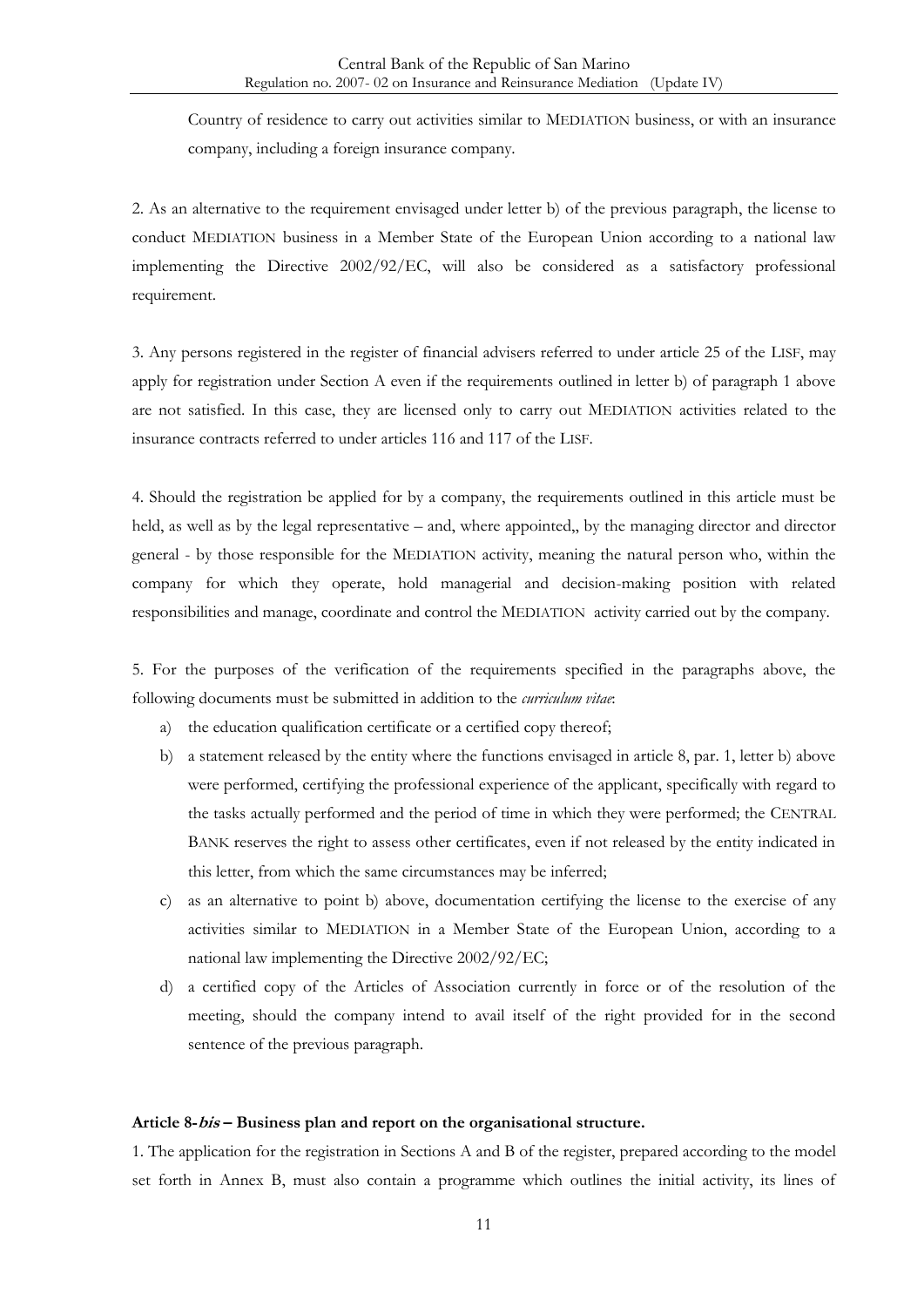development, the objectives pursued, the entrepreneurial strategies which will be followed to achieve them, together with any other element which might allow proper assessment of the initiative.

2. The business plan must outline at least the following:

- a) the type of insurance products for which the MEDIATION BUSINESS WILL BE CARRIED OUT;
- b) the type of clients for which services and products are intended;
- c) the procedures with which the activity is intended to be performed (agency, sub agency, brokerage, simple consultancy, etc.) specifying any relation with other persons involved in the arrangement of the services rendered, in particular with insurance companies registered in San Marino or abroad, and with other insurance brokers registered in San Marino or abroad;
- d) the organisational structure and the network of partners (if any).

#### <span id="page-11-0"></span>**Article 9 – Application for registration.**

1. The application for the registration, prepared according to the model enclosed under Annex B and accompanied by the documents specified in such Annex, must be forwarded to the Coordinamento della Vigilanza (Supervision Committee) of the CENTRAL BANK of the Republic of San Marino. The application for the registration under Section C is implied in the request for authorisation to modify the corporate purpose submitted by a bank or by a FINANCIAL ENTERPRISE.

2. If the registration is requested by an individual, the application must be signed by the individual him/her self. If the registration is requested by a company, the application must be signed by the legal representative, for companies already incorporated, or, for companies yet to be incorporated, by one of the persons who will perform functions in such company for which the requirements provided for under articles 7 and 8 above are envisaged.

3. The application is deemed to have been received on the date in which it was handed over directly at the offices of the CENTRAL BANK or on the date in which it was received by the CENTRAL BANK, if sent by registered mail with acknowledgement of receipt.

#### <span id="page-11-1"></span>**Article 10 - Decisions of the CENTRAL BANK.**

1. Within thirty days from the date of receipt of the application, the CENTRAL BANK, having verified the existence of the requirements specified in this Title, issues a decision for the acceptance or rejection thereof.

2. The period provided for in the preceding paragraph is suspended if the documentation is incomplete or if the applicant sends, on his/her own initiative, new documents to supplement or amend those previously transmitted. The CENTRAL BANK notifies the interested party of the suspension of such period. A new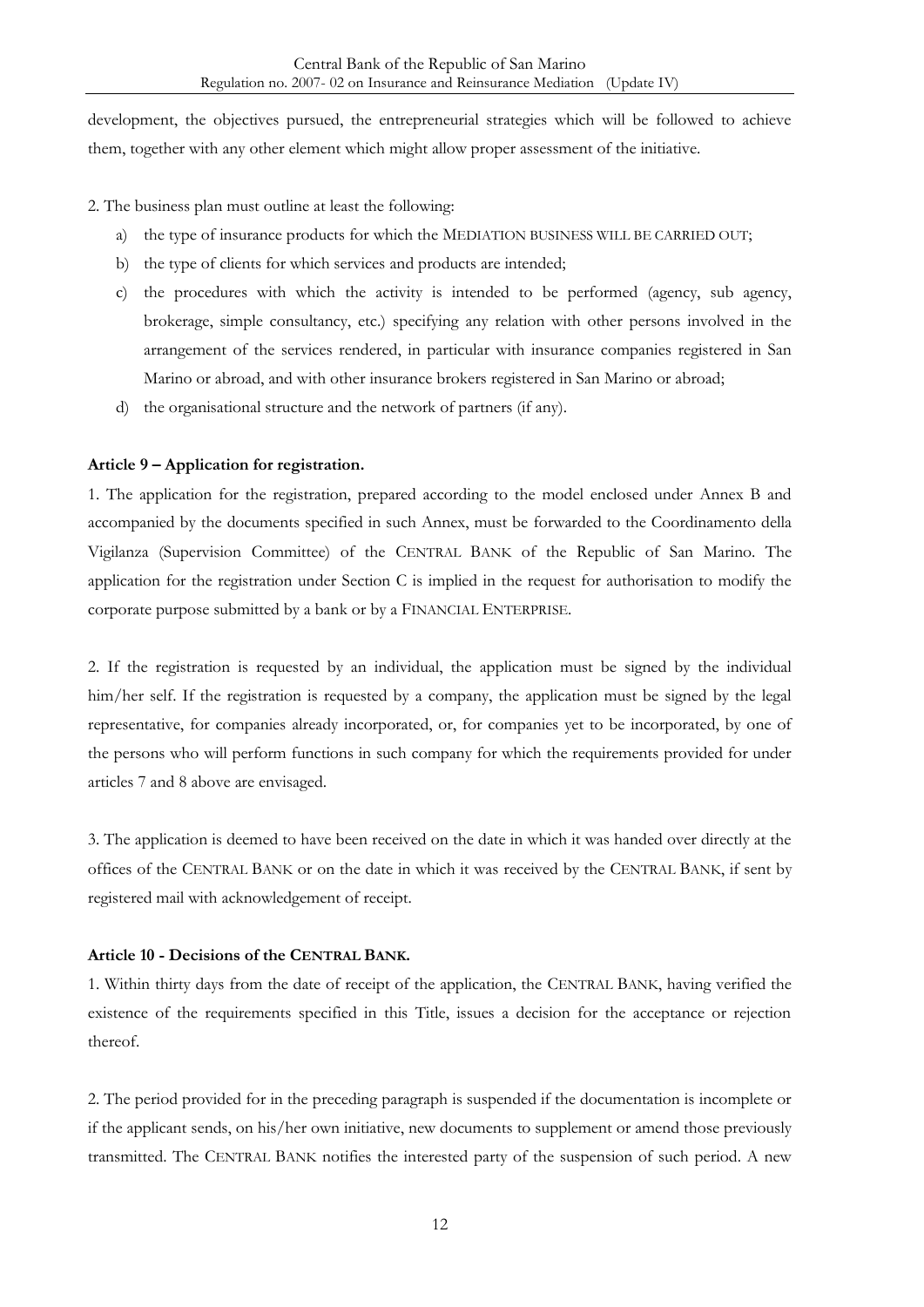term for a period equal to that interrupted starts as from the date of receipt of the missing documents, supplements or amendments.

3. The period provided for under paragraph 1 is suspended if the CENTRAL BANK requests additional information to supplement the documentation submitted, setting a period for the transmission of such information and warning that failure to provide the additional information required will lead to the application being considered as withdrawn.

4. Should the application be accepted, the CENTRAL BANK issues a statement in order to allow the applicant to acquire further authorisations or licenses provided for under the laws of San Marino.

5. Once the documents referred to under paragraph 4 above are received, the applicant must transmit to the CENTRAL BANK a copy of the authorisations or licenses obtained. Companies must also transmit a copy of the Articles of Association in force. The Articles of Association must expressly include, among the activities included in the corporate purpose, "insurance and reinsurance mediation". In the event that more than six months have elapsed from the release of the statement provided for under paragraph 4 above, the certificates evidencing the possession of the honourability requirements must be renewed.

6. The CENTRAL BANK, having verified the compliance of the persons for whom it ascertained the possession of the honourability and professional requirements, and the completeness of the additional documentation provided for in the preceding paragraph, enters the applicant in the public register following receipt of a copy of the civil liability policy envisaged in paragraph 3 of article 17 below. The change of the location specified in the application does not affect the final registration.

7. The CENTRAL BANK shall make an entry in Section C of the register upon release of the authorisation to change the corporate purpose of the bank or FINANCIAL ENTERPRISE.

<span id="page-12-0"></span>8. The CENTRAL BANK notifies the registration to the Public Administration departments involved.

### **TITLE III SUSPENSION AND REMOVAL FROM THE REGISTER**

#### <span id="page-12-1"></span>**Article 11 – Suspension upon request of a party.**

1. The INTERMEDIARIES may request the suspension from the register by sending to the Coordinamento della Vigilanza (Supervision Committee) of the CENTRAL BANK of the Republic of San Marino a request with the certified signature of the individual in question or of the legal representative of the company.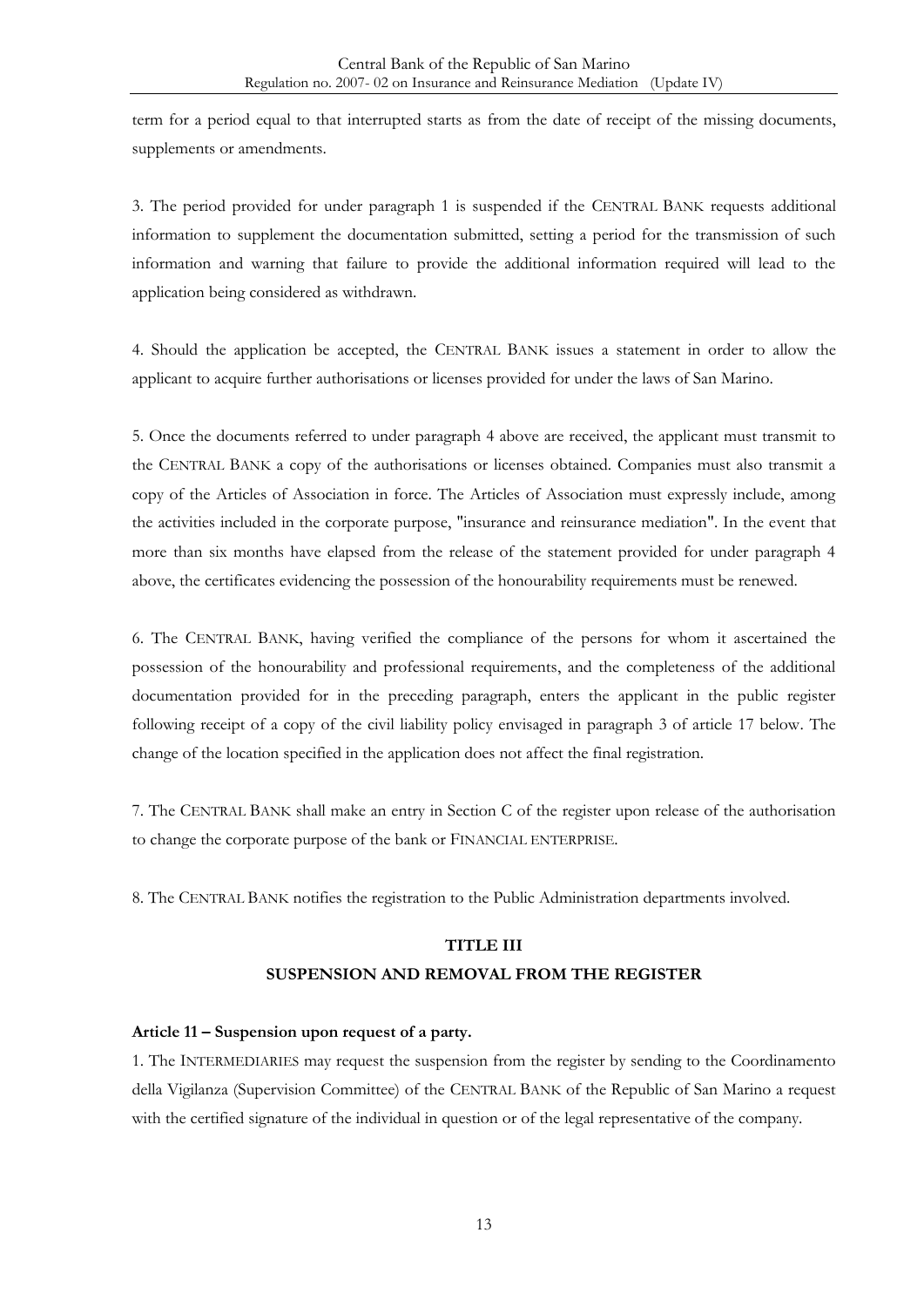2. The CENTRAL BANK, not later than thirty days from the receipt of the request, shall issue an order providing for the suspension.

#### <span id="page-13-0"></span>**Article 12 – Suspension ex officio.**

1. The CENTRAL BANK may order the suspension from the register in the following cases:

- a) breaches of laws or of this Regulation;
- b) termination of the appointment or loss of the requirements necessary for the registration of a legal representative of an INTERMEDIARY established as a company, except where the CENTRAL BANK already verified the existence of such requirements as regards to the person who exercises the function of substitute legal representative of the company;
- c) termination of the appointment or loss of the requirements necessary for the registration of all of the directors and of the persons who perform functions equivalent to those of the CEO of an INTERMEDIARY established as a company, except where a legal representative remains in office for whom the CENTRAL BANK verified the existence of the requirements provided for under articles 7 and 8;
- d) suspension of the authorisations and licenses referred to under article 10, paragraph 4;
- e) failure to exercise the MEDIATION activity for more than twelve consecutive months.

2. In the cases referred to under letters b) and c) of the previous paragraph, the suspension remains effective until the INTERMEDIARY fills the vacant offices with persons for whom the CENTRAL BANK already verified the possession of the requirements provided for under articles 7 and 8; however, if the INTERMEDIARY does not do so within six months from the start of the suspension, the CENTRAL BANK may order the cancellation on its own motion. In the case envisaged in letter d) of the preceding paragraph, the suspension remains effective until the authorisations or licenses are reactivated. In the other cases, the CENTRAL BANK's decision specifies the period of the suspension, which shall not exceed six months; if, once this period has expired, the INTERMEDIARY has not resumed the activity, the CENTRAL BANK may order the cancellation on its own motion.

#### <span id="page-13-1"></span>**Article 13 – Effects and publication of the suspension.**

1. During the period of suspension from the register, the INTERMEDIARY may not promote or execute any new contracts, but may cooperate in the management or execution of the contracts entered into prior to such suspension.

2. The suspensions and the duration thereof are noted in the register until the end of the suspension period.

#### <span id="page-13-2"></span>**Article 14 – Cancellation upon request of a party.**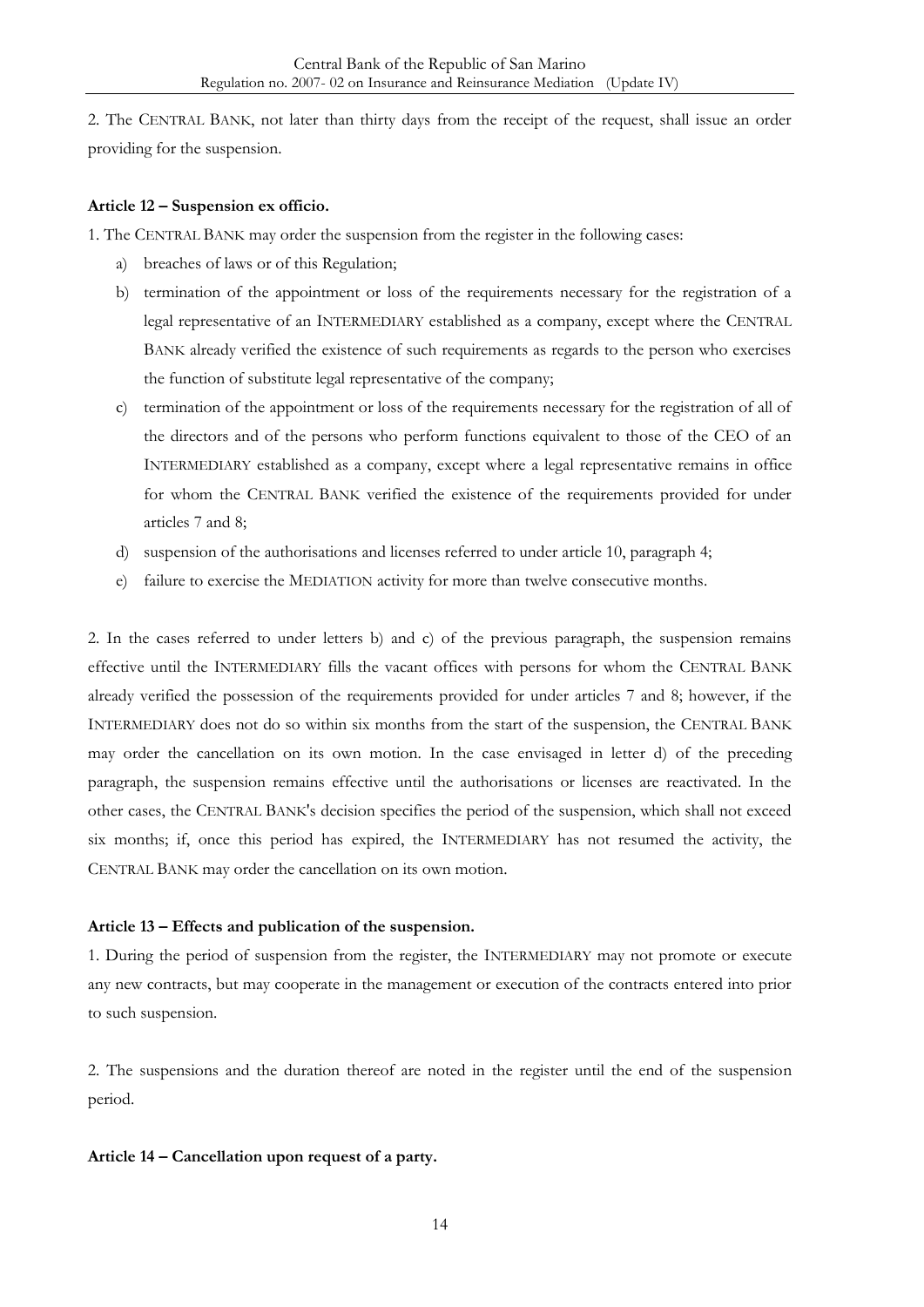1. The INTERMEDIARIES may request the cancellation from the register by sending to the Coordinamento della Vigilanza (Supervision Committee) of the CENTRAL BANK of the Republic of San Marino a request with the certified signature of the individual in question or of the legal representative of the company.

2. The CENTRAL BANK , not later than thirty days from the receipt of the request, shall issue an order providing for the cancellation. If a sanctioning procedure against the INTERMEDIARY is currently under way, the CENTRAL BANK orders, unless it has already done so for a different reason, the suspension from the register, and issues the order after the conclusion of the sanctioning procedure.

#### <span id="page-14-0"></span>**Article 15 – Cancellation ex officio.**

1. Besides the cases provided for in article 12, par. 2 above, the CENTRAL BANK may order the cancellation ex officio from the register in the following cases:

- a) loss by the INTERMEDIARY, in case it is an individual, of the requirements necessary for the registration;
- b) violation of the provisions set forth in article 18 below or other serious violations of the law or of the other obligations envisaged in this Regulation. Seriousness may also result from the reiteration of violations already sanctioned with the suspension under article 12, par. 1, letter a);
- c) cancellation of the authorisations and licenses referred to under article 10, paragraph 4;
- d) presence of situations conflicting with the permanence in the Register, such as:
	- INTERMEDIARIES' offices not open to the public;
	- INTERMEDIARY's domicile established at the registered office of another INTERMEDIARY that is enlisted in the same Register (unless a collaboration agreement under exclusivity terms has been signed with the latter), at professionals' offices or at other businesses unrelated with the activity of insurance and reinsurance mediation;
	- failure to pick up mail and, in particular, mail sent out from the Central Bank.

#### <span id="page-14-1"></span>**Article 16 – Procedure for the issue ex officio of suspension and cancellation orders.**

1. The CENTRAL BANK notifies in writing the INTERMEDIARY by means of a registered letter with acknowledgement of receipt any violations detected or other assumptions, specifying the underlying facts and documents, and grants a period of no less than sixty days to receive any objections. The impossibility to deliver the registered letter due to the unavailability of the intended recipient does not affect the continuation of the proceeding.

2. Within thirty days from the expiry of the period set in the previous paragraph, the CENTRAL BANK, after having assessed the objections, issues an order with which, should it deem that the allegations must not be dismissed, it orders the suspension for a specified period of time or the cancellation from the register.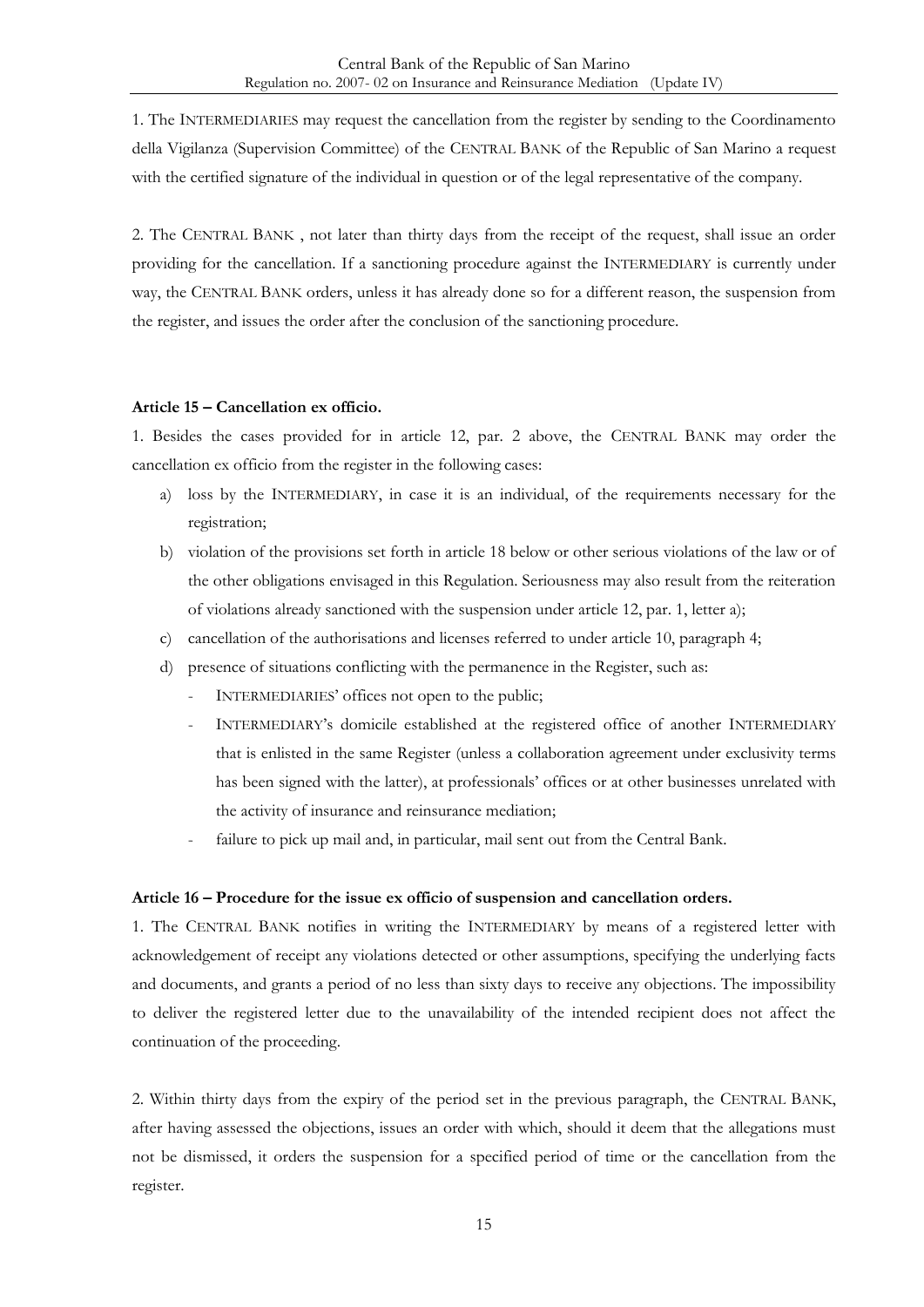3. The CENTRAL BANK notifies the interested parties about the orders issued under the paragraphs above. The INTERMEDIARY is required to complete the transactions for which it has already collected the premiums or has received amounts to be paid to the clients in order to settle a claim.

4. The procedure envisaged in this article does not apply to the suspension provided for in Art. 12, paragraph 1, letters b), c) and d), and to the cancellation provided for in Article 15, paragraph 1, letter c), which are ordered as soon as the underlying breach is ascertained, and in particularly urgent cases for which the CENTRAL BANK decides to initiate the proceeding referred to in art. 34, letter f) of Law no. 96 of 29 June 2005.

<span id="page-15-0"></span>5. The CENTRAL BANK notifies any suspensions and cancellations to the Public Administration departments involved.

## **PART III RULES OF ORGANISATION AND CONDUCT**

#### <span id="page-15-1"></span>**Article 17 – Internal organisation and capital separation.**

1. In order to allow the CENTRAL BANK to carry out its verifications, also with regard to the anti-money laundering regulation, the INTERMEDIARIES must keep the following documentation at their main office:

- a) the accounting documents related to their MEDIATION activities;
- b) the contracts and other documents signed by the clients;
- c) any correspondence exchanged with the insurance companies and with the clients.

2. The premiums paid to the INTERMEDIARY and the amounts intended as compensation or as amounts due from the insurance companies, if paid through the INTERMEDIARY, must be paid into separate accounts, whose account holder may also be the INTERMEDIARY in that capacity, and such amounts represent assets independent from those of the INTERMEDIARY.

3. Prior to the commencement of the activities, the INTERMEDIARY registered in Section A or in Section B of the register must take out a civil liability insurance policy, with a limit of liability of at least five hundred thousand Euro for each claim and of 1.5 million Euro in aggregate, for any and all damages caused by negligence or professional errors of the Intermediary, or by negligence, professional errors and infidelity of its employees or agents for the activities to be carried out by virtue of the registration.

### <span id="page-15-2"></span>**Article 18 – Prohibition from entering into insurance contracts on behalf of unauthorised foreign insurance companies.**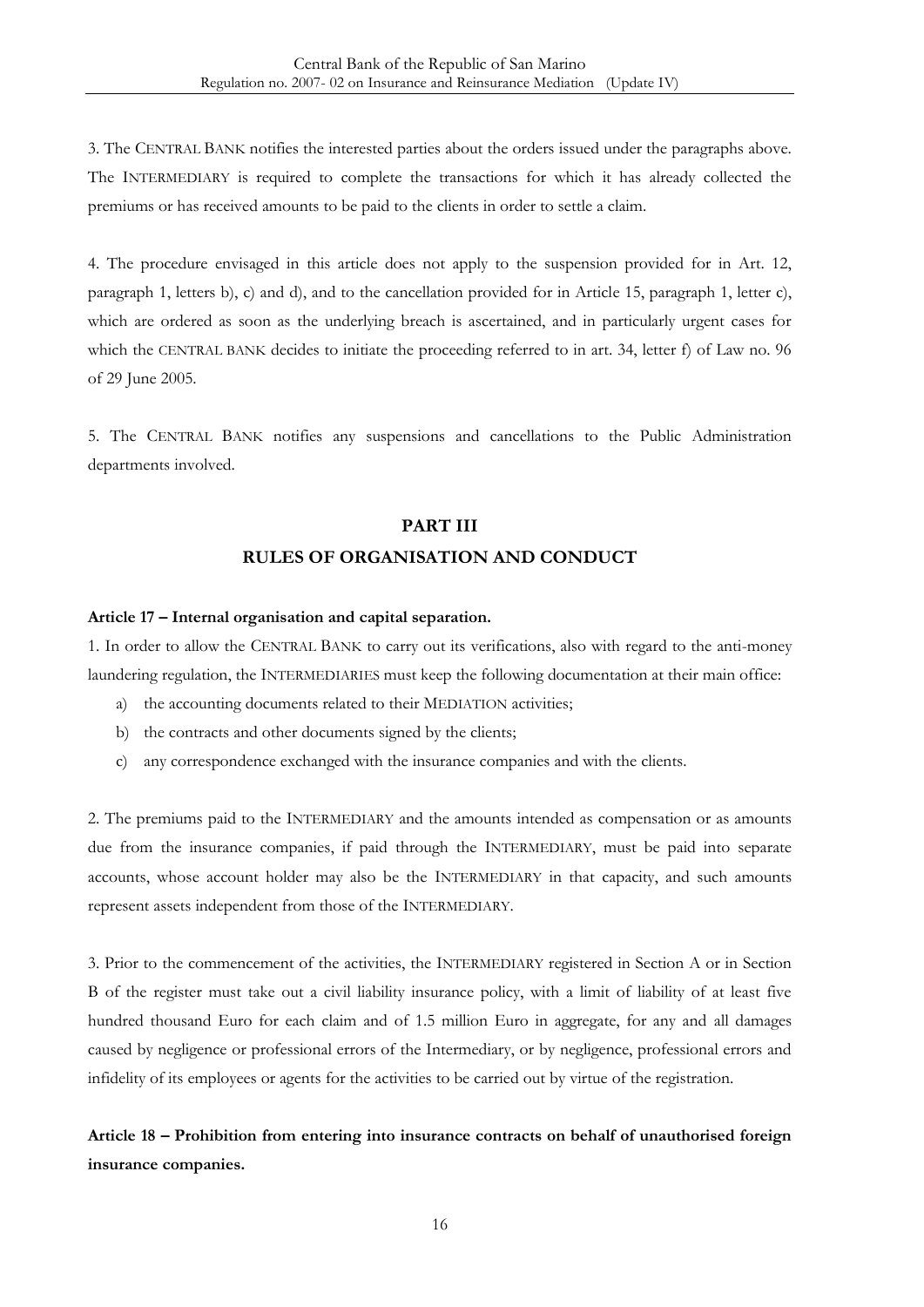1. The INTERMEDIARIES are prohibited from concluding any insurance contracts in which the undertaking to cover a risk or to provide a service is assumed by foreign insurance companies which are not included in the list referred to in article 31.

2. Article 65 of the LISF shall be applied to the contracts concluded in violation of the provisions contained in the preceding paragraph.

#### <span id="page-16-0"></span>**Article 19 – Rules of conduct and transparency towards clients.**

1. The INTERMEDIARIES must behave in a diligent, correct and transparent manner and are required to keep confidential the information received from the clients or which are in any way available to them by reasons of their activity.

2. The INTERMEDIARIES, also based on the information provided by the policyholder, must propose or suggest contracts which are adequate to the needs of the client, with reference to the information provided by the latter, and must provide a clear and easy to understand summary factsheet, which should be explained to the policyholder in advance, containing information on the insurance company and describing the key features of the contract, the costs, obligations of the assured and those of the insurance company. In particular, this document must evidence the most unfavourable or restrictive conditions for the client.

3. With reference to life insurance contracts, the INTERMEDIARIES must, in particular, request information on the personal characteristics of the policyholder, specifically with reference to age, work, family components, financial and insurance situation, risk appetite and expectations with reference to the execution of the contract. in terms of coverage, duration and possible financial risks connected to the contract to be concluded.

4. Any refusal to provide one or more of the information requested must be evidenced in a specific declaration to be attached to the proposal signed by the policyholder, which must contain a specific statement warning that the policyholder's refusal to provide one or more of the information requested shall hinder the ability to identify an adequate contract suitable to his/her needs.

5. The INTERMEDIARIES who receive requests for insurance contracts which are not adequate to the features specified under paragraph 3 above, must inform the policyholder of this fact and specify the underlying reasons. The information provided, including the reasons underlying such inadequacy, must be evidenced in a specific declaration signed by the policyholder and the INTERMEDIARY. The contract may be concluded if the policyholder expressly confirms his/her intentions.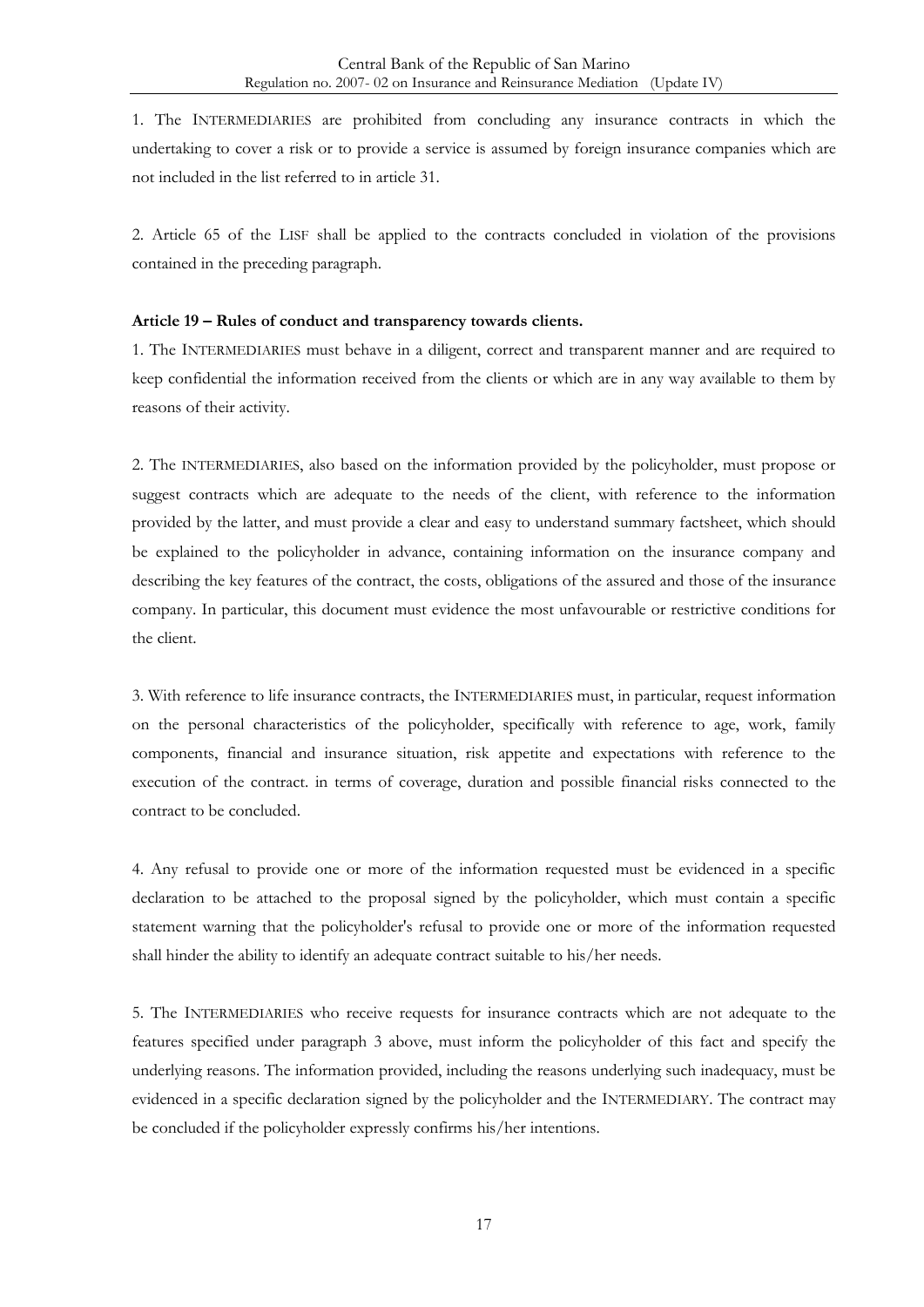6. At the first meeting in which an insurance contract is proposed, the INTERMEDIARY must give to the client a document containing the following information, and keep a copy thereof signed by the client as acknowledgement of receipt:

- a) name and surname of the INTERMEDIARY, if an individual; the name of the company and the name and surname of the legal representative of the INTERMEDIARY, if this is a company;
- b) address of the main office and of any other business offices of the INTERMEDIARY;
- c) the registration number recorded in the register held by the CENTRAL BANK and the indication that such register is public and may be consulted also on the *website* of the CENTRAL BANK [\(www.bcsm.sm\)](http://www.bcsm.sm/);
- d) how the INTERMEDIARY may be contacted, including an e-mail address, if any;
- e) if the insurance company whose contracts are being proposed, or one of its parent companies, holds a direct or indirect equity interest of more than 10% in the share capital or voting rights of the INTERMEDIARY, if the latter is a company;
- f) the existence of any contractual obligations or other business relations with the insurance companies whose contracts are being proposed;
- g) any relationships with other INTERMEDIARIES in the register, such as the existence of common shareholders or directors, specific cooperation arrangements or other situations which may lead to a conflict of interest with the client.

7. If requested by the policyholder, or if an immediate cover of the risk is required, the information specified in the preceding paragraph may be provided orally. In this case, the policyholder must receive, not later than three days from the execution of the contract, such information on paper or other durable medium.

8. Without prejudice to the obligations resulting from anti-money laundering regulations, before gathering any subscriptions or instructions, the INTERMEDIARY must verify the identity of the client and, after the subscription, deliver to the client a copy of the contracts and of any other instrument or document signed.

9. Without prejudice to the anti-money laundering regulations, the INTERMEDIARY may collect from the client any amounts in cash as payment for the premiums, provided that a receipt is simultaneously released with reference to such payment.

10. The payment of a premium made in good faith to the INTERMEDIARY or to its agents is considered as made directly to the insurance company. Except where the contrary may be proven by the company or by the INTERMEDIARY, the amounts payable to the insured persons and to any other persons entitled to the insurance services are considered as actually received by the beneficiaries only upon issue of a written receipt.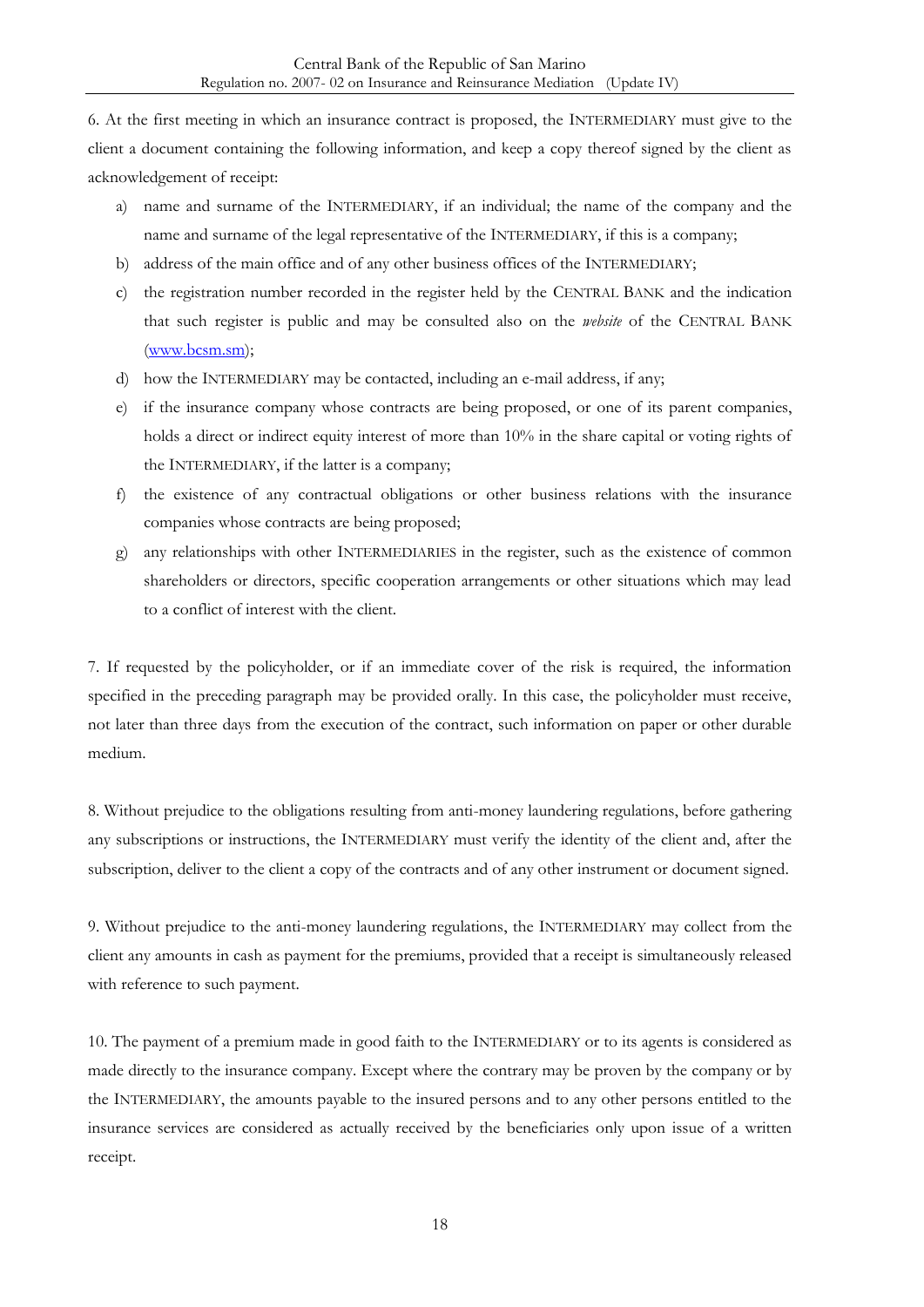#### <span id="page-18-0"></span>**Article 20 – "Door-to-door" selling and DISTANCE COMMUNICATION TECHNIQUES.**

1. The INTERMEDIARIES registered under Section A and Section B of the register may carry out MEDIATION activities also outside the locations specified in the register, as well as by availing themselves of DISTANCE COMMUNICATION TECHNIQUES.

2. The rules of conduct and transparency towards the clients set forth in this Regulation also apply to the cases where the MEDIATION is carried out door-to-door or by means of DISTANCE COMMUNICATION TECHNIQUES. In particular:

- a) the exchange of information must take place in a clear and intelligible manner, according to adequate procedures with respect to the DISTANCE COMMUNICATION TECHNIQUES used;
- b) any exchange of documents may take place also by means of DISTANCE COMMUNICATION TECHNIQUES, provided that such techniques allow the client to obtain the documents on a durable medium.

3. Except where the client has requested an immediate cover of the risk, which must be evidence by a specific declaration signed by the client or be proven by means of procedures which are compatible with the DISTANCE COMMUNICATION TECHNIQUES used, the effectiveness of the contract concluded doorto-door or by means of DISTANCE COMMUNICATION TECHNIQUES is suspended for a period of fourteen days from the date of execution by the client. Within this period, the client may notify the INTERMEDIARY in writing about his/her withdrawal at no cost or fee, and is entitled to be refunded of any amount paid. This right must be specified in the documents delivered to the client and the omitted indication thereof entails the invalidity of the relevant contracts, which may be enforced only by the client.

#### <span id="page-18-1"></span>**Article 21 – Reinsurance MEDIATION.**

<span id="page-18-2"></span>1. The provisions set forth in articles 19, paragraphs 2 to 7, and 20, par. 3 above, do not apply when the MEDIATION refers to reinsurance contracts.

## **PART IV SUPERVISION**

#### <span id="page-18-3"></span>**Article 22 – Powers of the Supervisory Authority.**

1. The CENTRAL BANK supervises the activities of the INTERMEDIARIES with the powers provided for in Part II, Title I, Chapter I of the LISF.

#### <span id="page-18-4"></span>**Article 23 – Communications by the INTERMEDIARIES to the Supervisory Authority.**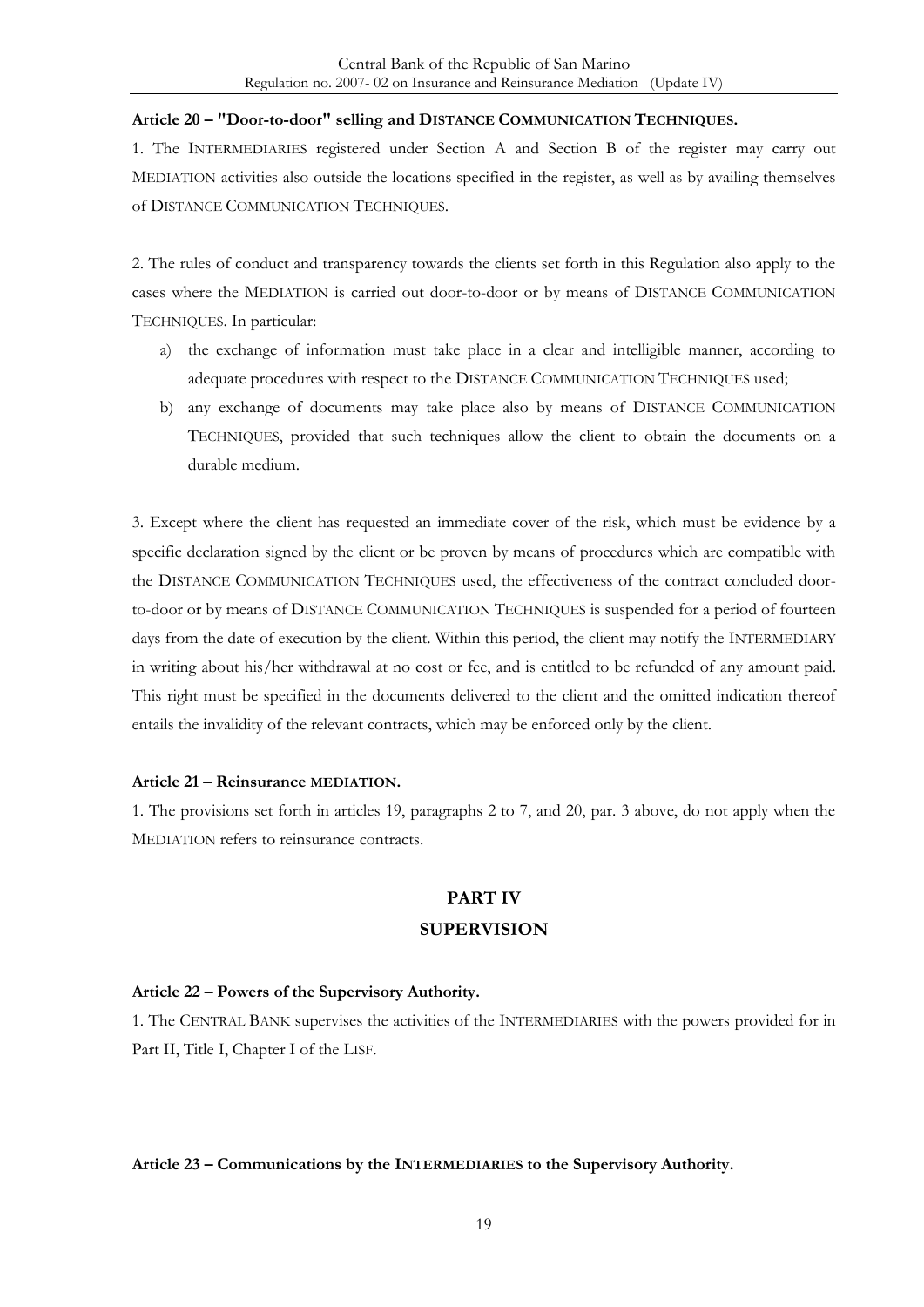1. Not later than on 31 March of each year, all the INTERMEDIARIES recorded in the register must provide the CENTRAL BANK with a report on the activities performed during the previous year, prepared according to the model set forth in Annex C. The INTERMEDIARIES recorded under Sections A and B of the register must enclose a certification evidencing that they still fulfil the requirements referred to in article 7 above, updated to a date within six months from that of forwarding, and a copy of the civil liability insurance policy referred to in article 17, par. 3.

2. The INTERMEDIARY, if resident abroad, if it intends to have an address for service in San Marino, also pursuant to Article 23, paragraph 5, of the Decree no. 76/2006 as subsequently amended, in a place other than the San Marino head office of its MEDIATION, is required to notify it to the CENTRAL BANK, at the time of the application for registration referred to in Article 9 or subsequently, if the residence is transferred abroad.

If the INTERMEDIARY is a legal person, the notification requirements referred to above apply to all the parties referred to in the previous Article 7 paragraph 2, and are fulfilled, either directly or through the INTERMEDIARY, both at the time of the first enrolment as well as subsequently if the residence is transferred abroad, in the event of a change of the previous address for service or notification of a new name among those identified in Article 7 paragraph 2.

#### <span id="page-19-0"></span>**Article 24 – Change of data.**

1. For the purpose of updating the register, the INTERMEDIARIES must notify the CENTRAL BANK of any change in the data contained in the register, within thirty days from the date of such change.

2. The INTERMEDIARIES included in Section B of the Register that intend to change their legal representative or directors or any persons who perform functions, regardless of their name, equivalent to those of the director general of the company, must previously request the authorisation from the CENTRAL BANK, enclosing the documents requested under articles 7 and 8. This provision does not apply to foreign intermediaries registered by virtue of article 27, paragraph 2 of this Regulation, who are in any case required to notify the change within 30 days from the date on which it occurred.

3. Within thirty days from the date of receipt of the application, the CENTRAL BANK, having verified the existence of the requirements specified in Part II, Title II, issues a decision for the acceptance or rejection thereof.

4. Following the authorisation, the INTERMEDIARIES must fulfil the obligations envisaged under the COMPANY LAW.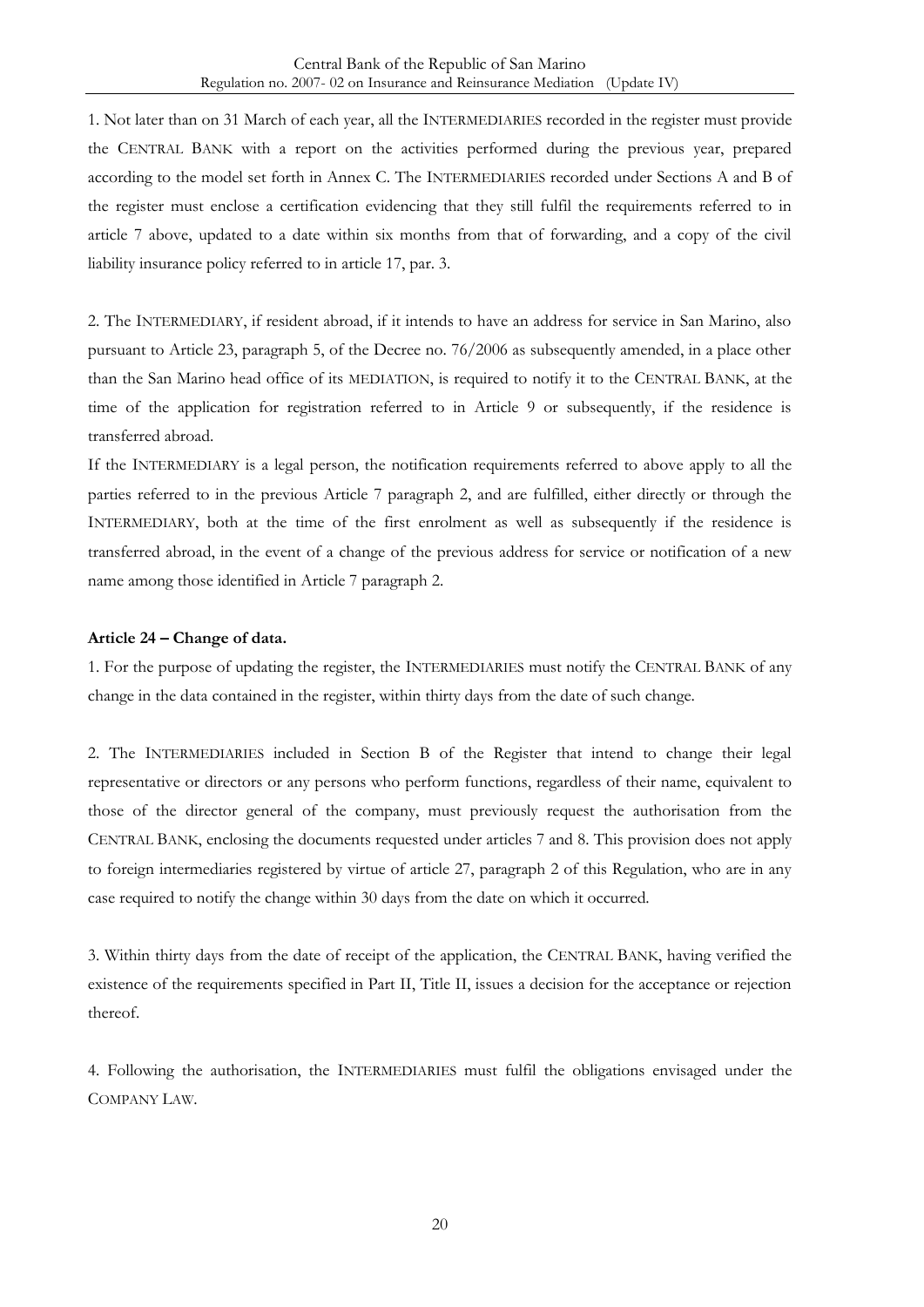5. The CENTRAL BANK, after receiving the documents related to the changes referred to in paragraph 2 and having verified the compliance of the persons for whom the possession of the honourability and professional requirements had been verified, shall amend the public register.

6. The provision of article 10 governing the interruption and suspension of the period shall apply. The period may be interrupted also when the CENTRAL BANK deems it appropriate to involve the supervisory authority of the foreign country.

#### <span id="page-20-0"></span>**Article 25 – Sanctions.**

<span id="page-20-1"></span>1. The violation of the provisions contained in this Regulation may be sanctioned under Decree no. 76 dated 30 May 2006.

#### **PART V**

#### **CROSS-BORDER OPERATIONS**

#### **TITLE I**

#### **CROSS-BORDER OPERATIONS OF THE INTERMEDIARIES**

#### <span id="page-20-3"></span><span id="page-20-2"></span>**Article 26 – Authorisation procedure.**

1. The INTERMEDIARIES which have been included in Sections A or B of the register and which intend to operate abroad, in compliance with the provisions in force in the legal system of the host country, under the regime of establishment or free provision of services, must file a request for authorisation with the CENTRAL BANK containing the following information:

- a) the foreign Country where they intend to operate;
- b) the operational procedures that they intend to adopt in order to conduct their business.

2. Within ninety days from the receipt of a request, the CENTRAL BANK releases a decision of acceptance or rejection, based on the assessment, also by means of specific inspections, of the following circumstances:

- a) adequacy of the organisational procedures outlined, with reference to the activities to be carried out;
- b) regular fulfilment of the requirements provided for in this Regulation.

3. The provisions of article 10 governing the interruption and suspension of the period shall apply. The period may be interrupted also when the CENTRAL BANK deems it appropriate to involve the supervisory authority of the foreign country.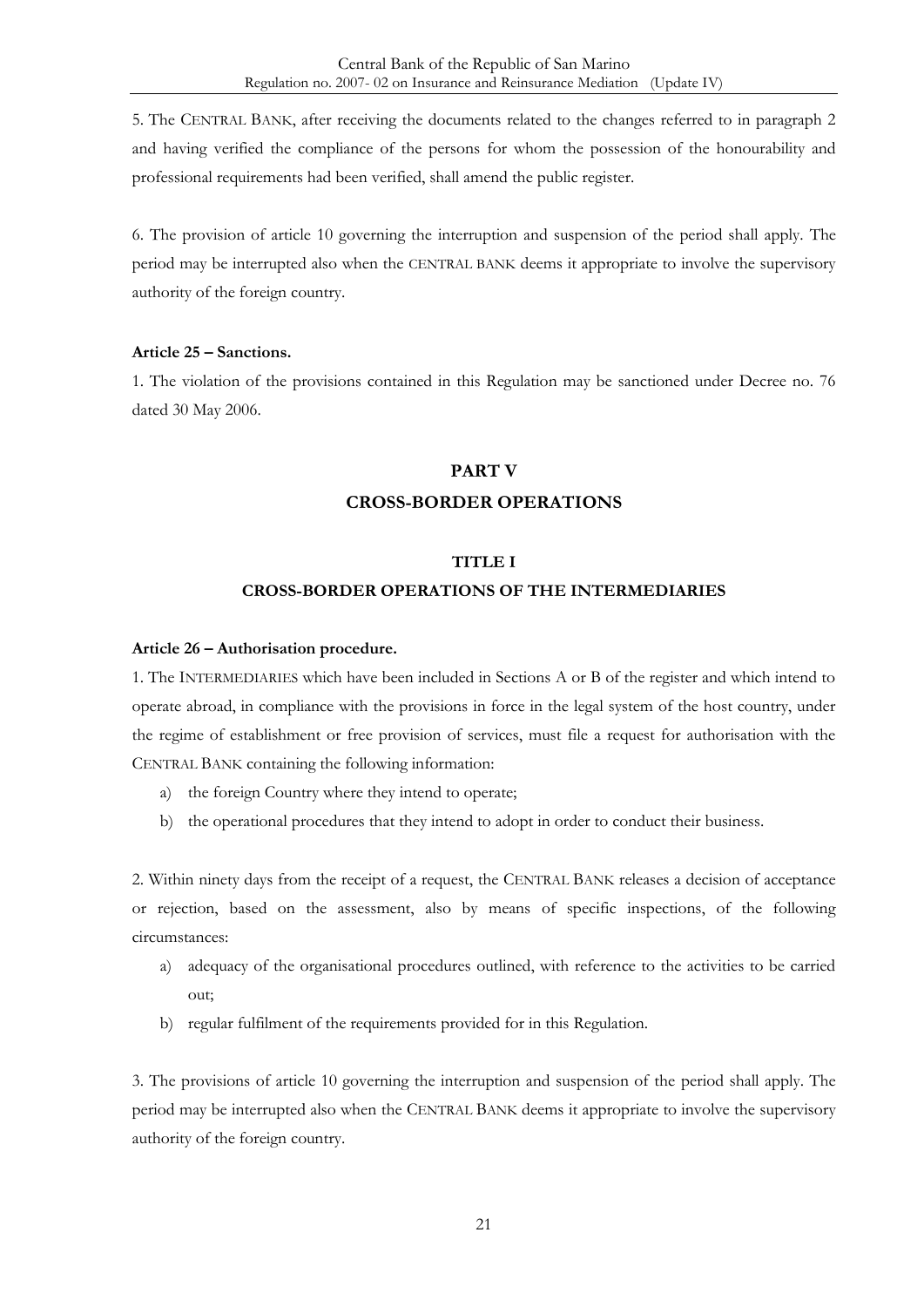4. After receiving the authorisation of the CENTRAL BANK, the INTERMEDIARY may forward the request to the supervisory authority of the foreign country and must inform the CENTRAL BANK on the outcome of such request and, in case of positive reply, it must notify the effective date of the commencement of the operations in the foreign country for the purposes of register recording.

#### <span id="page-21-0"></span>**Article 27 – Operation in the Republic of San Marino by foreign insurance intermediaries.**

1. Insurance intermediaries located in foreign countries and which intend to operate in the Republic of San Marino must request the authorisation from the CENTRAL BANK. The application, prepared according to the provisions contained in Annex D, must be accompanied by:

- a) a statement of the supervisory authority of the country of origin declaring that the applicant exercises insurance mediation activities in such country and that there is no impediment to the exercise of such activities in the Republic of San Marino;
- b) documentation evidencing the appointment for insurance mediation by companies that have successfully completed the procedure referred to in Title II below;
- c) the business plan containing the information referred to in article 8-*bis*, par.. 2, letters a), b) and c).

2. The CENTRAL BANK verifies that the insurance company on whose account the foreign intermediary intends to operate is included in the list envisaged in article 31 and that reciprocal conditions are guaranteed in the country of origin. Within ninety days from the date of receipt of the application, the CENTRAL BANK notifies the acceptance or rejection thereof. Should the application be accepted, the CENTRAL BANK issues a statement in order to allow the applicant to fulfil any additional requirements under the laws of San Marino. Once submitting such documents, the applicant is recorded in the appropriate Section of the register. The foreign intermediary is required to comply with the provisions of this Regulation and with any other provision of law or of the Regulation of the Republic of San Marino; in order to allow the exercise of the supervisory activities, the applicant must have an office in the Republic of San Marino where all the documents related to the activities carried out in the Republic of San Marino are made available.

3. The provision of article 10 governing the interruption and suspension of the period shall apply. The period may be interrupted also when the CENTRAL BANK deems it appropriate to involve the supervisory authority of the foreign country.

#### **TITLE II**

## <span id="page-21-1"></span>**INSURANCE ACTIVITIES CARRIED OUT IN THE REPUBLIC OF SAN MARINO BY FOREIGN INSURANCE OR REINSURANCE COMPANIES THROUGH INTERMEDIARIES**

<span id="page-21-2"></span>**Article 28 – Conditions.**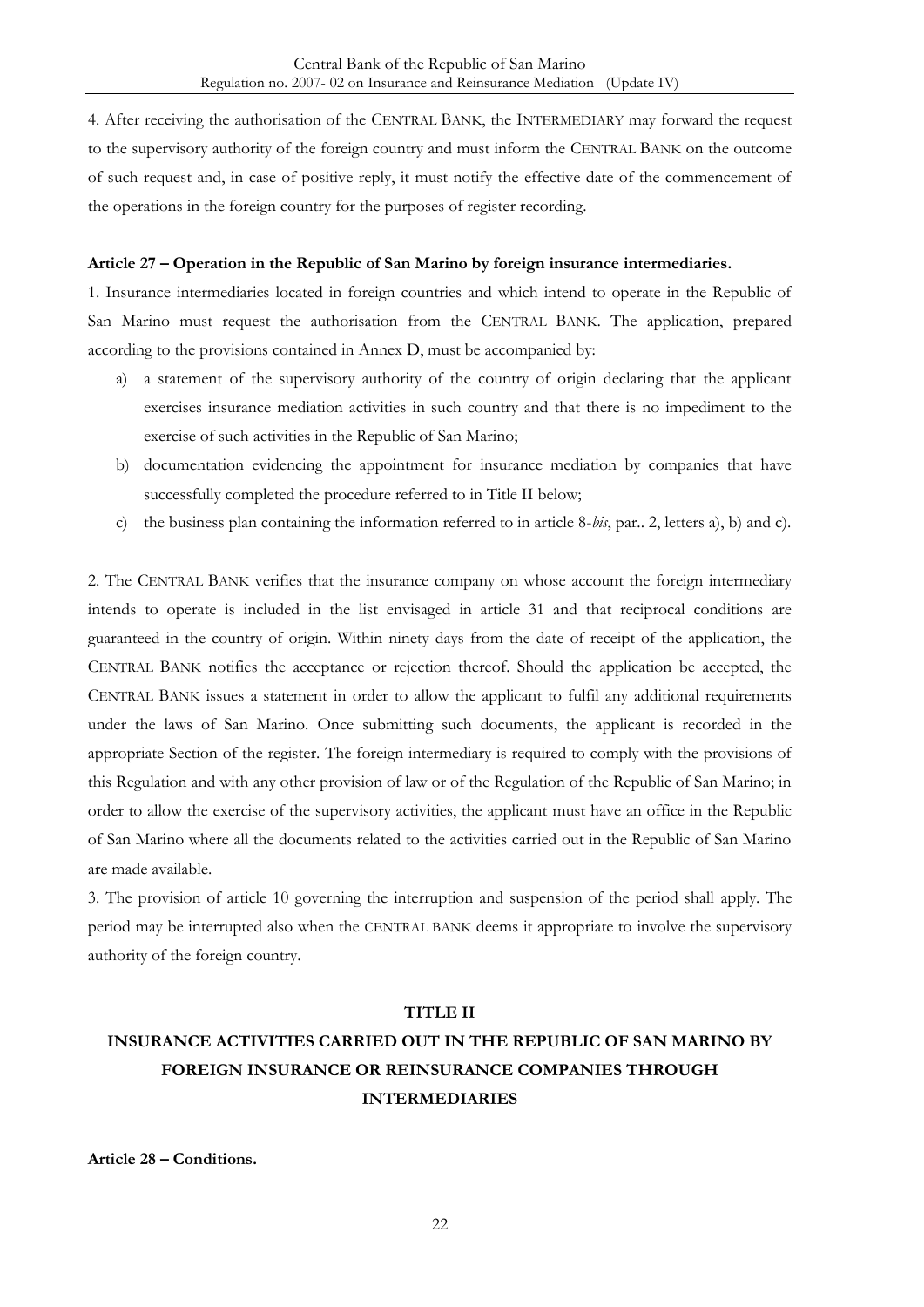1. Foreign insurance or reinsurance companies intending to conclude insurance contracts in the Republic of San Marino must request the authorisation from the CENTRAL BANK AND avail themselves of INTERMEDIARIES.

2. In order to release the authorisation, the CENTRAL BANK assesses:

- a) whether the company is subject to adequate forms of supervision by a supervisory authority in the country of origin;
- b) whether the supervisory authority of the country of origin has been informed about the intention of the company to carry out insurance activities in the Republic of San Marino, has not made any objections thereto and has certified the fulfilment of the solvency requirements set for the exercise of the activities that the insurance company intends to carry out in the Republic of San Marino;
- c) whether conditions of reciprocity exist.

#### <span id="page-22-0"></span>**Article 29 – Authorisation request.**

1. The authorisation request, drafted in Italian, must be addressed to the Coordinamento della Vigilanza (Supervision Committee) of the CENTRAL BANK of the Republic of San Marino. Annex E includes a *facsimile* of the request and specifies all the documents to be enclosed with such request.

2. The application is deemed to have been received on the date in which it was handed over directly at the offices of the CENTRAL BANK or on the date in which it was received by the CENTRAL BANK, if sent by registered mail with acknowledgement of receipt.

#### <span id="page-22-1"></span>**Article 30 – Decisions of the CENTRAL BANK.**

1. Within thirty days from the receipt of a request the CENTRAL BANK, having verified the requirements set forth in article 28, releases a decision authorising the conclusion of insurance contracts in the Republic of San Marino through INTERMEDIARIES, or, if such requirements do not exist, rejects the request.

2. The CENTRAL BANK withdraws the authorisation if the supervisory authorities of the country of origin of the insurance company have withdrawn their authorisation or adopted a similar measure.

3. The provisions of article 10 governing interruption and suspension of the period shall apply. The period may be interrupted also when the CENTRAL BANK deems it appropriate to involve the supervisory authority of the foreign country.

#### <span id="page-22-2"></span>**Article 31 – Publication.**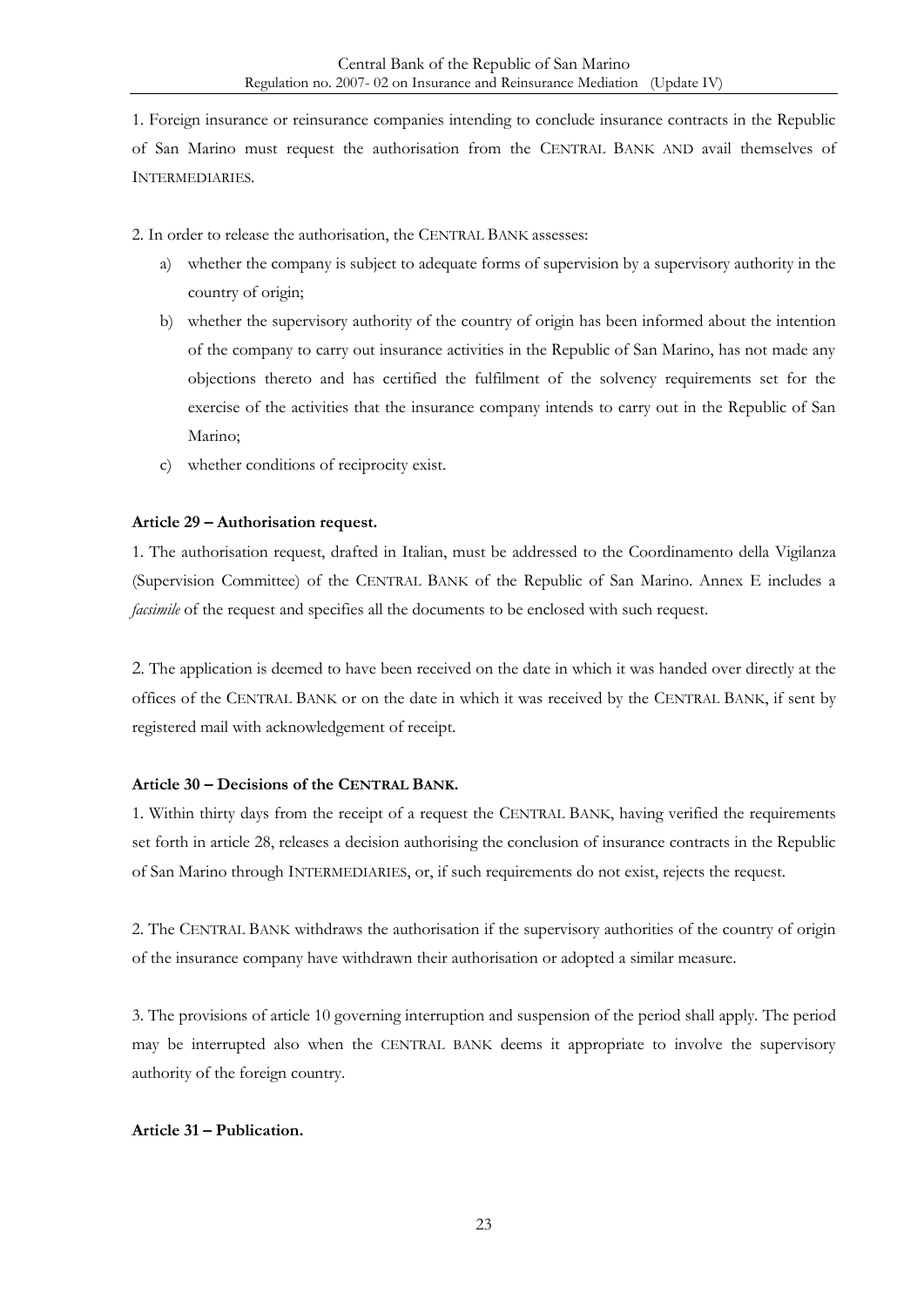1. A list attached to the register referred to in article 4 above, will specify the foreign insurance companies that obtained the authorisation referred to in article 30 above.

2. The insurance companies, as included in the list referred to in the previous paragraph, shall notify the Central Bank, within the next thirty days, of each event amending their legal status, that involves a change in the information contained in the mentioned list. If a listed insurance company is involved in extraordinary operations (i.e. transformations, mergers, spin-offs) that determine its own extinction, the notification, within the next thirty days, shall be made by the insurance company that succeeds in the juridical relations.

3. In any case, the Central Bank, in the absence of the notification referred to in the previous paragraph, is entitled to update, by its own initiative, the information contained in the list, should it become aware of relevant data in the exercise of its supervisory functions.

## **PART VI FINAL AND TRANSITORY PROVISIONS**

#### <span id="page-23-1"></span><span id="page-23-0"></span>**Article 32 – Transitory provisions.**

1. The provisions set forth in this Regulation shall come into force on 15 April 2007.

2. The CENTRAL BANK enters in the register provided for in article 4, the insurance agents who, at the date of entry into force of this Regulation, already exercised insurance MEDIATION activities on the basis of a previously released licence for such exercise and who notified the CENTRAL BANK of such circumstance, specifying the details of the license. In these cases, it is noted in the register that the entry was made pursuant to article 156, paragraph 7, of the LISF. Within thirty days from the receipt of the certification provided for under article 6, par. 2, these intermediaries must notify to the CENTRAL BANK by means of the form set forth in Annex F the list of the insurance companies on whose behalf they are authorised, by virtue of the appointments received, to conclude contracts within the Republic of San Marino as at the date of entry into force of this Regulation.

3. The financial advisers referred to in article 156, par. 5, of the LISF who, upon entry into force of this Regulation, were already carrying out MEDIATION activities related to insurance contracts as referred to in articles 116 and 117 of the LISF, must notify the CENTRAL BANK, not later than sixty days from the entry into force of this Regulation, whether they intend to be entered in Section A of the register of INTERMEDIARIES. For this purpose, they must enclose to such notice, by means of the form set forth in Annex F, the list of the insurance companies on whose behalf they are authorised, by virtue of the appointments received, to conclude contracts within the Republic of San Marino as at the date of entry into force of this Regulation.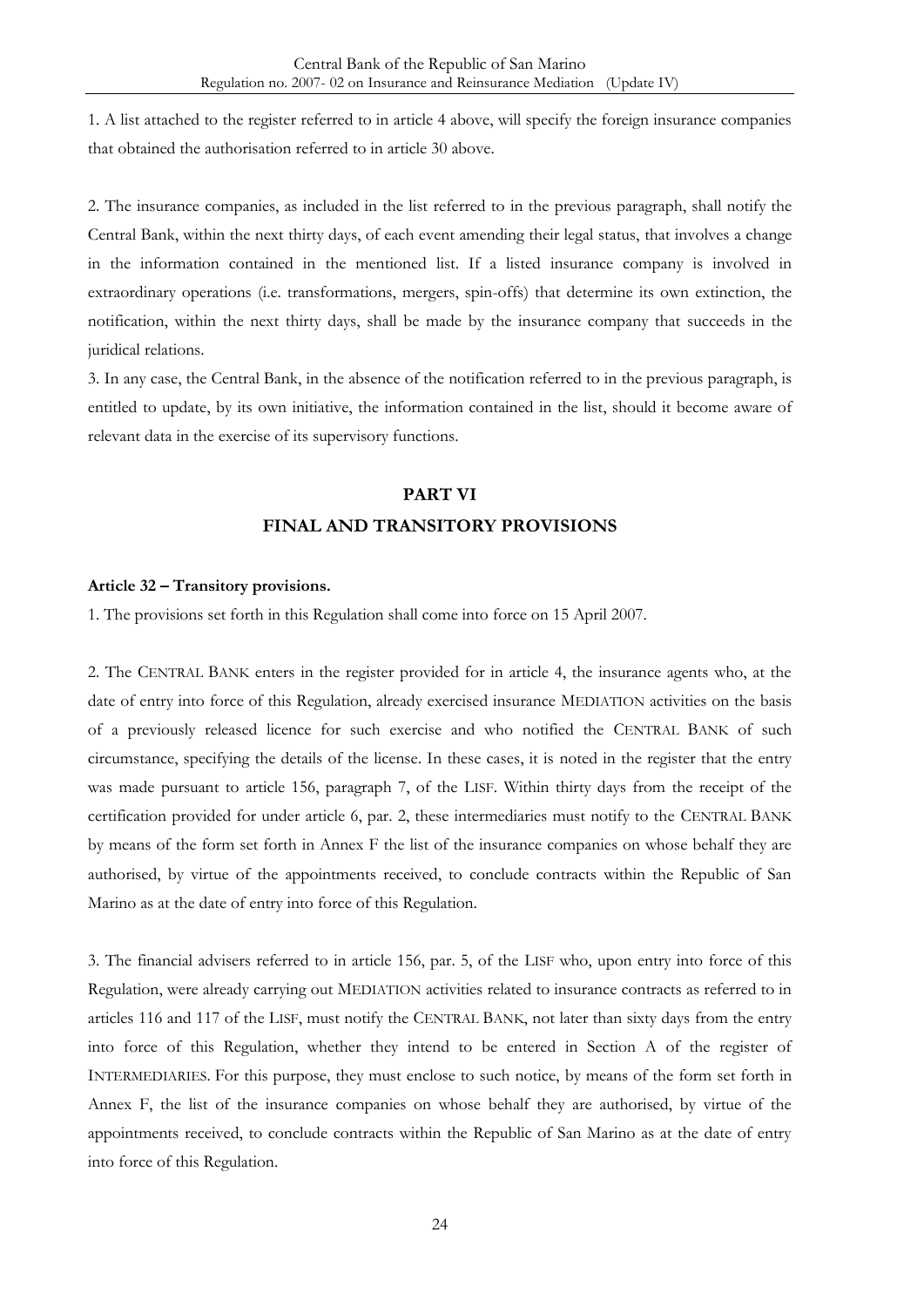4. The CENTRAL BANK enters under Section C of the Register provided for in article 4, any banks and FINANCIAL ENTERPRISES whose corporate purpose already include the possibility to perform activities connected to MEDIATION business. Within thirty days from the receipt of the certification provided for under article 6, par. 2, these intermediaries must notify to the CENTRAL BANK by means of the form set forth in Annex F the list of the insurance companies on whose behalf they are authorised, by virtue of the appointments received, to conclude contracts within the Republic of San Marino as at the date of entry into force of this Regulation.

5. Any persons registered by virtue of paragraphs 2, 3 and 4 above is required to comply with the rules of organisation and conduct envisaged in this Regulation, within the shortest possible delay and, in any case, not later than nine months after the date of entry into force of the Regulation.

#### <span id="page-24-0"></span>**Article 33 – Abrogated Provisions.**

1. As from the date of entry into force of this Regulation, the "Lettera Uniforme dell'Ispettorato per il Credito e le Valute" (Uniform Letter from the Inspectorate for Credit and Currencies) no. 38 dated 3 June 1994 is abrogated.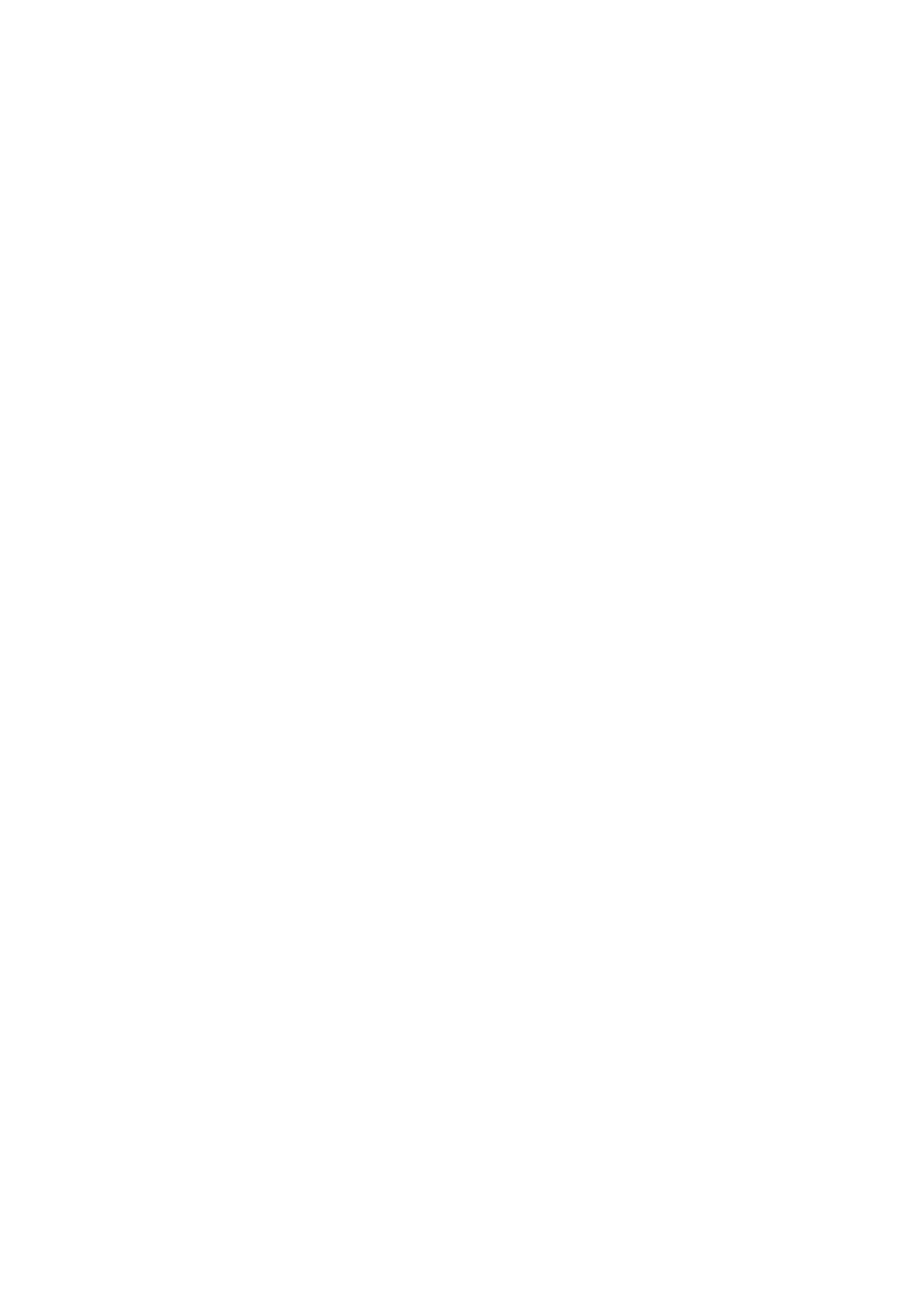

## **ANNEXES TO THE REGULATION ON INSURANCE AND REINSURANCE MEDIATION**

**Year 2007 / Number 02**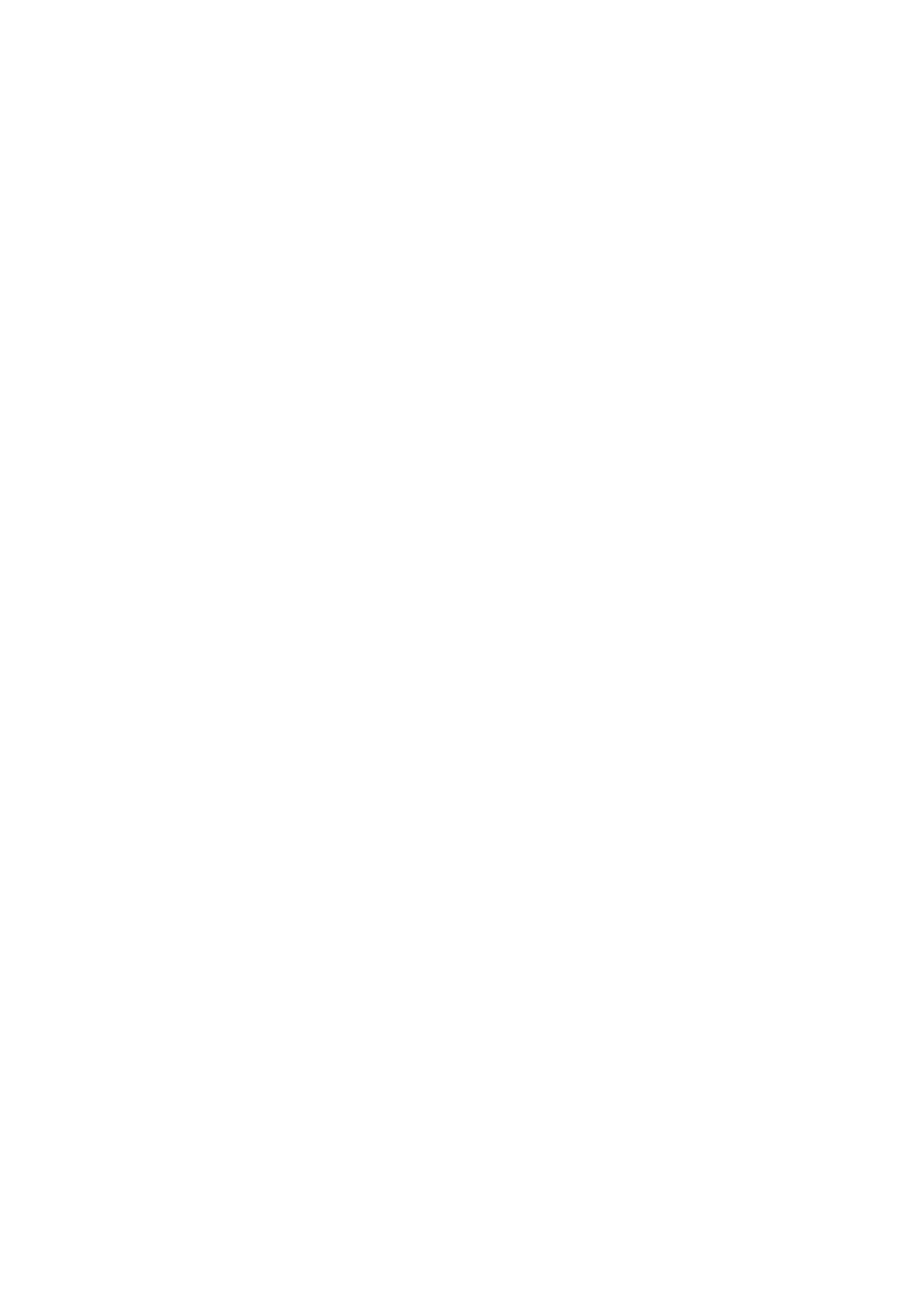### **TABLE OF CONTENTS**

| <b>ANNEX A</b> | Self Certification of Compliance with the Honourability Requirements3           |
|----------------|---------------------------------------------------------------------------------|
| <b>ANNEX B</b> |                                                                                 |
| <b>ANNEX C</b> |                                                                                 |
| <b>ANNEX D</b> | Model of Authorisation Request for Performing Insurance Mediation Activities in |
|                |                                                                                 |
| <b>ANNEX E</b> | Model of authorisation Request for Performing Insurance Activities in the       |
|                |                                                                                 |
| <b>ANNEX F</b> | Model of Notice Concerning Insurance Companies for which Contracts are          |
|                |                                                                                 |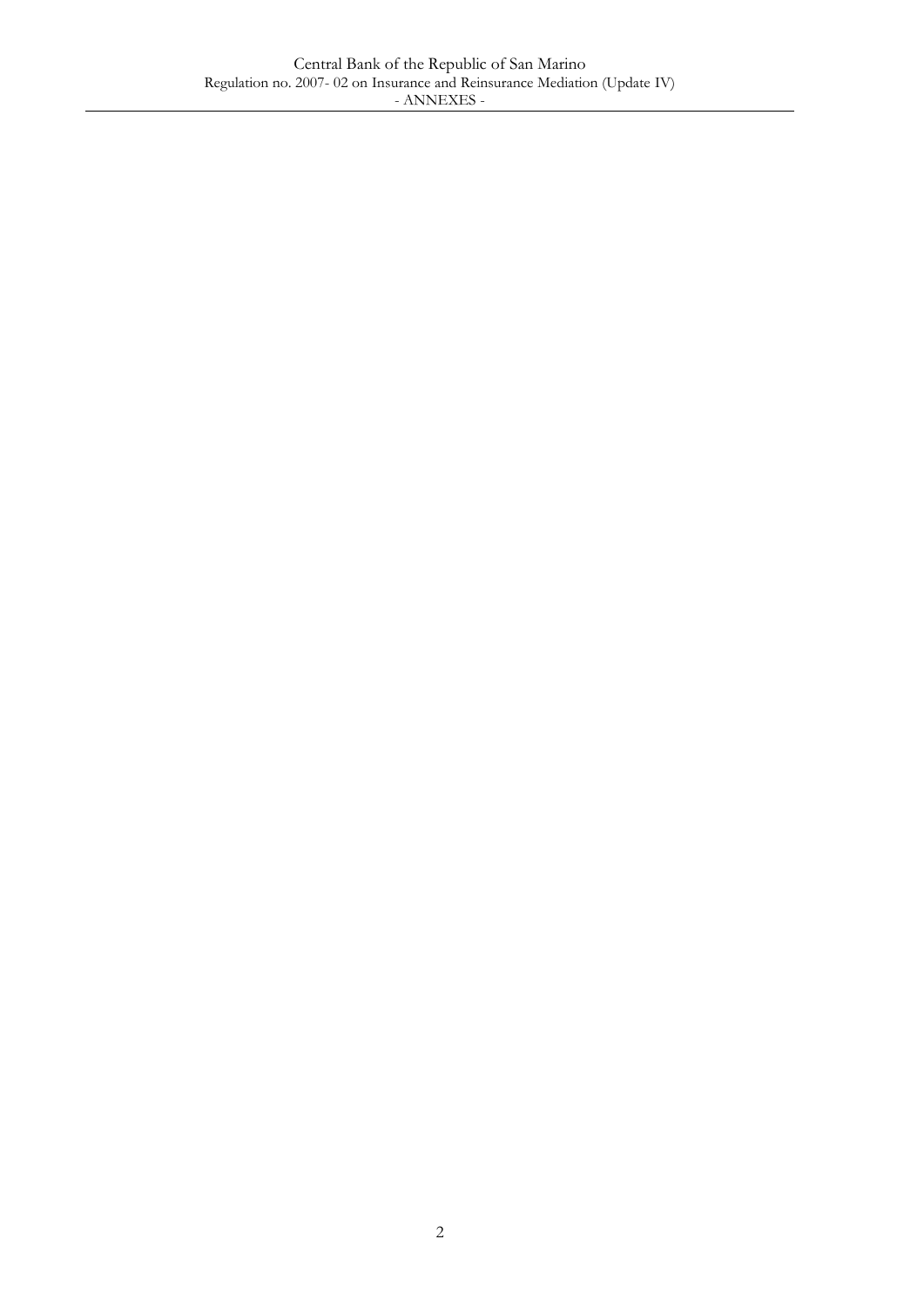**Annex A**

## **ANNEX**

**A**

# **Self Certification of Compliance with the Honourability Requirements**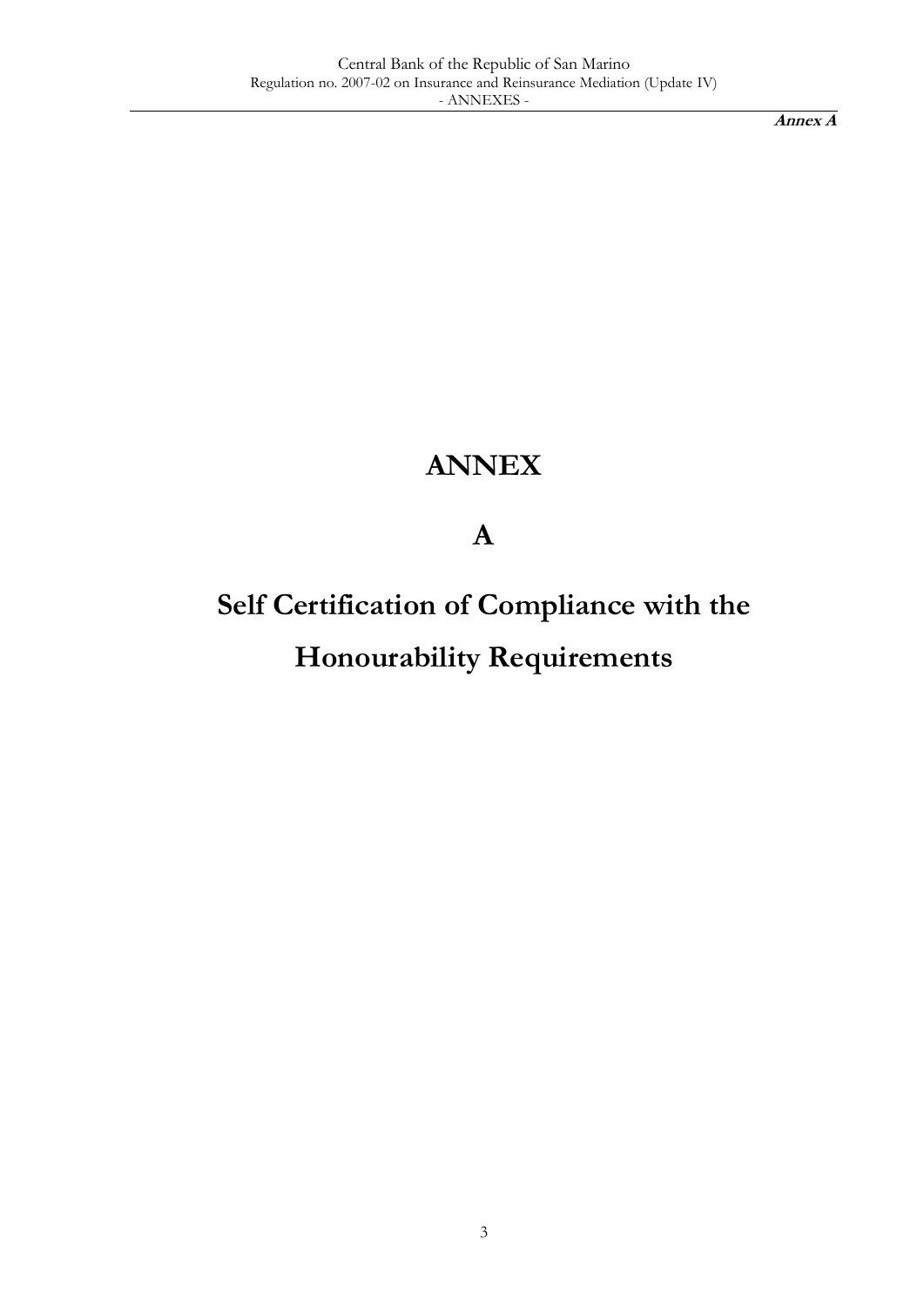#### **Annex A**

#### **PERSONAL CERTIFICATION OF REQUIREMENTS OF GOOD REPUTE**

| born | on |                 | $\overline{\text{in}}$ |
|------|----|-----------------|------------------------|
|      |    | and residing in |                        |
|      |    |                 | $\overline{\text{in}}$ |
|      |    |                 |                        |
|      |    | citizen of      | in                     |

full cognizance of the civil and criminal liability I face with reference to the truthfulness of the statements listed below

#### I HEREBY DECLARE

Under Law 165 of 17 November 2005 and implementing provisions issued by the Central Bank of the Republic of San Marino:

\_\_\_\_\_\_\_\_\_\_\_\_\_\_\_\_\_\_\_\_\_\_\_\_\_\_\_\_\_\_\_\_\_\_\_\_\_\_\_\_\_\_\_\_\_\_\_\_\_\_\_\_\_\_\_\_\_\_\_\_\_\_\_\_\_\_\_\_\_\_\_\_\_\_\_\_\_\_\_\_\_\_

1) my address of record for the longest period in the last five years was as follows:

 $\ddot{\hspace{1cm}}$ 

2) the attached certificate, issue by public authorities territorially competent based on the address of record declared in point 1 above, does not show any prejudicial elements on my behalf in terms of possession of the requirements of good repute envisaged by the current supervisory provisions in force;

3) I am currently unaware of prejudicial proceedings/procedures/acts against me, already concluded or still pending before any other jurisdiction other than that under point 2 above, which could compromise my possession of the requirements of good repute envisaged by the current supervisory provisions in force;

4) I do not fall under any of the impediments provided for by Article 7, paragraph 1, letter d).

I HEREBY AUTHORIZE

In the final analysis, the Central Bank of the Republic of San Marino to conduct on the premises of the appropriate offices such verification procedures as the Central Bank deems appropriate for ascertaining the truthfulness of the declarations which I have made herein.

In witness whereof.

<u>.</u>

Republic of San Marino, [date] \_\_\_\_\_\_\_\_\_\_\_\_

\_\_\_\_\_\_\_\_\_\_\_\_\_\_\_\_\_\_\_\_\_\_\_\_\_\_\_\_\_

*NOTARIAL AUTHENTICATION OF THE SIGNATURE*

<sup>1</sup> Enter: name Town (town name), street/square name and number.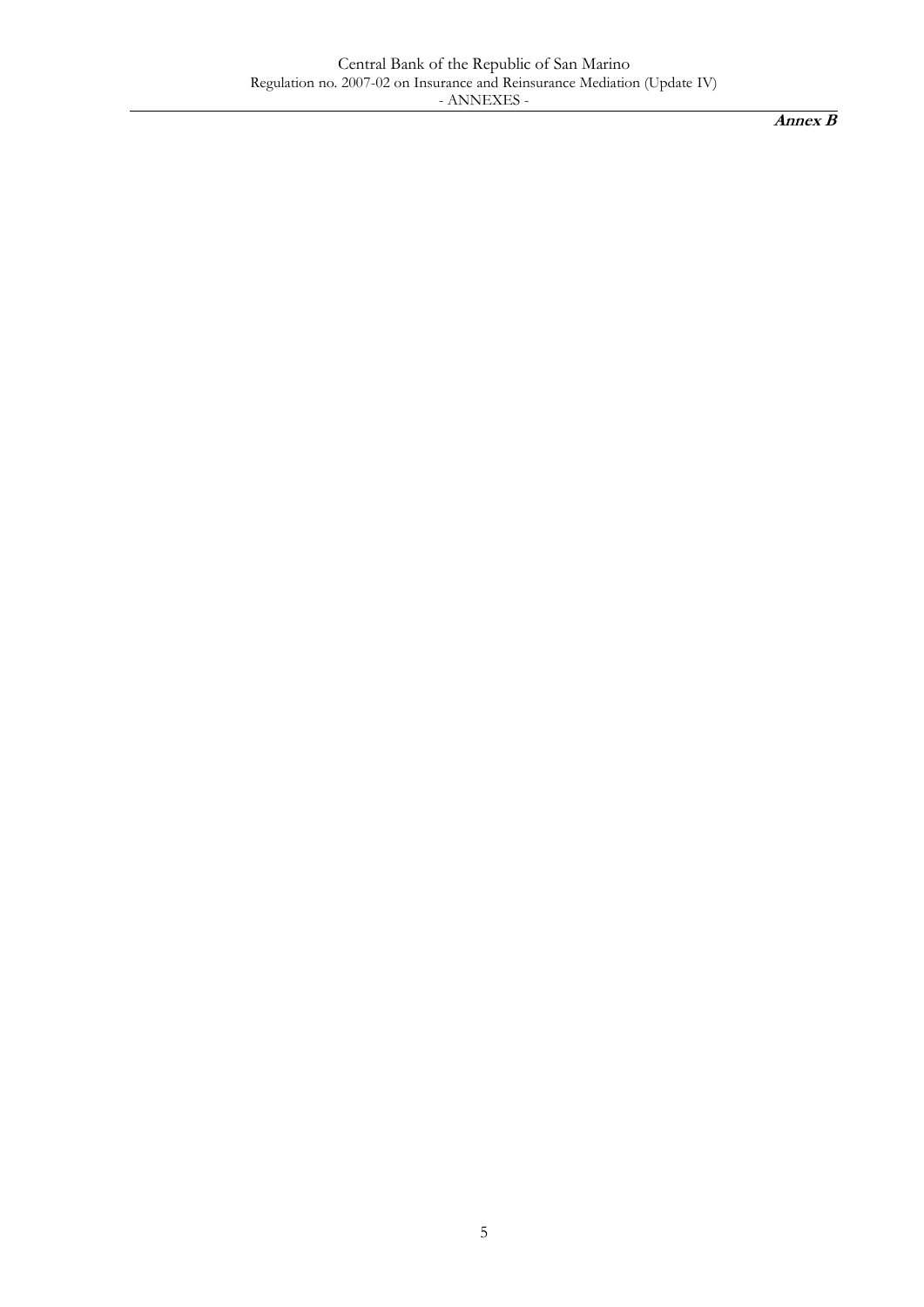## **ANNEX**

**B**

**Model of Application for Registration**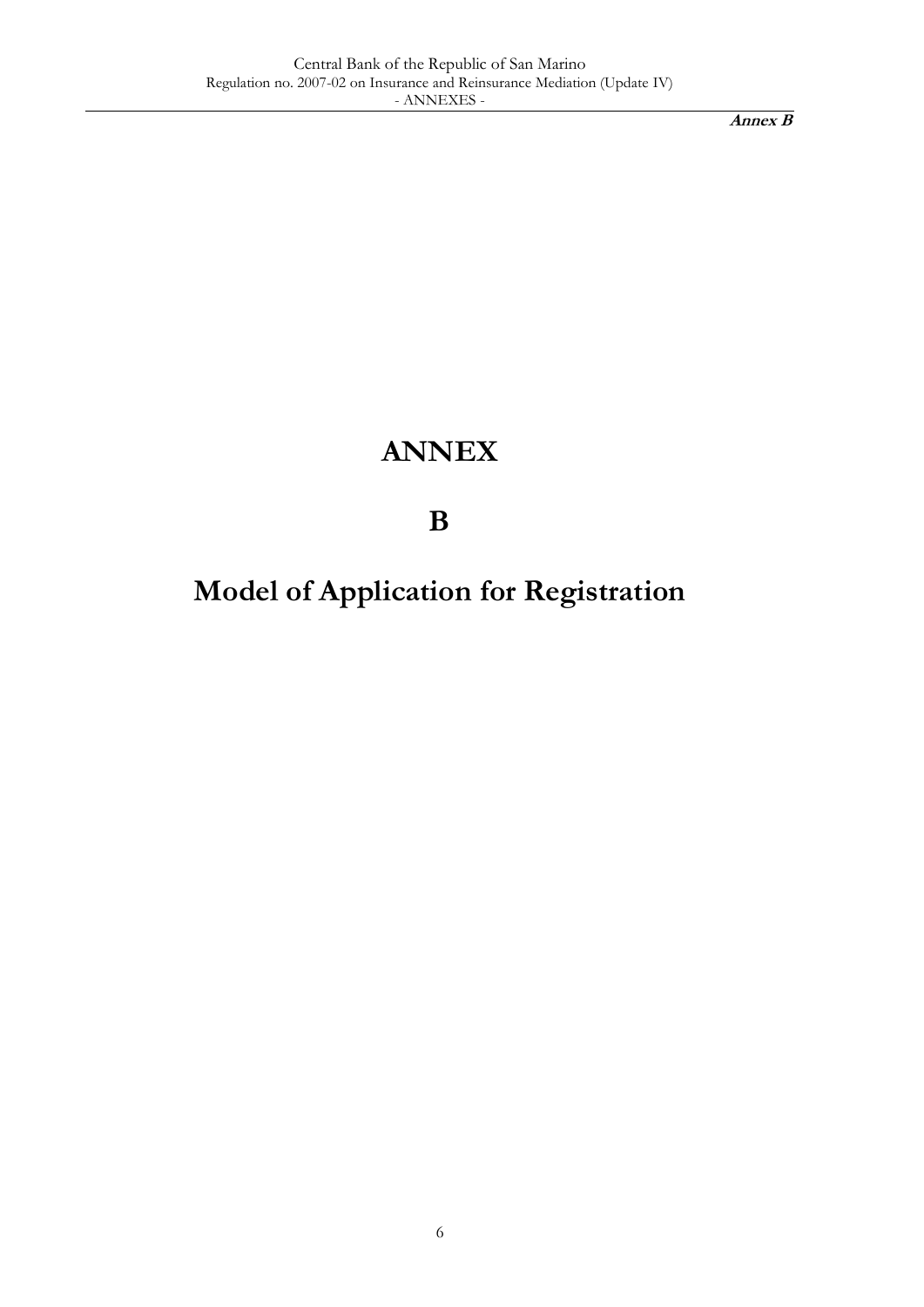## **APPLICATION FOR THE REGISTRATION OF AN INDIVIDUAL IN THE REGISTER OF INSURANCE AND REINSURANCE INTERMEDIARIES**

**To the Central Bank of the Republic of San Marino Coordinamento della Vigilanza Via del Voltone, n. 120 47890 SAN MARINO**

| I, the undersigned (surname and name) __________                                                          |           |
|-----------------------------------------------------------------------------------------------------------|-----------|
| born in                                                                                                   | on.       |
| resident in                                                                                               | $(RSM)$ . |
| request to be entered under Section A (individuals and sole proprietorships) of the register of insurance |           |

and reinsurance intermediaries established pursuant to article 27 of Law no. 165 dated 17 November 2005. For this purpose, I declare that the main place of business, where the relevant documentation will be kept, is located in the Republic of San Marino at the following address:

\_\_\_\_\_\_\_\_\_\_\_\_\_\_\_\_\_\_\_\_\_\_\_\_\_\_\_\_\_\_\_\_\_\_\_\_\_\_\_\_\_\_\_\_\_\_\_\_\_\_\_\_\_\_\_\_\_\_\_\_\_\_\_\_\_\_\_\_\_\_\_\_\_\_\_\_\_\_\_\_\_.

I enclose to this application the following documents:

- 1. copy of an identity document;
- 2. certification evidencing the possession of the honourability requirements provided for under article 7 of Regulation no. 2007-02;
- 3. *curriculum vitae* signed in original;
- 4. appropriate documentation certifying the possession of the professional requirements provided for under article 8, paragraph 5 of regulation no.2007-02;
- 5. business plan prepared pursuant to article 8-*bis* of Regulation no. 2007-02.

San Marino, \_\_\_\_\_\_\_\_\_\_\_\_\_\_\_\_\_\_\_

(*certified signature of the applicant*)

\_\_\_\_\_\_\_\_\_\_\_\_\_\_\_\_\_\_\_\_\_\_\_\_\_\_\_\_\_\_\_\_\_\_\_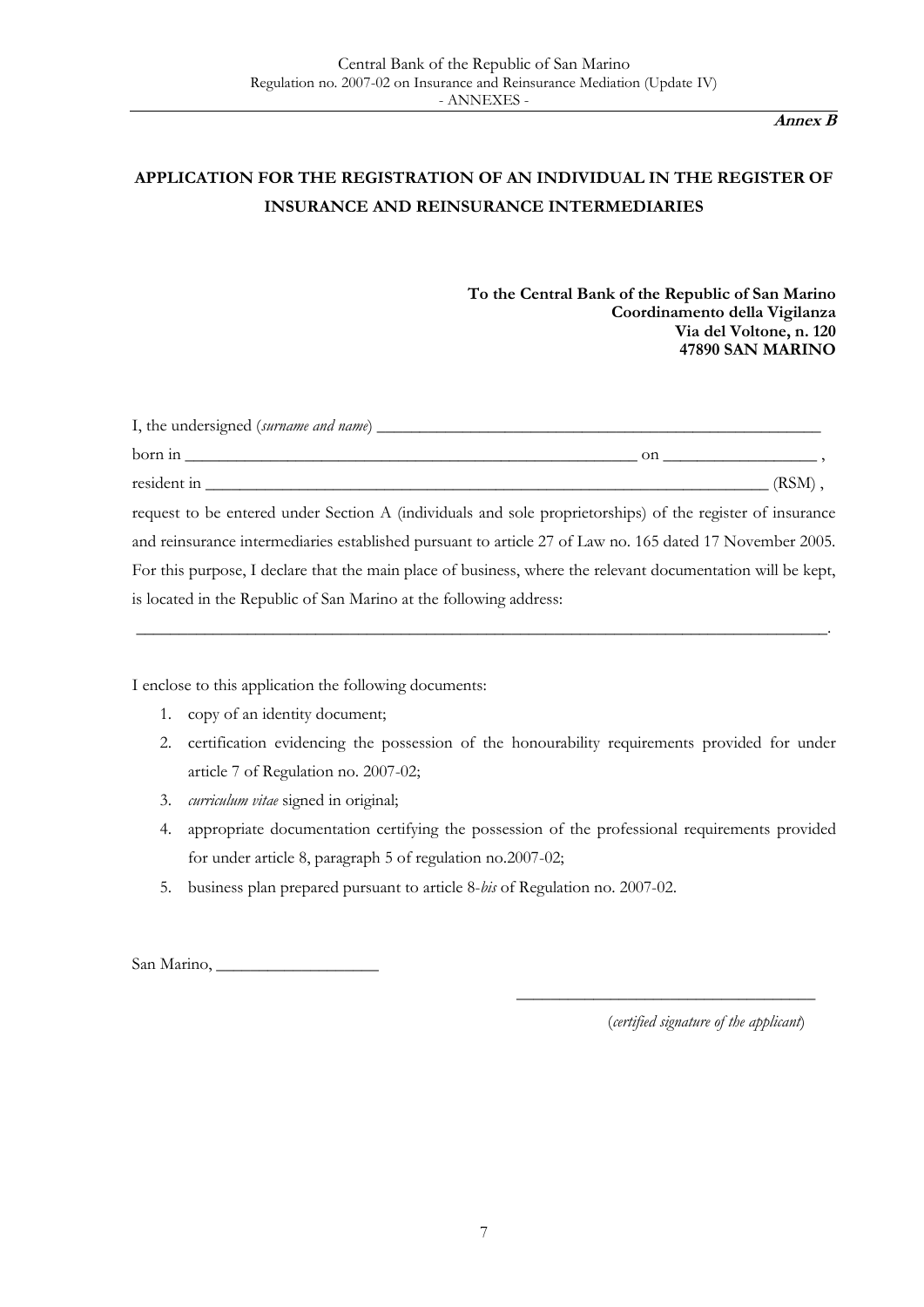## **APPLICATION FOR THE REGISTRATION OF A COMPANY IN THE REGISTER OF INSURANCE AND REINSURANCE INTERMEDIARIES**

**To the Central Bank of the Republic of San Marino Coordinamento della Vigilanza Via del Voltone, n. 120 47890 SAN MARINO**

| $born in _______$                                               | on $\qquad \qquad$ |
|-----------------------------------------------------------------|--------------------|
|                                                                 |                    |
| in my capacity as (please fill in only the option of interest): |                    |
|                                                                 |                    |
| promoter of the company under formation                         |                    |

request that the aforementioned company be entered in Section B of the register of insurance and reinsurance intermediaries established pursuant to article 27 of Law no. 165 dated 17 November 2005. For this purpose, I declare that the main place of business, where the relevant documentation will be kept, is located in the Republic of San Marino at the following address (*in case of companies under formation, this information may be omitted or a provisional location may be specified*):

I, the undersigned declare that the individuals who, directly or indirectly, exercise the control over the company pursuant to article 2 of Law no. 165 dated 17 November 2005, are the following: *(please specify surname, name, place and date of birth, residence)*:

\_\_\_\_\_\_\_\_\_\_\_\_\_\_\_\_\_\_\_\_\_\_\_\_\_\_\_\_\_\_\_\_\_\_\_\_\_\_\_\_\_\_\_\_\_\_\_\_\_\_\_\_\_\_\_\_\_\_\_\_\_\_\_\_\_\_\_\_\_\_\_\_\_\_\_\_\_\_\_\_ .

| 1. |  |
|----|--|
|    |  |
| 3. |  |
|    |  |
| 5. |  |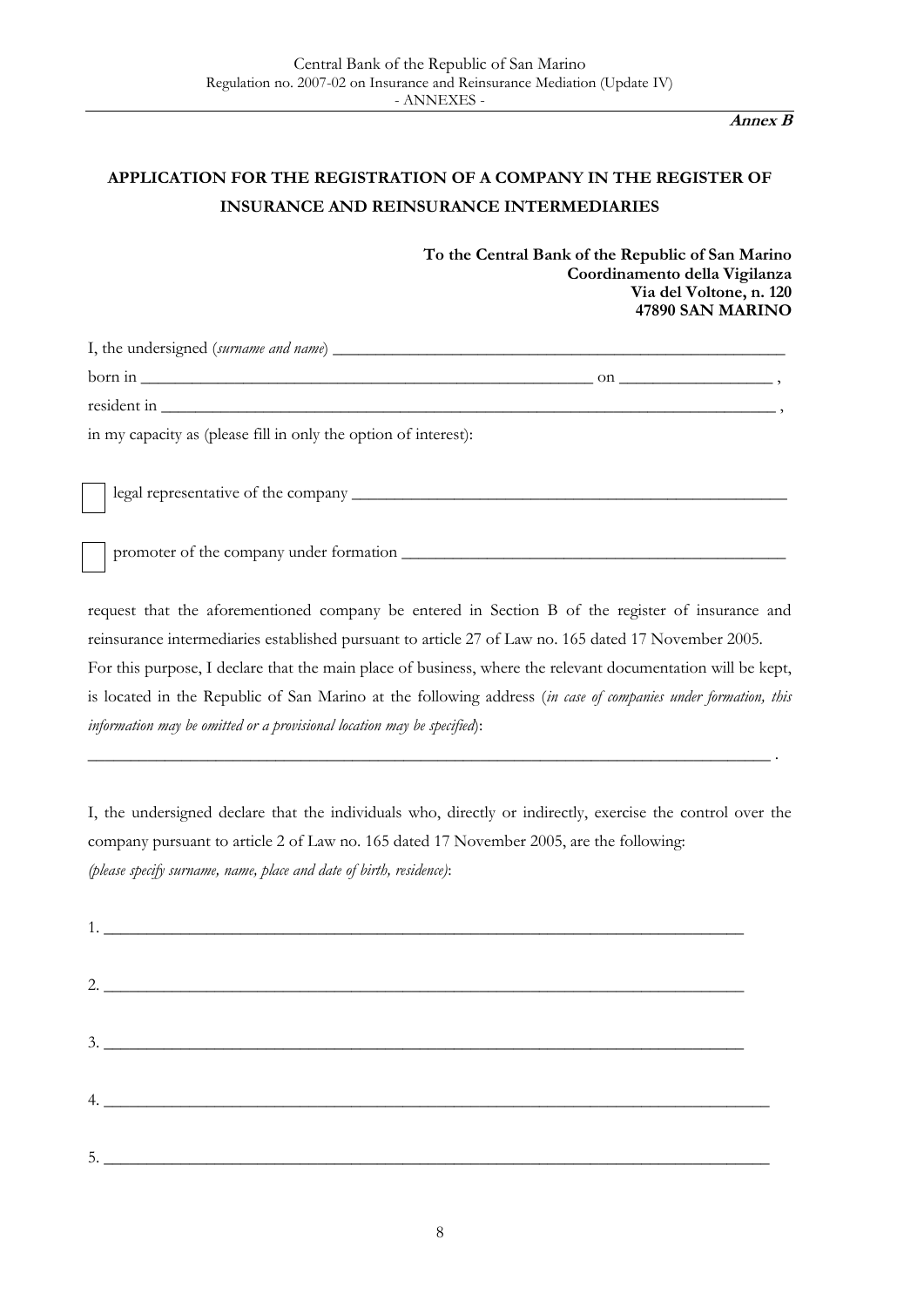I declare that the office of director responsible for the insurance mediation activity or of CEO (or equivalent functions) are (*or will be, in case of a company under formation*) covered by the following persons:

|                | SURNAME, NAME, DATE AND PLACE OF<br><b>BIRTH, RESIDENCE</b> | <b>OFFICE</b> |
|----------------|-------------------------------------------------------------|---------------|
|                |                                                             |               |
| $\overline{2}$ |                                                             |               |
| 3              |                                                             |               |
| $\overline{4}$ |                                                             |               |

#### \* \* \* \* \* \* \* \* \* \* \* \* \* \* \* \*

#### **Please find enclosed the following documentation:**

- 1. business plan, with the indication of any branches, the overall number of staff members, the expected operational procedures (agency, sub agency, mere consultancy, brokerage etc.) and any insurance companies for which it will operate, volumes of premiums broken down by life and nonlife insurance, expected to be collected in the first three years of activity;
	- a) certification evidencing the possession of the honourability requirements provided for under article 7 of Regulation no. 2007-02;
	- b) documentation evidencing the possession of the professional requirements provided for under article 8 of Regulation no. 2007-02;
- 2. copy of the certificate of good standing and of the license (for already established companies).

Any communication related to this application may be forwarded to the following address (*to be filled in only if different from the address specified in the premise*):

\_\_\_\_\_\_\_\_\_\_\_\_\_\_\_\_\_\_\_\_\_\_\_\_\_\_\_\_\_\_\_\_\_\_\_\_\_\_\_\_\_\_\_\_\_\_\_\_\_\_\_\_\_\_\_\_\_\_\_\_\_\_\_\_\_\_\_\_\_\_\_\_\_\_\_\_\_\_\_\_\_\_ \_\_\_\_\_\_\_\_\_\_\_\_\_\_\_\_\_\_\_\_\_\_\_\_\_\_\_\_\_\_\_\_\_\_\_\_\_\_\_\_\_\_\_\_\_\_\_\_\_\_\_\_\_\_\_\_\_\_\_\_\_\_\_\_\_\_\_\_\_\_\_\_\_\_\_\_\_\_\_\_\_\_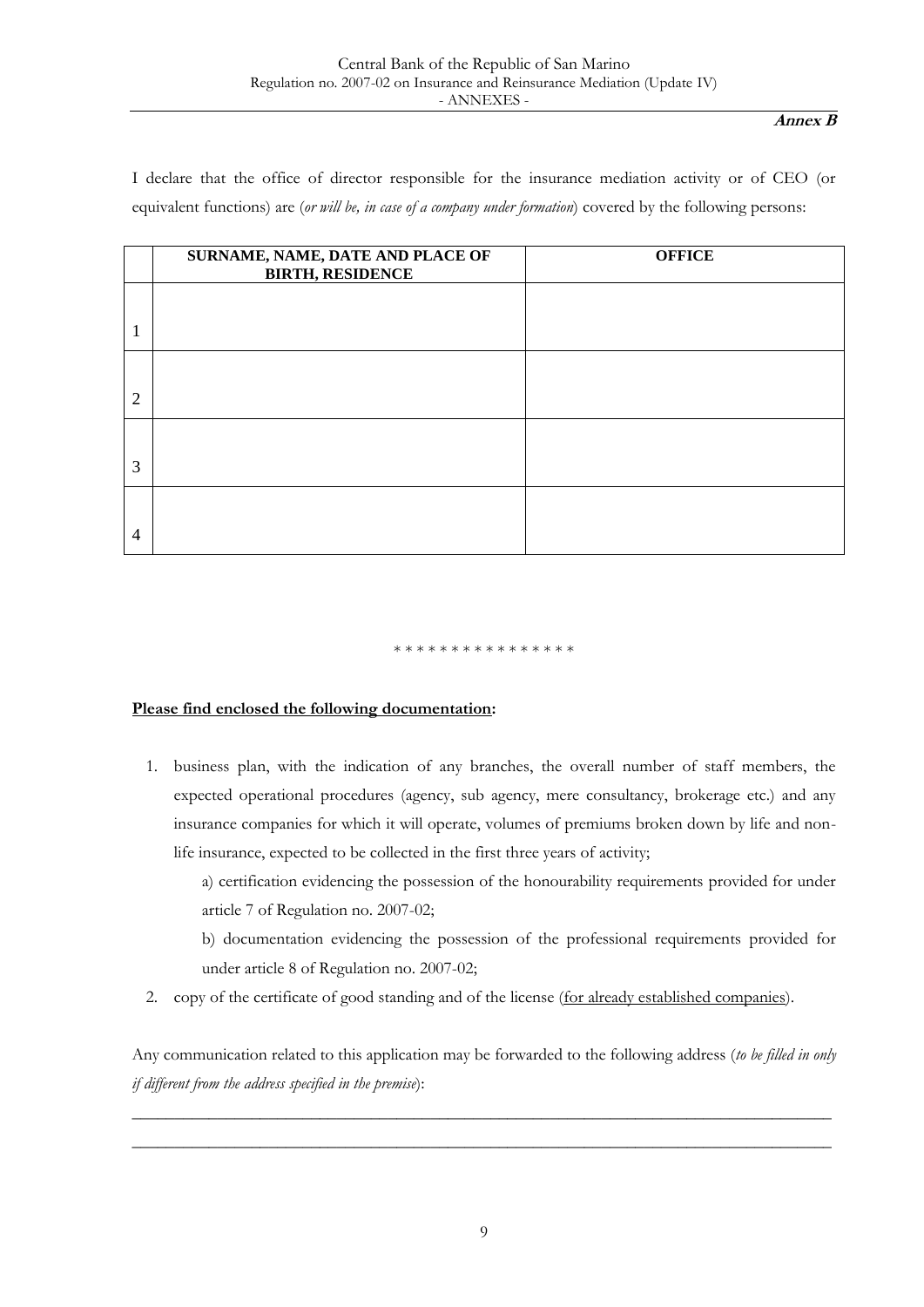San Marino, \_\_\_\_\_\_\_\_\_\_\_\_\_\_\_\_\_\_\_

*(certified signature of the applicant)*

\_\_\_\_\_\_\_\_\_\_\_\_\_\_\_\_\_\_\_\_\_\_\_\_\_\_\_\_\_\_\_\_\_\_\_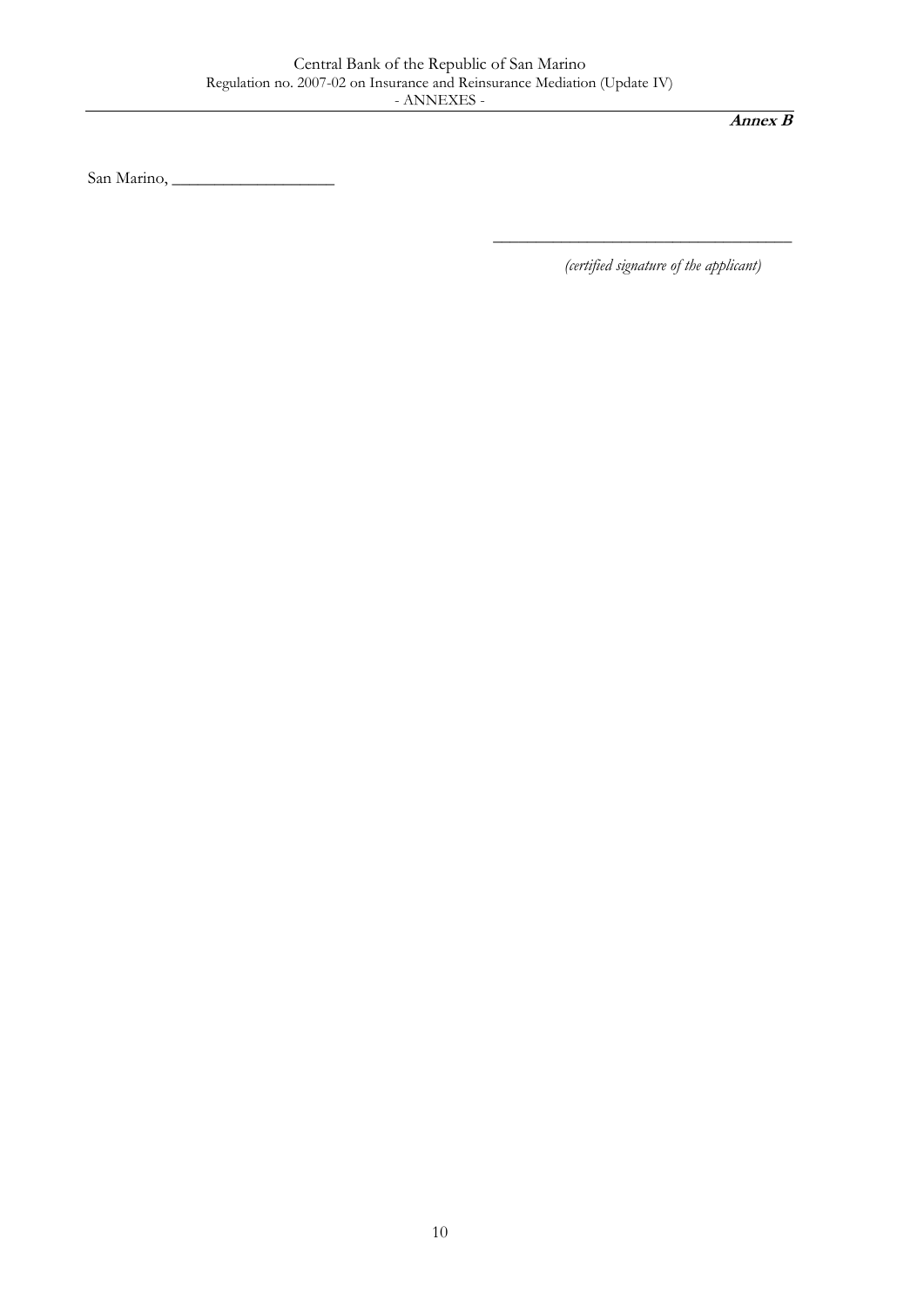## **ANNEX**

**C**

## **Model of Report on the Activities Performed**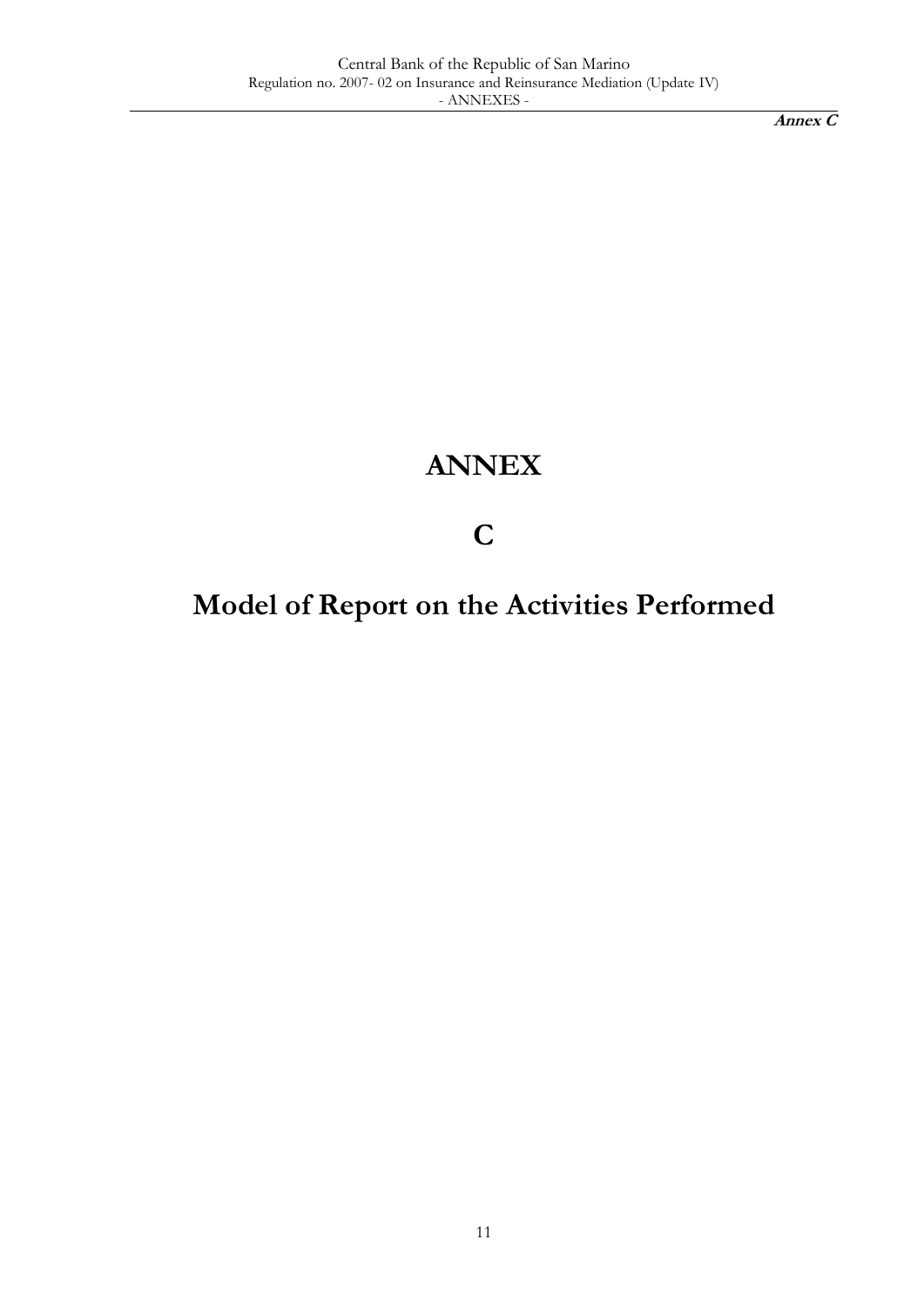#### **REPORT ON THE ACTIVITIES PERFORMED DURING THE YEAR \_\_\_\_\_\_\_\_\_\_\_**

by the intermediary \_\_\_\_\_\_\_\_\_\_\_\_\_\_\_\_\_\_\_\_\_\_\_\_\_\_\_\_\_\_\_\_\_\_\_\_\_\_\_\_\_\_\_\_\_\_\_\_\_\_\_\_\_\_\_\_\_\_\_\_\_\_\_\_\_\_

|                               | registered in the Register created pursuant to article 27 of Law no. 165 dated 17 November 2005, under |  |  |  |  |  |  |  |
|-------------------------------|--------------------------------------------------------------------------------------------------------|--|--|--|--|--|--|--|
| $\mathbf{n}$ . $\blacksquare$ |                                                                                                        |  |  |  |  |  |  |  |

#### Identification details of the applicant:

The mediation activities were carried out mainly as:

(*please see items no. 1 of the compilation instructions*)

| $\Box$ Agent (specify the Principal Company) |  |
|----------------------------------------------|--|
|----------------------------------------------|--|

□ Subagent *(specify the Principal Company)* \_\_\_\_\_\_\_\_\_\_\_\_\_\_\_\_\_\_\_\_\_\_\_\_\_\_\_\_\_\_\_\_\_\_\_\_\_\_\_\_\_\_\_

*(specify the Principal Company)* \_\_\_\_\_\_\_\_\_\_\_\_\_\_\_\_\_\_\_\_\_\_\_\_\_\_\_\_\_\_\_\_\_\_\_\_\_\_\_\_

□ Broker

 $\Box$  Other *(please specify)* 

| Chief Executive Officer                                                                                                                                                                                                        |                                                                                   |  |
|--------------------------------------------------------------------------------------------------------------------------------------------------------------------------------------------------------------------------------|-----------------------------------------------------------------------------------|--|
| Director General and the state of the state of the state of the state of the state of the state of the state of the state of the state of the state of the state of the state of the state of the state of the state of the st |                                                                                   |  |
|                                                                                                                                                                                                                                | Others responsible for the mediation activity ___________________________________ |  |
|                                                                                                                                                                                                                                | Telephone example fax example e-mail e-mail e-mail                                |  |
|                                                                                                                                                                                                                                |                                                                                   |  |

#### Rules of organisation and conduct (article 17) *(only for Sections A and B)*:

Civil liability insurance policy taken out during the year of reference:

Limit of liability per claim Aggregate limit of liability \_\_\_\_\_\_\_\_\_\_\_\_\_\_\_\_\_\_\_\_\_\_\_\_\_\_\_\_\_\_\_\_\_\_\_\_\_\_\_\_\_\_\_\_\_\_\_\_\_\_\_\_\_\_\_

Procedure for the collection of the premiums for the insurance companies:

| Payment to the current account open in the name of |  |
|----------------------------------------------------|--|
|----------------------------------------------------|--|

Other *(please specify)* \_\_\_\_\_\_\_\_\_\_\_\_\_\_\_\_\_\_\_\_\_\_\_\_\_\_\_\_\_\_\_\_\_\_\_\_\_\_\_\_\_\_\_\_\_\_\_\_\_\_\_\_\_\_\_\_\_\_\_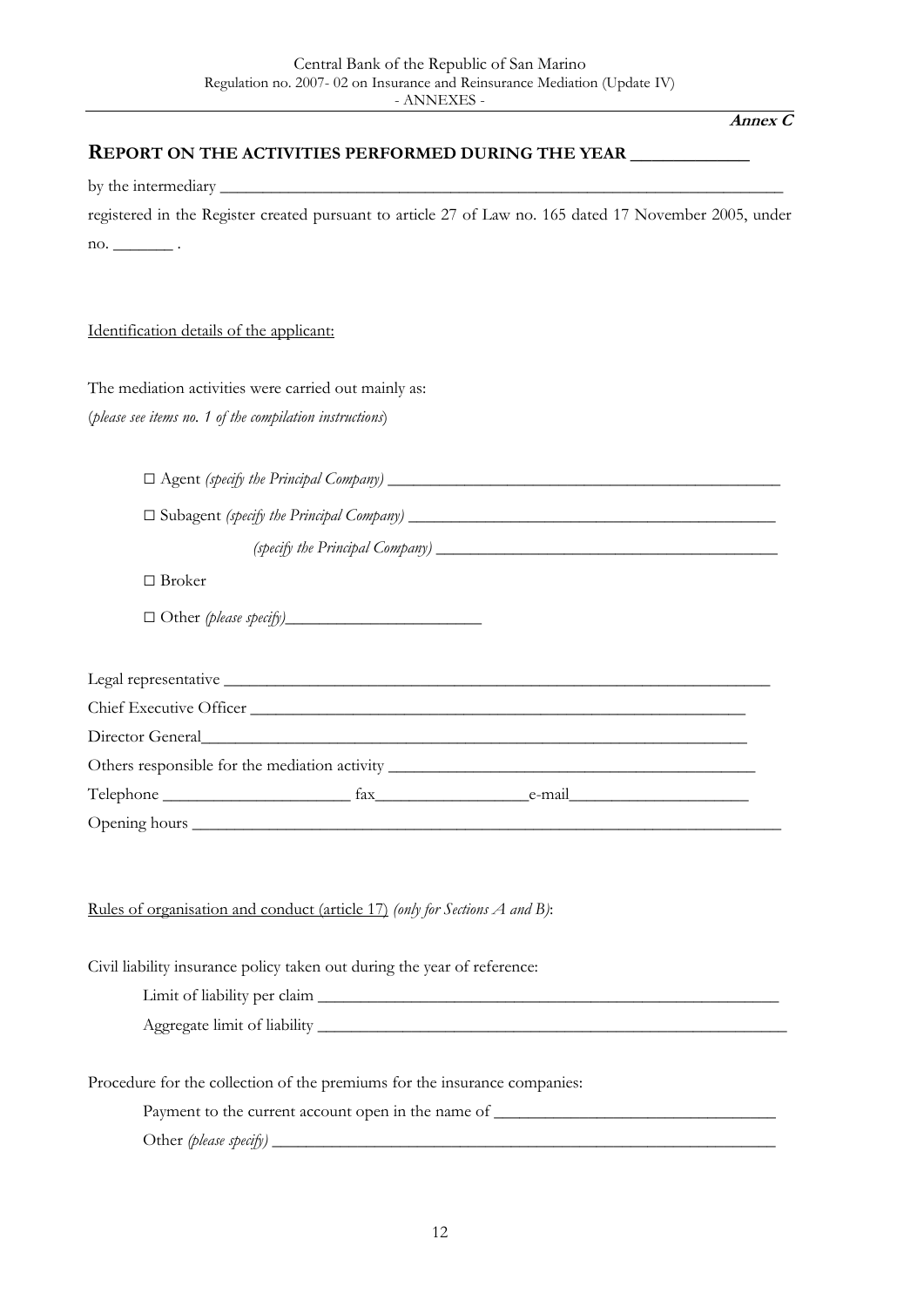### The mediation activities were carried out on behalf of the following companies:

*(if necessary, more than one sheet may be used)*

 $\overline{\phantom{a}}$ 

|                                    | Name of insurance<br>company (please see item<br>no. 2 of the compilation<br><i>instruction</i> ) | <b>Division</b> | <b>Number</b> $\big  \text{Of } \text{which} \big $<br>of<br>policies<br>(total) | entered<br>during the<br>year | Total of<br>mediated<br>premiums<br>during the<br>year | Of which<br>related to the | <b>Total of mediated</b><br>premiums during the<br>year net of<br>policies entered <b>commissions</b><br>during the year pertaining to the<br>intermediary |
|------------------------------------|---------------------------------------------------------------------------------------------------|-----------------|----------------------------------------------------------------------------------|-------------------------------|--------------------------------------------------------|----------------------------|------------------------------------------------------------------------------------------------------------------------------------------------------------|
| Life                               |                                                                                                   |                 |                                                                                  |                               |                                                        |                            |                                                                                                                                                            |
|                                    |                                                                                                   |                 |                                                                                  |                               |                                                        |                            |                                                                                                                                                            |
| $\boldsymbol{\mathit{No}}$<br>Life |                                                                                                   |                 |                                                                                  |                               |                                                        |                            |                                                                                                                                                            |
|                                    |                                                                                                   |                 |                                                                                  |                               |                                                        |                            |                                                                                                                                                            |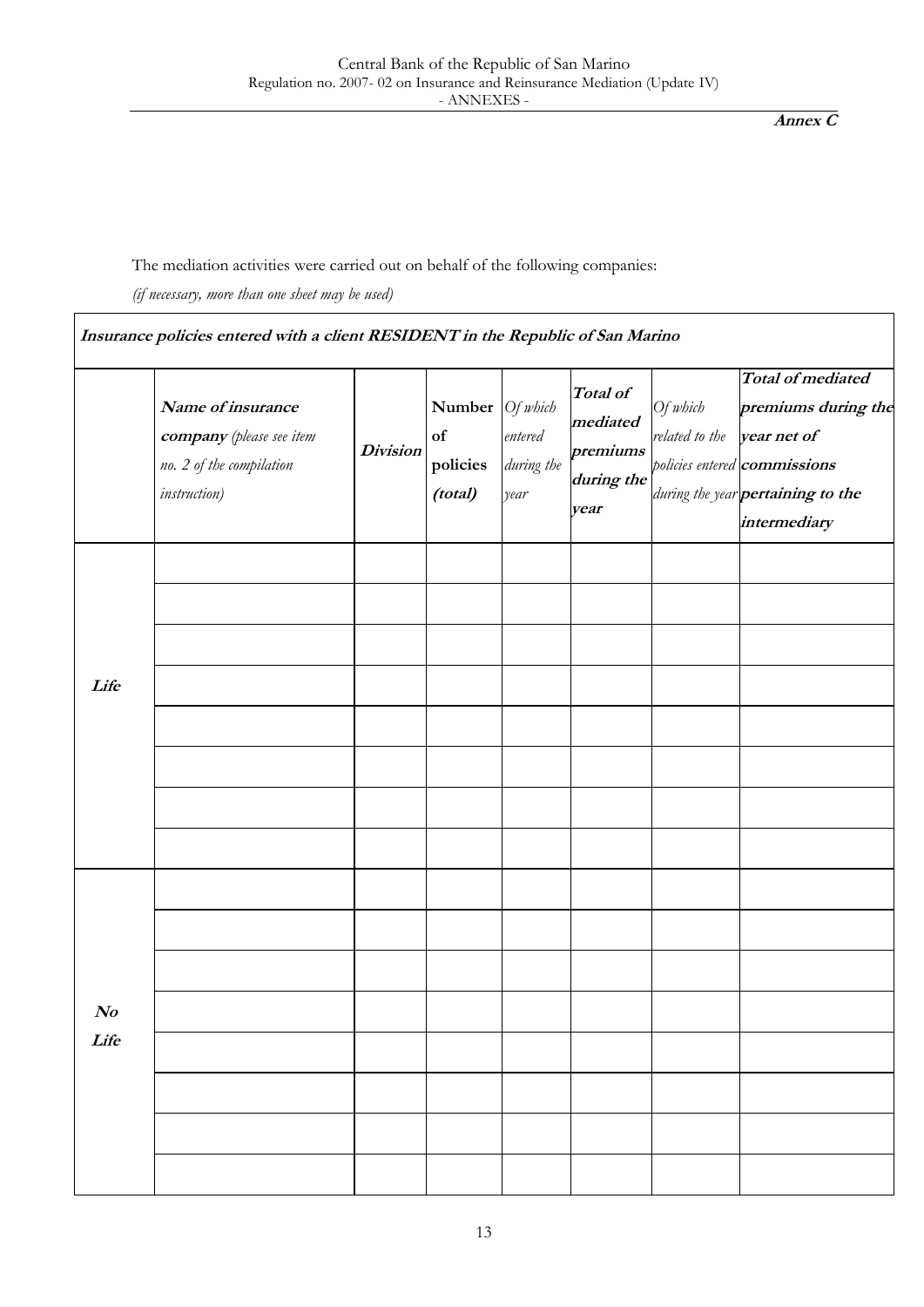|                  | Name of insurance<br>company (please see item<br>no. 2 of the compilation<br><i>instruction</i> ) | <b>Division</b> | Number Of which<br>of<br>policies<br>(total) | entered<br>during the<br>year | Total of<br>mediated<br>year | Of which<br>related to the<br>premiums policy entered<br>during the into during the<br>year | Total of mediated<br>premiums during the<br>year in question net<br>of commissions<br>pertaining to the<br>intermediary |
|------------------|---------------------------------------------------------------------------------------------------|-----------------|----------------------------------------------|-------------------------------|------------------------------|---------------------------------------------------------------------------------------------|-------------------------------------------------------------------------------------------------------------------------|
| Life             |                                                                                                   |                 |                                              |                               |                              |                                                                                             |                                                                                                                         |
| $\bm{N}$<br>Life |                                                                                                   |                 |                                              |                               |                              |                                                                                             |                                                                                                                         |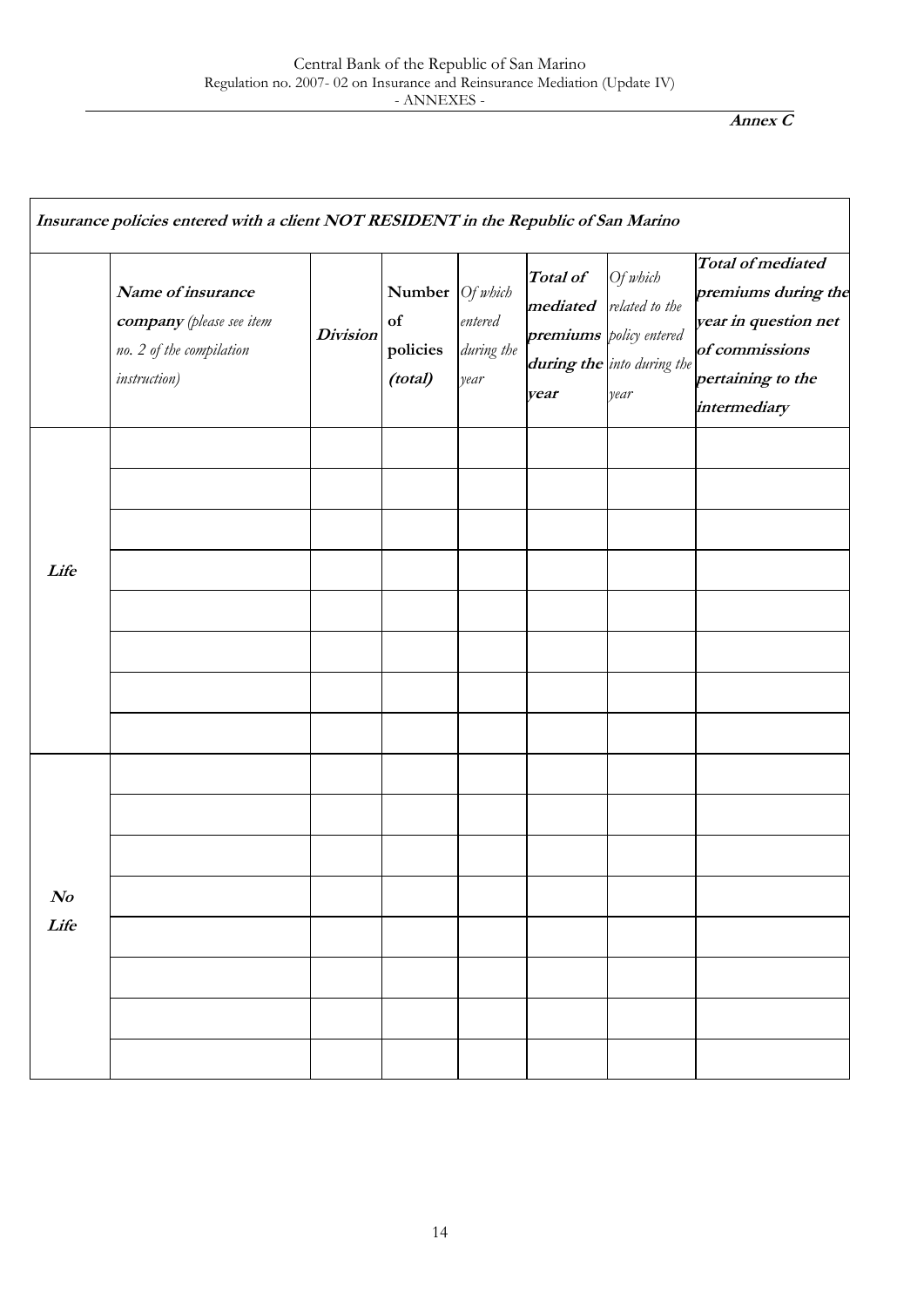|                        | Name of insurance company                                 | paid out in the year                      | Amount of Claims / Capital at maturity / Surrender values that have been |               |
|------------------------|-----------------------------------------------------------|-------------------------------------------|--------------------------------------------------------------------------|---------------|
|                        | (please see item no. 3 of the<br>compilation instruction) | <b>Beneficiary resident</b><br>in the RSM | <b>Beneficiary not resident</b><br>in the RSM                            | Total amounts |
| Life                   |                                                           |                                           |                                                                          |               |
|                        |                                                           |                                           |                                                                          |               |
|                        |                                                           |                                           |                                                                          |               |
|                        |                                                           |                                           |                                                                          |               |
| $\mathcal{N}o$<br>Life |                                                           |                                           |                                                                          |               |
|                        |                                                           |                                           |                                                                          |               |
|                        |                                                           |                                           |                                                                          |               |
|                        |                                                           |                                           |                                                                          |               |

Amounts paid during the year in question *(if necessary, more than one sheet may be used):*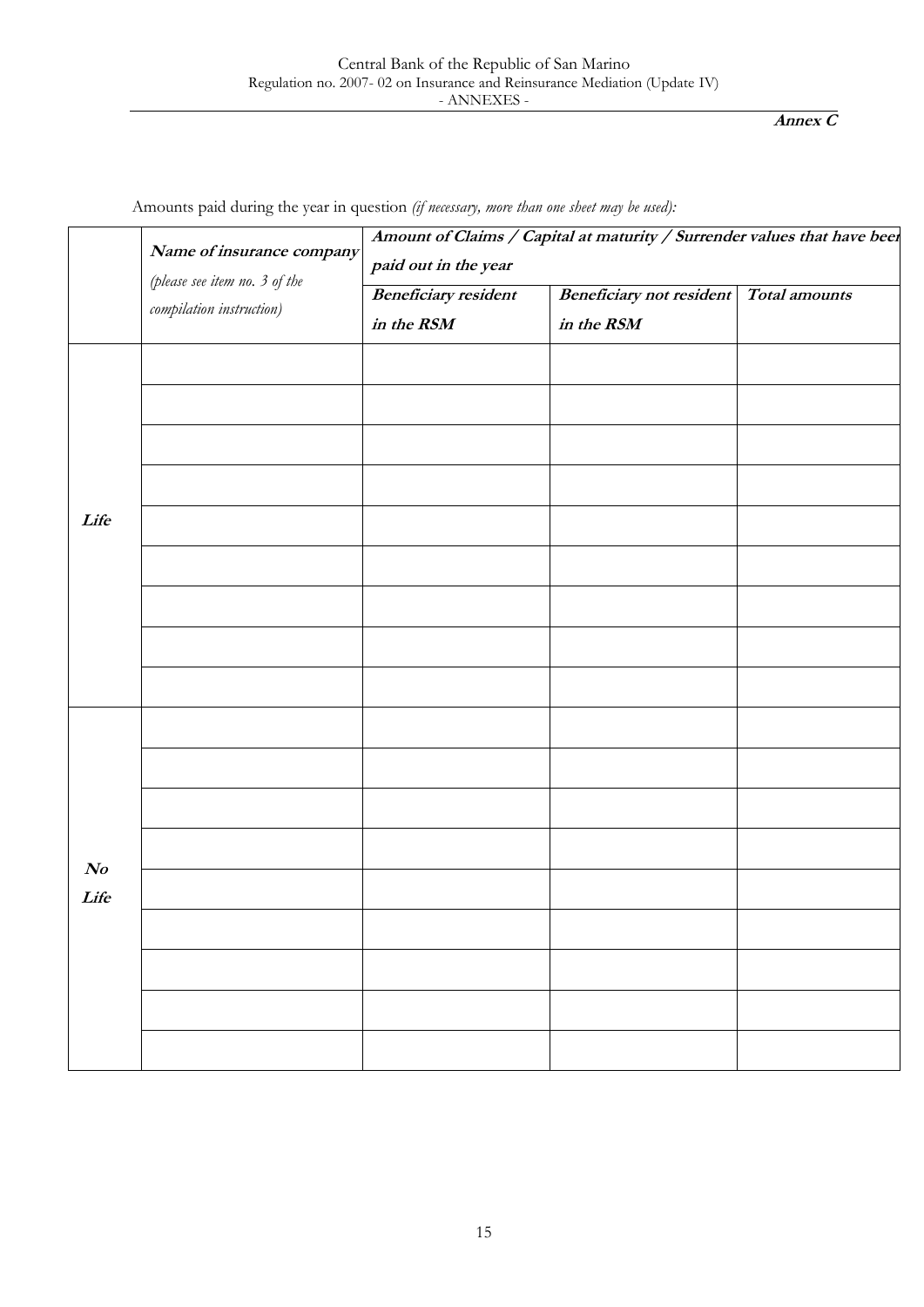During the year, the intermediary availed him/herself, as regards to mediation activities, of the following staff *(only Sections A and B)*:

*(if necessary, more than one sheet may be used)*

| Surname | Name | Place and date<br>$of$ birth | Residence | Employee<br>of the<br>intermediary<br>(Yes/No) |
|---------|------|------------------------------|-----------|------------------------------------------------|
|         |      |                              |           |                                                |
|         |      |                              |           |                                                |
|         |      |                              |           |                                                |
|         |      |                              |           |                                                |
|         |      |                              |           |                                                |
|         |      |                              |           |                                                |
|         |      |                              |           |                                                |
|         |      |                              |           |                                                |
|         |      |                              |           |                                                |
|         |      |                              |           |                                                |
|         |      |                              |           |                                                |
|         |      |                              |           |                                                |
|         |      |                              |           |                                                |
|         |      |                              |           |                                                |
|         |      |                              |           |                                                |
|         |      |                              |           |                                                |
|         |      |                              |           |                                                |
|         |      |                              |           |                                                |
|         |      |                              |           |                                                |
|         |      |                              |           |                                                |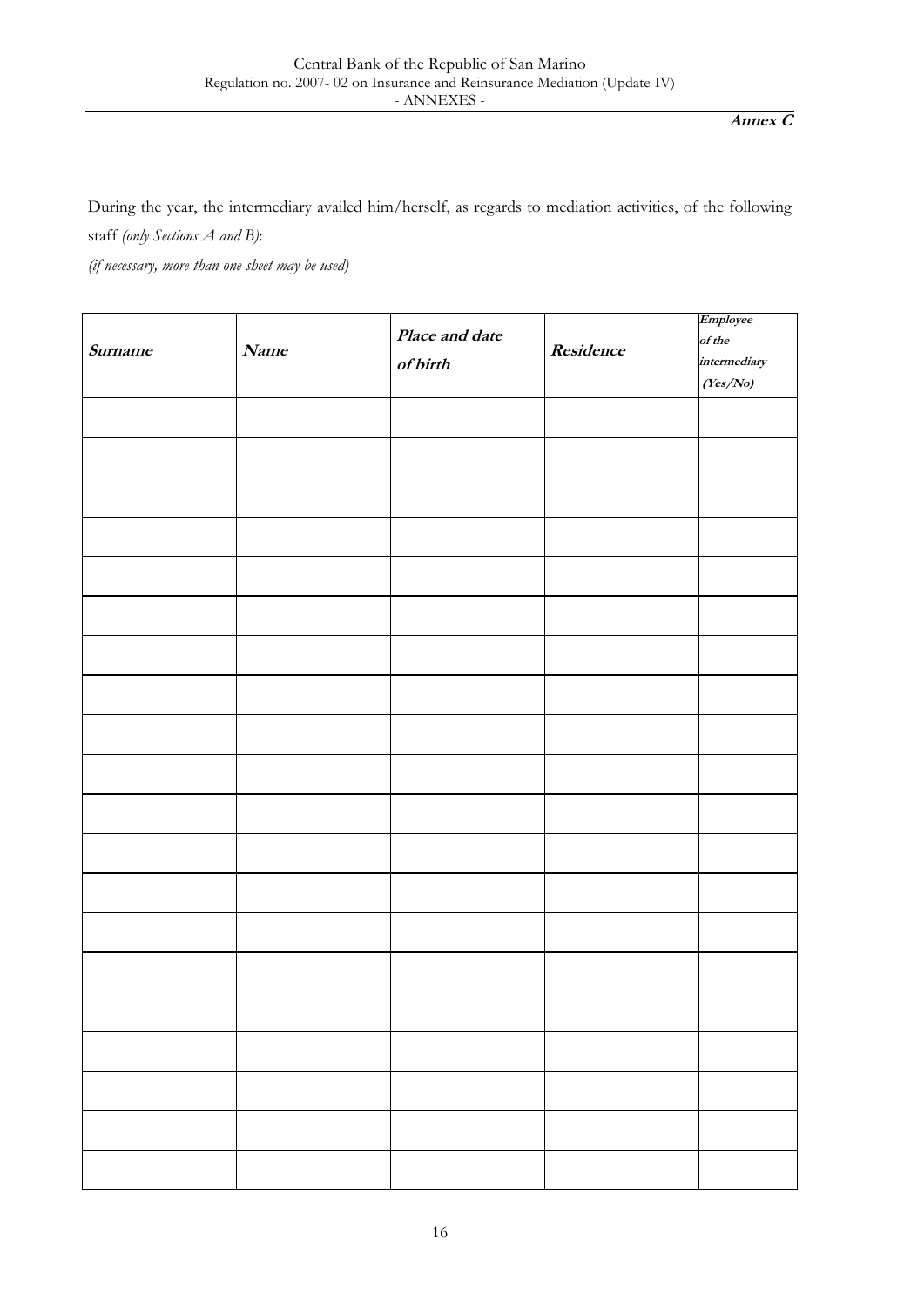The intermediary declares that, as at 31 December last year, the individuals who exercise the control over the company, directly or indirectly, pursuant to article 2 of Law no. 165 dated 17 November 2005, are the following *(only Section B)*:

*(if necessary, more than one sheet may be used)*

| Surname | Name | Place and date<br>of birth | Residence |
|---------|------|----------------------------|-----------|
|         |      |                            |           |
|         |      |                            |           |
|         |      |                            |           |
|         |      |                            |           |
|         |      |                            |           |

San Marino,

*(signature of the legal representative)*

\_\_\_\_\_\_\_\_\_\_\_\_\_\_\_\_\_\_\_\_\_\_\_\_\_\_\_\_\_\_\_\_\_\_\_

### **Compilation instructions**

- 1. Type of intermediary means:
	- **Agent : the person who was appointed as insurance intermediary directly from an** insurance company;
	- **Subagent : the person who was appointed as insurance intermediary from an agent of an** insurance company;
	- **Broker:** the person who carries out mediation activities independently from any agency or sub agency agreement with an insurance company;
	- **•** Other: other cases which may be related to the insurance or reinsurance mediation activity as defined by the LISF, other than the cases outlined above (to be specified by the interested party).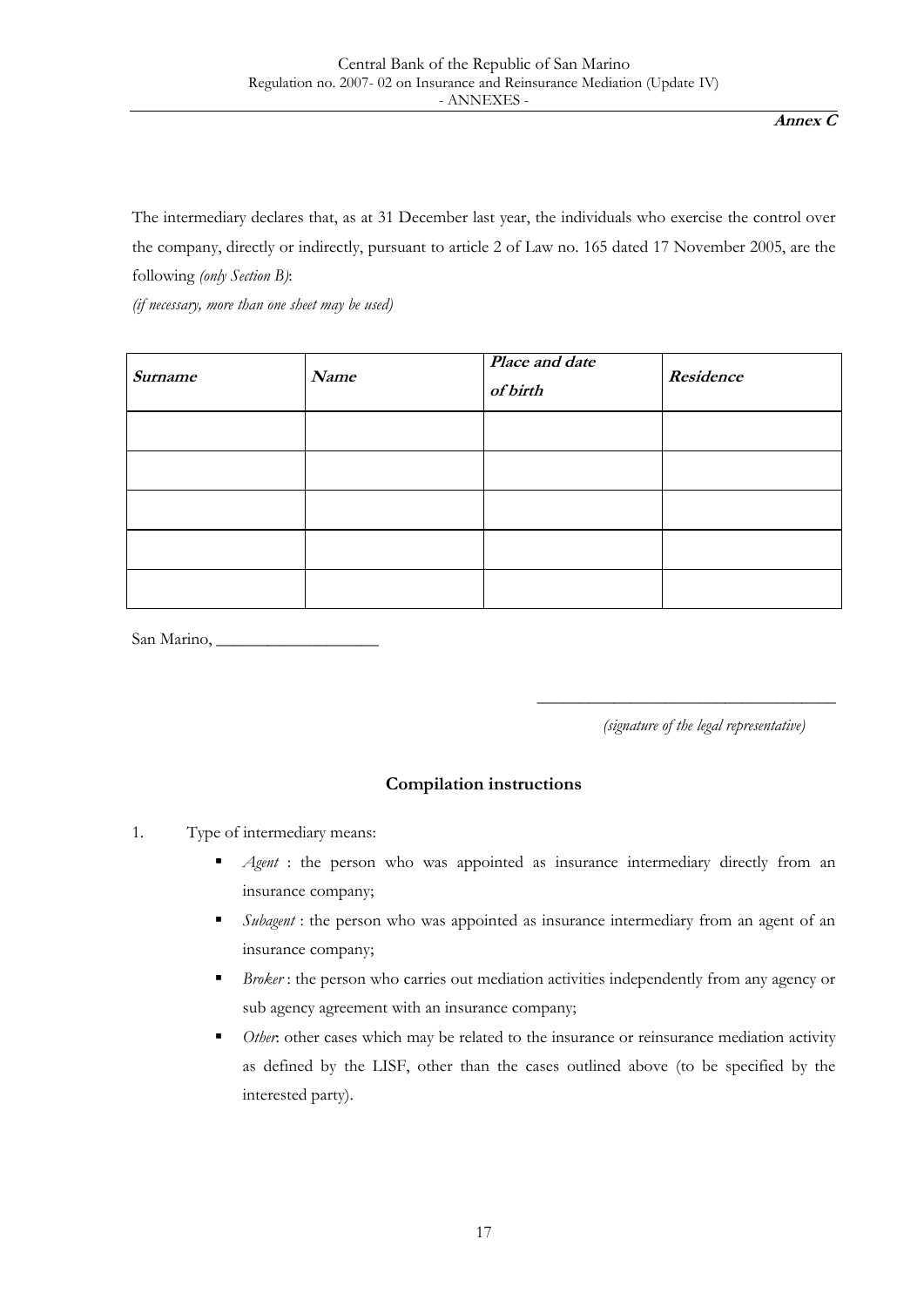- 2. Specify the full name of the insurance company on whose account insurance contracts directly (as agent) or indirectly (as subagent) and for brokerage activities – have been concluded in San Marino.
- 3. Specify the full name of the insurance company on whose account the insurance contracts have been mediated and on whose account the amounts of claims /capital at maturity / surrender values (partial or total) have been paid out directly (by the intermediary) or indirectly (by the insurance company).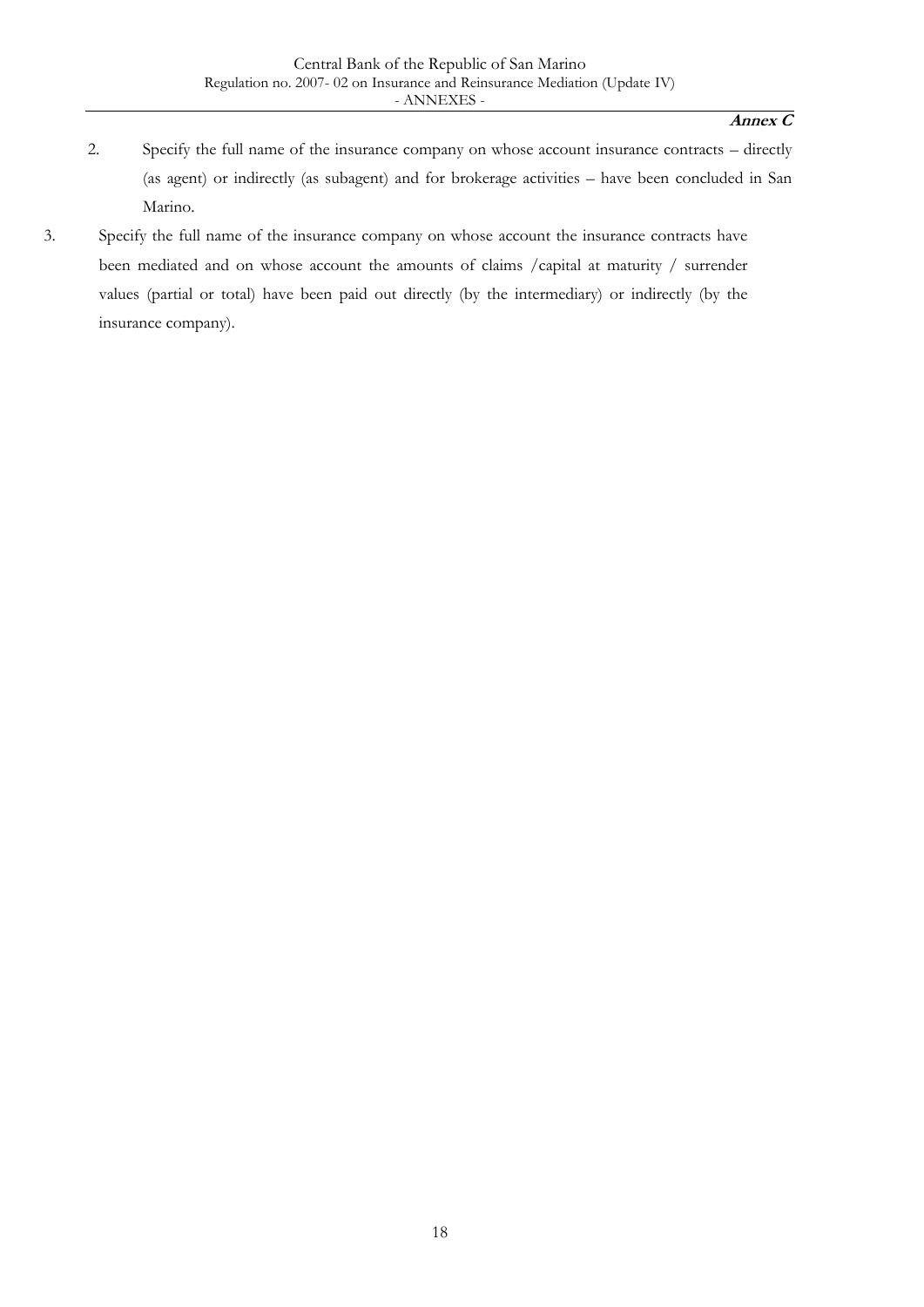**Annex D**

## **ANNEX**

**D**

**Model of Authorisation Request for Performing Insurance Mediation Activities in the Republic of San Marino by Foreign Persons**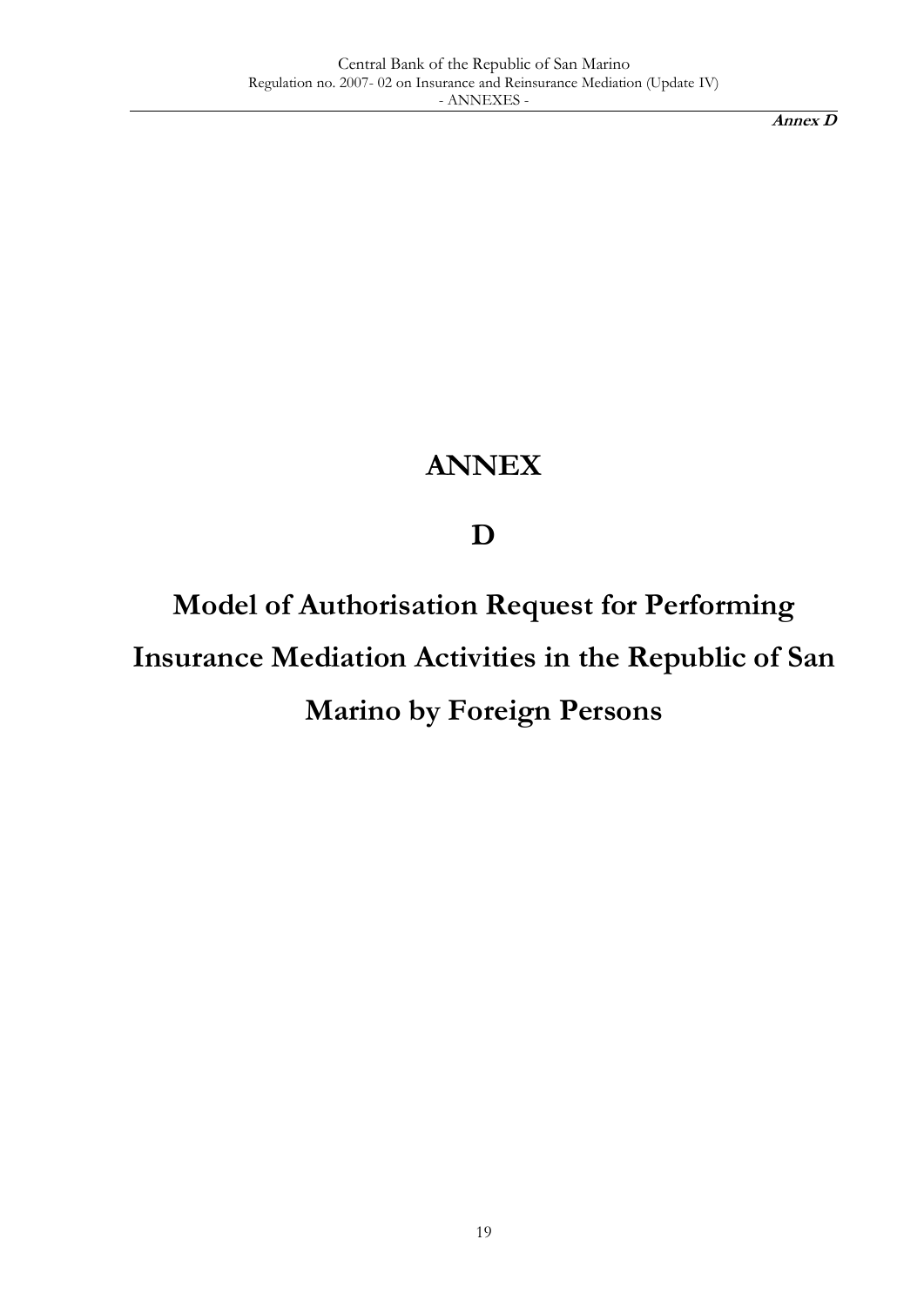**Annex D To the Central Bank of the Republic of San Marino Coordinamento della Vigilanza Via del Voltone, n. 120 47890 SAN MARINO**

### **Authorisation request of foreign insurance intermediaries for performing insurance mediation activities in the Republic of San Marino**

| I the undersigned |    |
|-------------------|----|
| born in           | on |
| resident in       |    |

in my capacity as (*please fill in only the option of interest*):

 $\Box$  A.1) individual self-employed professional;

\_\_\_\_\_\_\_\_\_\_\_\_\_\_\_\_\_\_\_\_\_\_\_\_\_\_

 $\Box$  A.2) principal of the sole proprietorship (*please specify full name*)

□ A.3) legal representative of the company (*please specify full name of the company*)

\_\_\_\_\_\_\_\_\_\_\_\_\_\_\_\_\_\_\_\_\_\_\_\_\_\_\_\_\_\_\_\_\_\_\_\_\_\_\_\_\_\_\_\_\_\_\_\_\_\_\_\_\_\_\_\_\_\_\_\_\_\_\_\_\_\_\_\_\_\_\_\_\_\_\_\_\_\_\_\_\_\_,

\_\_\_\_\_\_\_\_\_\_\_\_\_\_\_\_\_\_\_\_\_\_\_\_\_\_\_\_\_\_\_\_\_\_\_\_\_\_\_\_\_\_\_\_\_\_\_\_\_\_\_\_\_\_\_\_\_\_\_\_\_\_\_\_\_\_\_\_\_\_\_\_\_\_\_\_\_\_\_\_\_\_,

authorised to carry out insurance mediation activities in (*specify the country*)\_\_\_\_\_\_\_\_\_\_\_\_\_\_\_\_, under the control of the supervisory authority (*specify the supervisory authority in the country of establishment*) \_\_\_\_\_\_\_\_\_\_\_\_\_\_\_\_\_\_\_\_\_\_\_\_\_\_\_\_\_\_\_\_\_\_\_\_\_, registered in the register (*specify the name of the register or equivalent database provided for under the regulations in the country of establishment and the details of such registration*)

request to be authorised to carry out insurance mediation activities in the Republic of San Marino pursuant to article 27 of the Regulation which created the register of insurance and reinsurance intermediaries.

\_\_\_\_\_\_\_\_\_\_\_\_\_\_\_\_\_\_\_\_\_\_\_\_\_\_\_\_\_\_\_\_\_\_\_\_\_\_\_\_\_\_\_\_\_\_\_\_\_\_\_\_\_\_\_\_\_\_\_\_\_\_\_\_\_\_\_\_\_\_\_\_\_\_\_\_\_\_\_\_\_ ,

Documents enclosed:

a) a statement of the supervisory authority in the country of origin specifying that the insurance intermediary applying for the authorisation conducts insurance mediation business in such country and that there is no impediment to the exercise of such activities in the Republic of San Marino;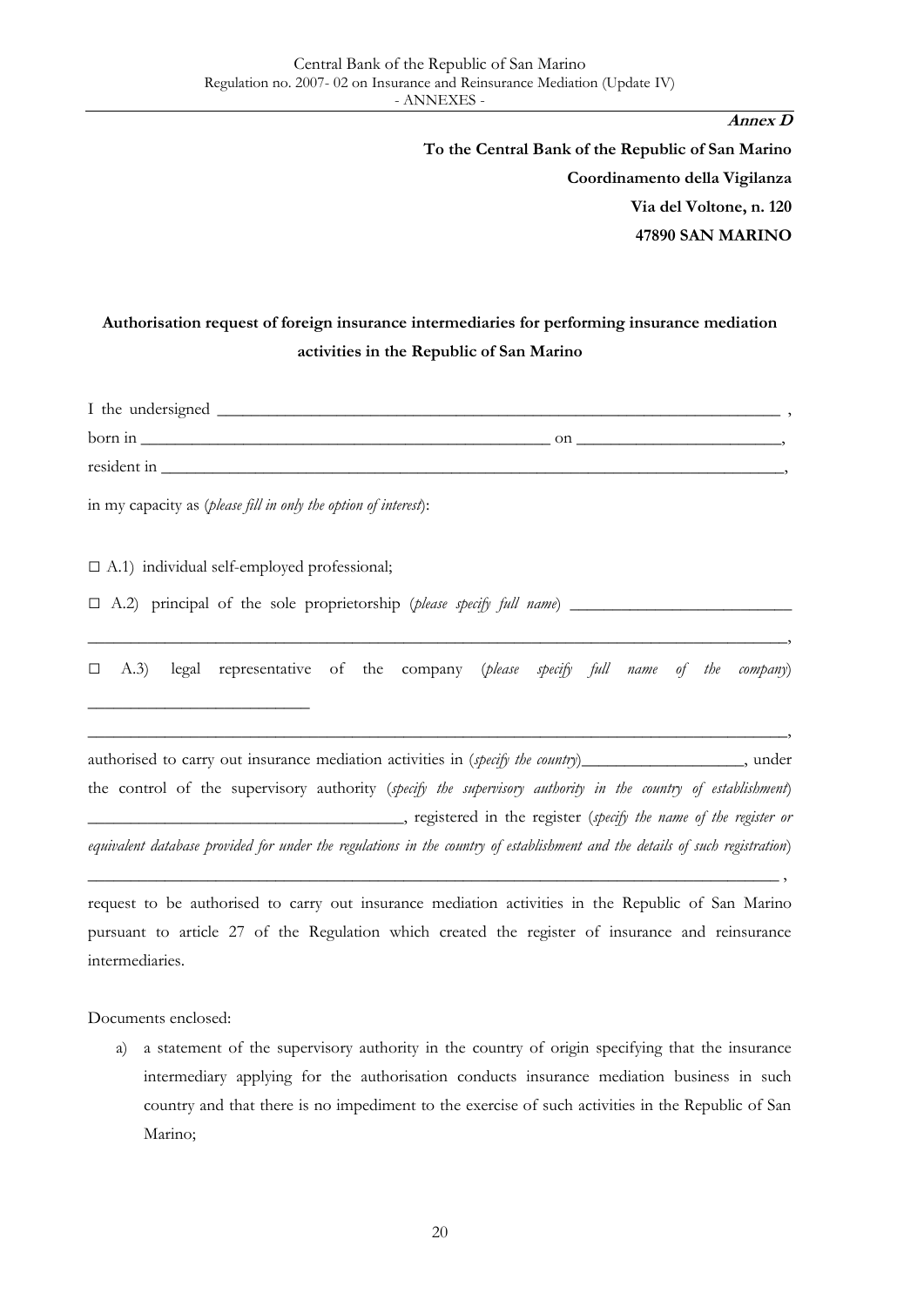#### **Annex D**

- b) Documentation evidencing the appointment for insurance mediation by companies that have successfully completed the procedure referred to in Part V, Title II of the Regulation which created the register of insurance and reinsurance intermediaries;
- c) Business plan that outlines at least the type of insurance products for which the mediation activities will be carried out, the type of clients to whom the services will be directed, and the procedures with which the activity is intended to be performed (agency, sub agency, brokerage, simple consultancy, etc.), specifying any relation with other persons involved in the organisation of the services rendered, in particular with insurance companies registered in San Marino or abroad, and with other insurance brokers registered in San Marino or abroad;

Any communication related to this request shall be forwarded to the following address:

For the purposes of the Regulation that established the register of insurance and reinsurance intermediaries, I, the undersigned declare that the offices in the Republic of San Marino where the documentation related to the activities carried out in the Republic of San Marino are kept, or will be kept, are located at the following address:

\_\_\_\_\_\_\_\_\_\_\_\_\_\_\_\_\_\_\_\_\_\_\_\_\_\_\_\_\_\_\_\_\_\_\_\_\_\_\_\_\_\_\_\_\_\_\_\_\_\_\_\_\_\_\_\_\_\_\_\_\_\_\_\_\_\_\_\_\_\_\_\_\_\_\_\_\_\_\_\_\_ \_\_\_\_\_\_\_\_\_\_\_\_\_\_\_\_\_\_\_\_\_\_\_\_\_\_\_\_\_\_\_\_\_\_\_\_\_\_\_\_\_\_\_\_\_\_\_\_\_\_\_\_\_\_\_\_\_\_\_\_\_\_\_\_\_\_\_\_\_\_\_\_\_\_\_\_\_\_\_\_\_

\_\_\_\_\_\_\_\_\_\_\_\_\_\_\_\_\_\_\_\_\_\_\_\_\_\_\_\_\_\_\_\_\_\_\_\_\_\_\_\_\_\_\_\_\_\_\_\_\_\_\_\_\_\_\_\_\_\_\_\_\_\_\_\_\_\_\_\_\_\_\_\_\_\_\_\_\_\_\_\_\_\_ \_\_\_\_\_\_\_\_\_\_\_\_\_\_\_\_\_\_\_\_\_\_\_\_\_\_\_\_\_\_\_\_\_\_\_\_\_\_\_\_\_\_\_\_\_\_\_\_\_\_\_\_\_\_\_\_\_\_\_\_\_\_\_\_\_\_\_\_\_\_\_\_\_\_\_\_\_\_\_\_\_\_

San Marino,

*(certified signature of the applicant)*

\_\_\_\_\_\_\_\_\_\_\_\_\_\_\_\_\_\_\_\_\_\_\_\_\_\_\_\_\_\_\_\_\_\_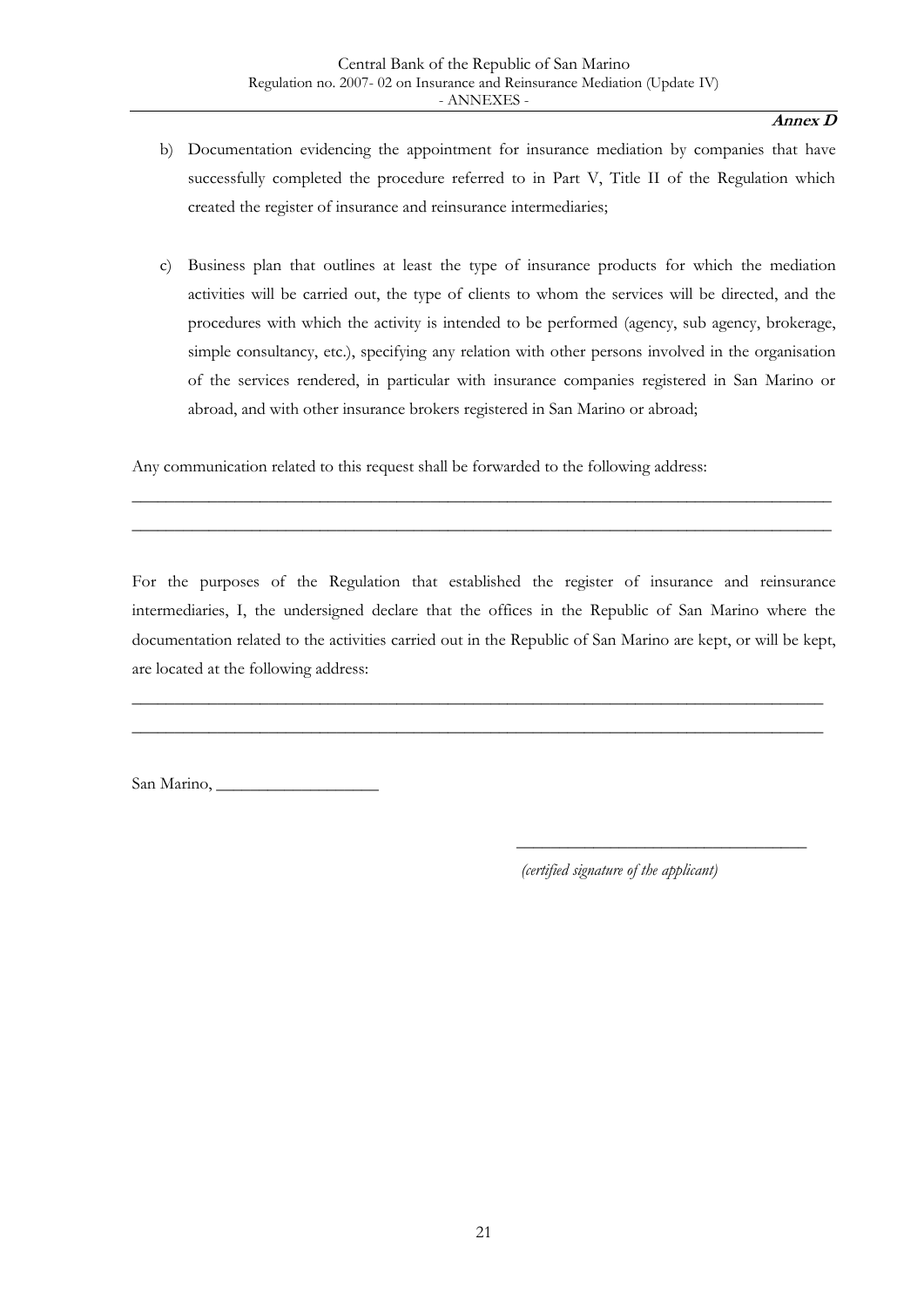**Annex E**

## **ANNEX**

**E**

**Model of Authorisation Request for Performing Insurance Activities in the Republic of San Marino Through Intermediaries**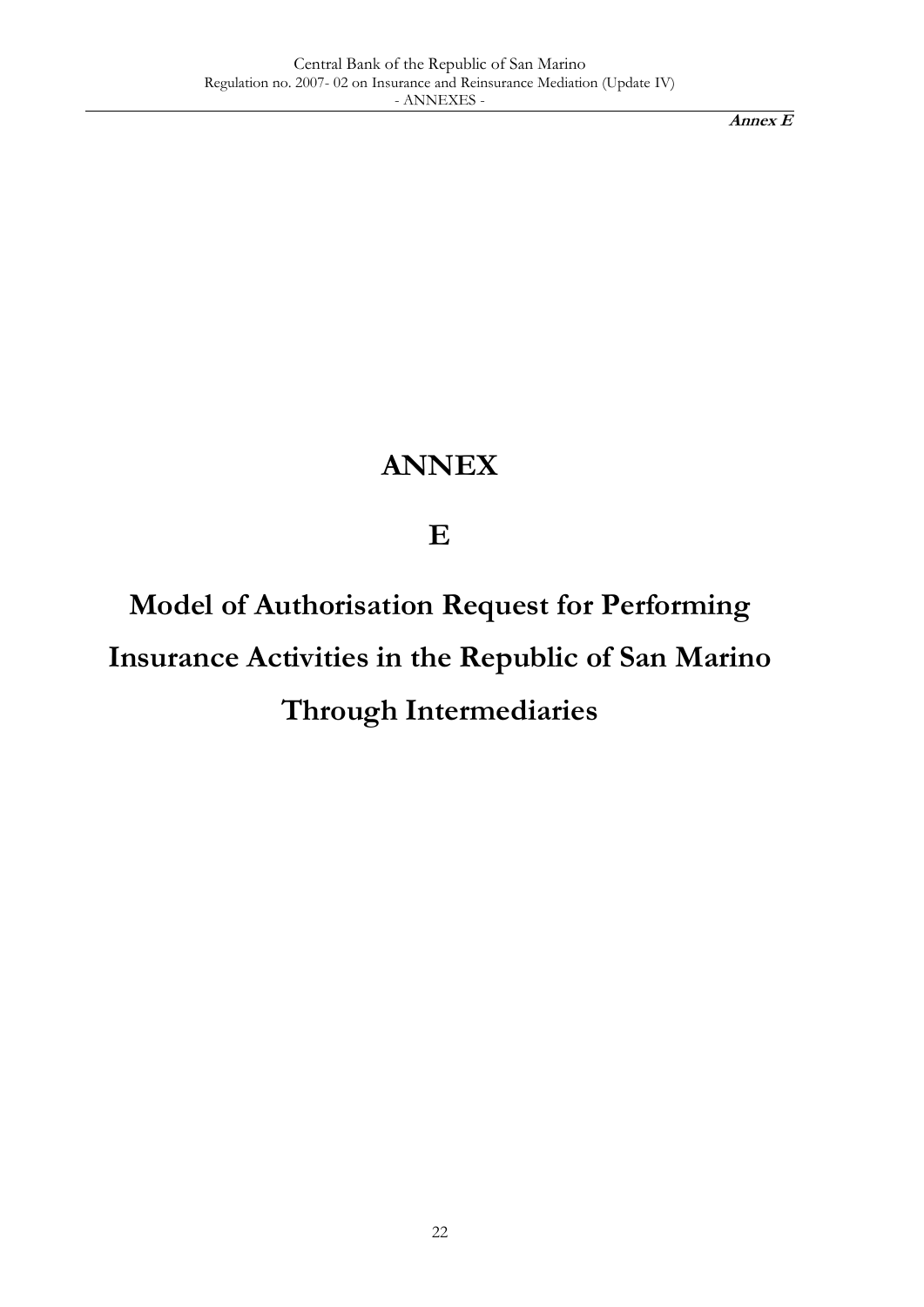**Annex E**

**To the Central Bank of the Republic of San Marino Coordinamento della Vigilanza Via del Voltone, n. 120 47890 SAN MARINO**

### **Authorisation request for performing insurance activities in the Republic of San Marino through intermediaries**

| I, the undersigned                                                                       |  |    |  |  |  |                           | born |
|------------------------------------------------------------------------------------------|--|----|--|--|--|---------------------------|------|
| 1n                                                                                       |  | on |  |  |  | , in my capacity as legal |      |
| representative of the insurance company (specify the full name of the insurance company) |  |    |  |  |  |                           |      |

*\_\_\_\_\_\_\_\_\_\_\_\_\_\_\_\_\_\_\_\_\_\_\_\_\_\_\_\_\_\_\_\_\_\_\_\_\_\_\_\_\_\_\_\_\_\_\_\_\_\_\_\_\_\_\_\_\_\_\_\_\_\_\_\_\_\_\_\_\_\_\_\_\_\_\_\_\_\_\_\_\_\_,*

request that the aforementioned company be authorised pursuant to article 75 of Law no. 165 dated 17 November 2005 to conclude insurance contracts in the Republic of San Marino through the intermediaries included in the register held by this Central Bank.

\_\_\_\_\_\_\_\_\_\_\_\_\_\_\_\_\_\_\_\_\_\_\_\_\_\_\_\_\_\_\_\_\_\_\_\_\_\_\_\_\_\_\_\_\_\_\_\_\_\_\_\_\_\_\_\_\_\_\_\_\_\_\_\_\_\_\_\_\_\_\_\_\_\_\_\_\_\_\_\_\_\_ \_\_\_\_\_\_\_\_\_\_\_\_\_\_\_\_\_\_\_\_\_\_\_\_\_\_\_\_\_\_\_\_\_\_\_\_\_\_\_\_\_\_\_\_\_\_\_\_\_\_\_\_\_\_\_\_\_\_\_\_\_\_\_\_\_\_\_\_\_\_\_\_\_\_\_\_\_\_\_\_\_\_

\_\_\_\_\_\_\_\_\_\_\_\_\_\_\_\_\_\_\_\_\_\_\_\_\_\_\_\_\_\_\_\_\_\_\_\_\_\_\_\_\_\_\_\_\_\_\_\_\_\_\_\_\_\_\_\_\_\_\_\_\_\_\_\_\_\_\_\_\_\_\_\_\_\_\_\_\_\_\_\_\_\_ \_\_\_\_\_\_\_\_\_\_\_\_\_\_\_\_\_\_\_\_\_\_\_\_\_\_\_\_\_\_\_\_\_\_\_\_\_\_\_\_\_\_\_\_\_\_\_\_\_\_\_\_\_\_\_\_\_\_\_\_\_\_\_\_\_\_\_\_\_\_\_\_\_\_\_\_\_\_\_\_\_\_

For this purpose I hereby declare that:

1) the registered office of the insurance company is located in:

2) the Supervisory Authority in the Country of origin:

I enclose the following documents (**in Italian or with a sworn translation in Italian**):

a) documentation evidencing that the insurance company is authorised to conduct, in its country of origin, the insurance business that it intends to conduct in the Republic of San Marino, that the Supervisory Authority in the country of origin is informed about the intention of the company to conduct insurance business in the Republic of San Marino though intermediaries and that the insurance company complies with the solvency requirements set by the Supervisory Authority in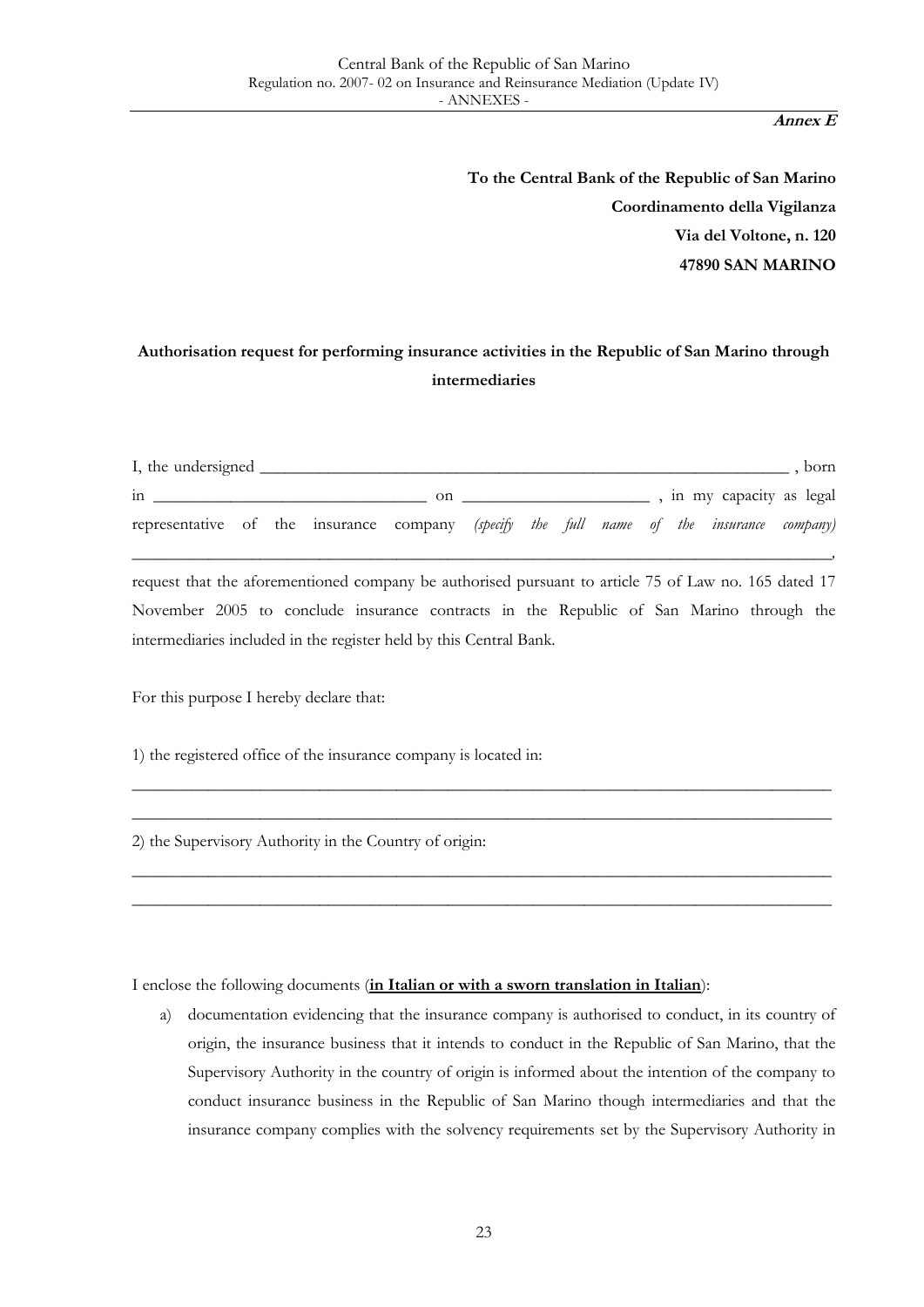\_\_\_\_\_\_\_\_\_\_\_\_\_\_\_\_\_\_\_\_\_\_\_\_\_\_\_\_\_\_\_\_\_\_\_\_\_\_\_\_\_\_\_\_\_\_\_\_\_\_\_\_\_\_\_\_\_\_\_\_\_\_\_\_\_\_\_\_\_\_\_\_\_\_\_\_\_\_\_\_\_\_ \_\_\_\_\_\_\_\_\_\_\_\_\_\_\_\_\_\_\_\_\_\_\_\_\_\_\_\_\_\_\_\_\_\_\_\_\_\_\_\_\_\_\_\_\_\_\_\_\_\_\_\_\_\_\_\_\_\_\_\_\_\_\_\_\_\_\_\_\_\_\_\_\_\_\_\_\_\_\_\_\_\_

#### **Annex E**

its country of origin as regards to the insurance business that it intends to conduct in the Republic of San Marino.

Any communication related to this request shall be forwarded to the following address:

San Marino, \_\_\_\_\_\_\_\_\_\_\_\_\_\_\_\_\_\_\_

*(certified signature of the applicant)*

\_\_\_\_\_\_\_\_\_\_\_\_\_\_\_\_\_\_\_\_\_\_\_\_\_\_\_\_\_\_\_\_\_\_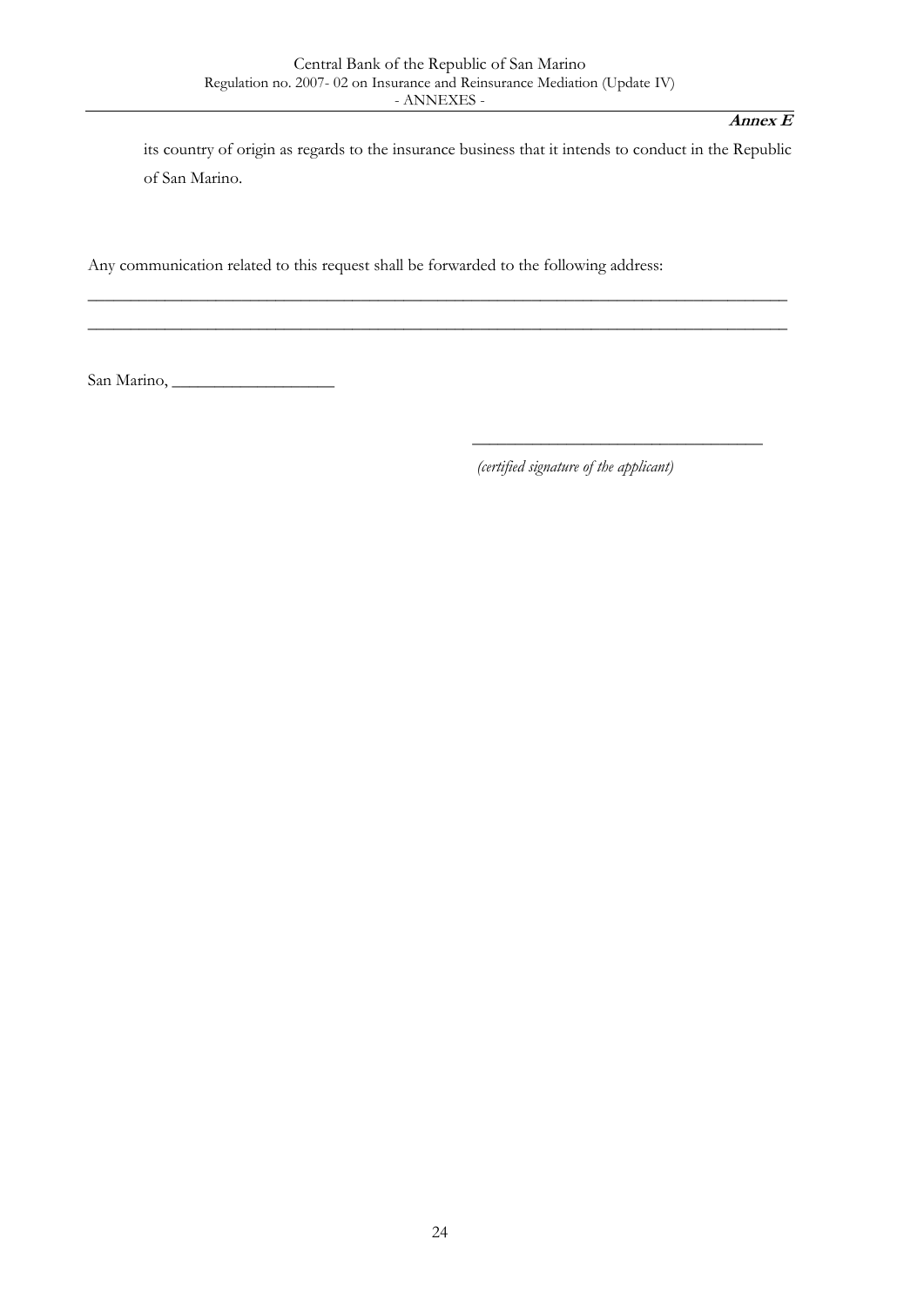**Annex F**

## **ANNEX**

**F**

**Model of Notice Concerning Insurance Companies for which the Intermediaries are Vested with the Power to Conclude Contracts in the Republic of San Marino**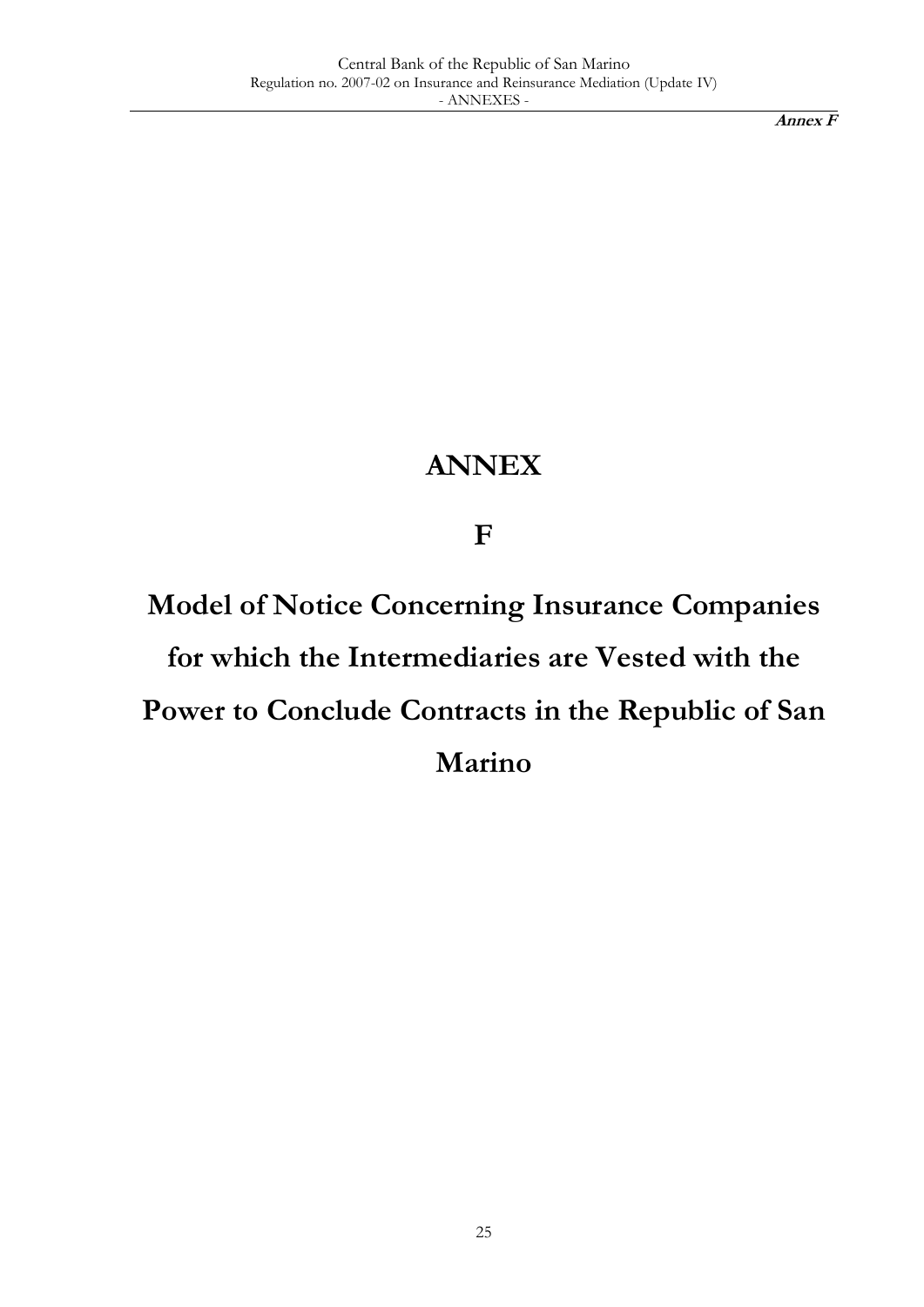**Annex F**

**To the Central Bank of the Republic of San Marino Coordinamento della Vigilanza Via del Voltone, n. 120 47890 SAN MARINO**

**Notice of the insurance intermediaries concerning insurance companies for which they, in compliance with the appointments received, are vested with the power to conclude contracts in the Republic San Marino as of the date of entry into force of Regulation 2007-02.**

| born        | 1n |                                                                                                                 | on |
|-------------|----|-----------------------------------------------------------------------------------------------------------------|----|
| resident in |    | the contract of the contract of the contract of the contract of the contract of the contract of the contract of |    |

in my capacity as (*please fill in only the option of interest*):

\_\_\_\_\_\_\_\_\_\_\_\_\_\_\_\_\_\_\_\_\_\_\_\_\_\_

\_\_\_\_\_\_\_\_\_\_\_\_\_\_\_\_\_\_\_\_\_\_\_\_\_\_

□ A.1) individual self-employed professional registered under Section A of the register of insurance intermediaries established by the Central Bank of the Republic of San Marino with number  $\overline{\phantom{a}}$  ;

□ A.2) principal of the sole proprietorship (*specify full name of the proprietorship*)

registered under Section A of the register of insurance intermediaries established by the Central Bank of the Republic of San Marino with number \_\_\_\_\_\_\_\_\_\_\_\_\_\_\_\_\_\_ ;

\_\_\_\_\_\_\_\_\_\_\_\_\_\_\_\_\_\_\_\_\_\_\_\_\_\_\_\_\_\_\_\_\_\_\_\_\_\_\_\_\_\_\_\_\_\_\_\_\_\_\_\_\_\_\_\_\_\_\_\_\_\_\_\_\_\_\_\_\_\_\_\_\_\_\_\_\_\_\_\_\_\_

□ A.3) legal representative of the company (*specify full name of the company*)

registered under Section B of the register of insurance intermediaries established by the Central Bank of the Republic of San Marino with number  $\cdot$ 

\_\_\_\_\_\_\_\_\_\_\_\_\_\_\_\_\_\_\_\_\_\_\_\_\_\_\_\_\_\_\_\_\_\_\_\_\_\_\_\_\_\_\_\_\_\_\_\_\_\_\_\_\_\_\_\_\_\_\_\_\_\_\_\_\_\_\_\_\_\_\_\_\_\_\_\_\_\_\_\_\_\_